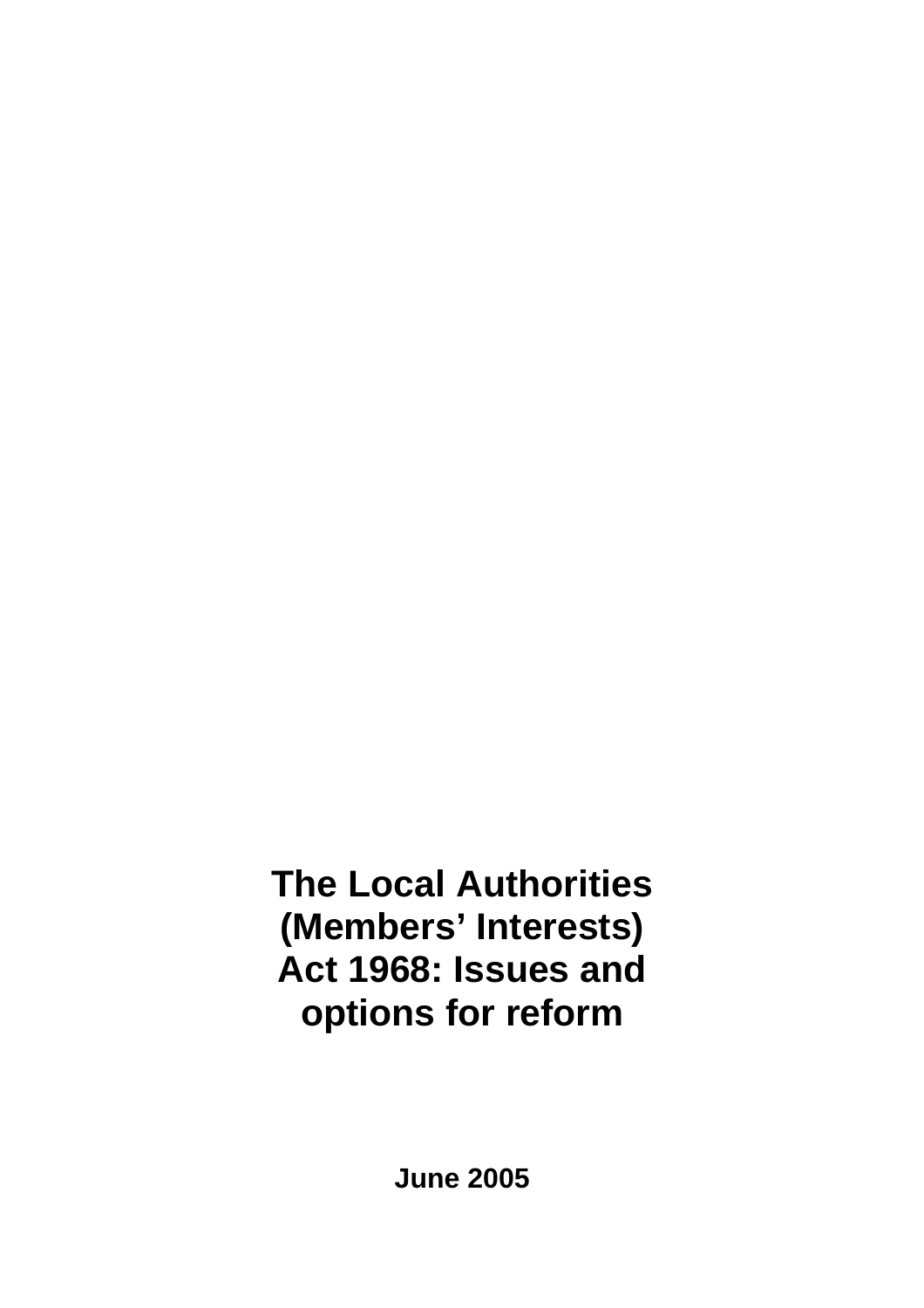*This is a report under the authority of section 20 of the Public Audit Act 2001.*

### **ISBN 0-478-18138-8**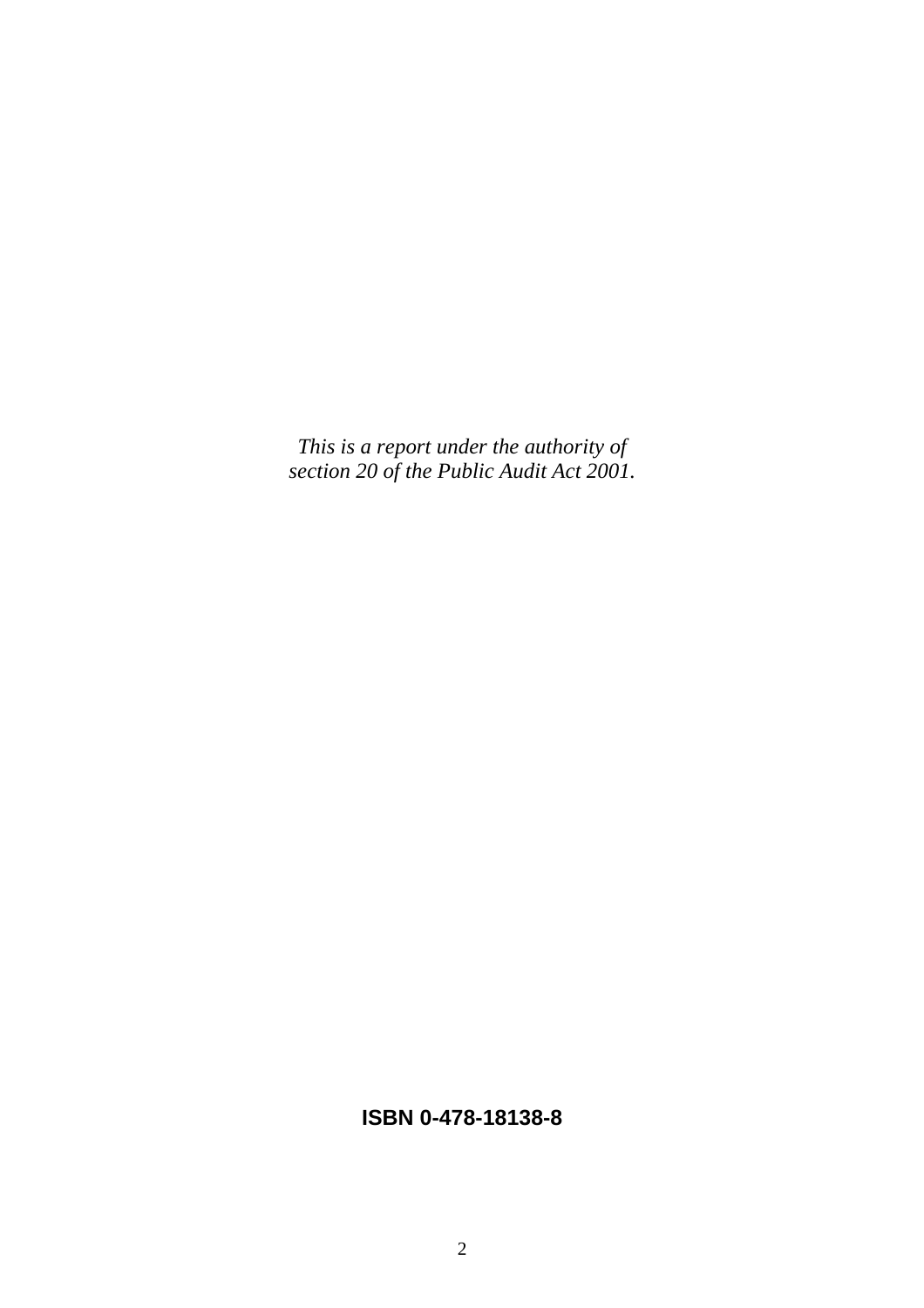## **Foreword**

The Local Authorities (Members' Interests) Act 1968 is a small but significant part of the legal framework for local democracy.

My Office has a unique role in overseeing matters that are governed by the Act. I regularly publish guidance for local authority members about how to comply with the Act (see my 2004 publication, *Conflicts of interest – A guide to the Local Authorities (Members' Interests) Act 1968 and non-pecuniary conflicts of interest*).

I decided it was time to address the question of whether the Act needed some reform, drawing on my Office's many years worth of experience in working with the Act on a daily basis.

This report is in the nature of a discussion paper. It is intended to highlight what I see as difficulties with the current Act, and to suggest some options about how the Act might be improved.

It is not my role to say how any revised form of the Act must look. Decisions on policy questions are for others to make. But I think the time is right to reconsider how the rules governing the pecuniary interests of members of local authorities ought to work. I hope this report encourages relevant government agencies; local authority members, officers and advisers; and other interested stakeholders to start that dialogue.

K B Brady Controller and Auditor-General

28 June 2005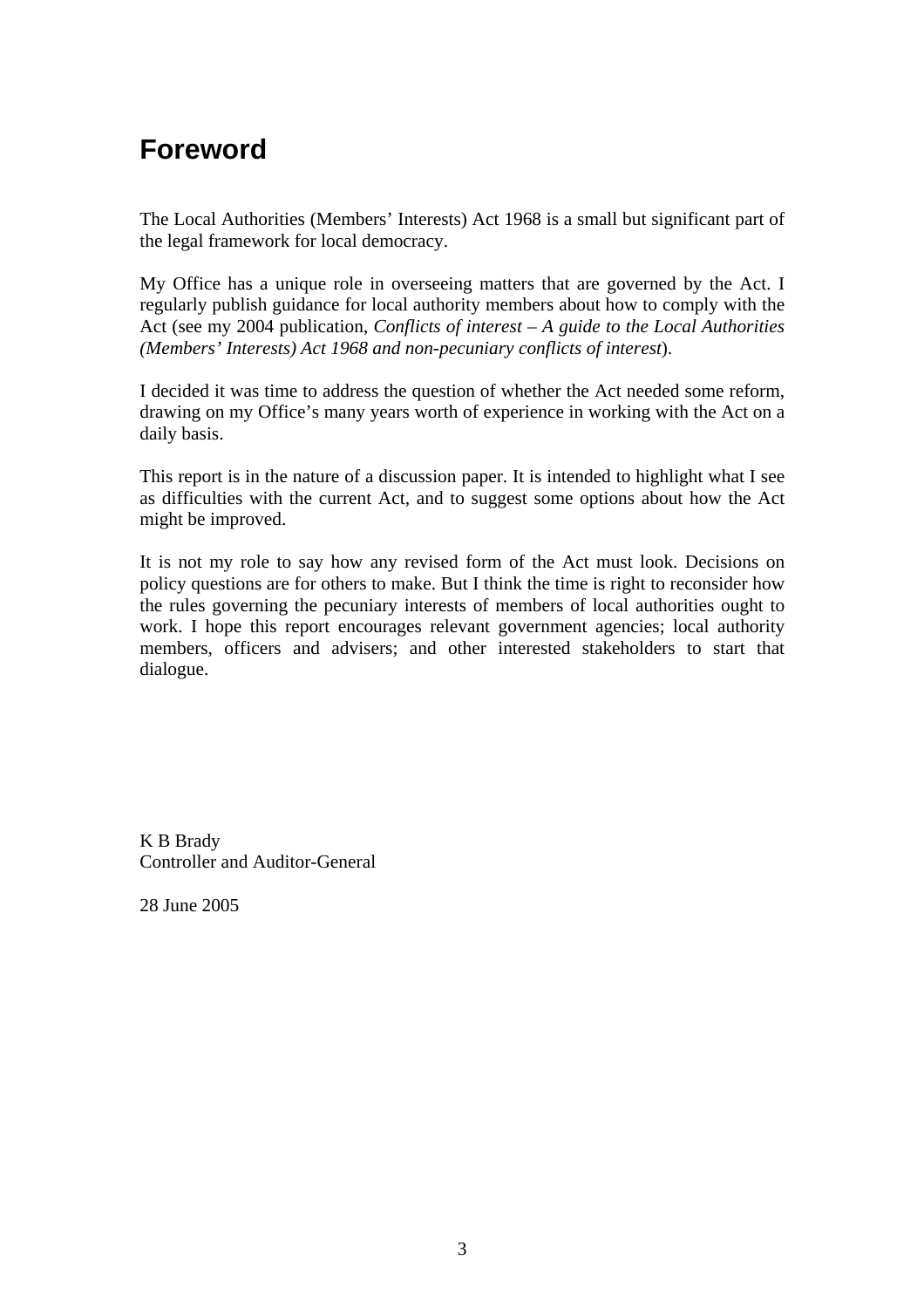## **Contents**

| <b>Part 1: Introduction</b>                          | 5  |
|------------------------------------------------------|----|
| Part 2: The Act and the Auditor-General's role       | 7  |
| Summary of the Act                                   | 7  |
| The Auditor-General's role                           | 8  |
| Part 3: Problems with the Act                        | 10 |
| General provisions                                   | 10 |
| The discussing and voting rule                       | 13 |
| The contracting rule                                 | 15 |
| Part 4: Repeal or retention?                         | 18 |
| The discussing and voting rule                       | 18 |
| The contracting rule                                 | 20 |
| The appropriate form of revised legislative rules    | 22 |
| Part 5: The substance of a new Act                   | 24 |
| General provisions                                   | 24 |
| The discussing and voting rule                       | 29 |
| The contracting rule                                 | 34 |
| Appendix – Summary of selected foreign jurisdictions | 38 |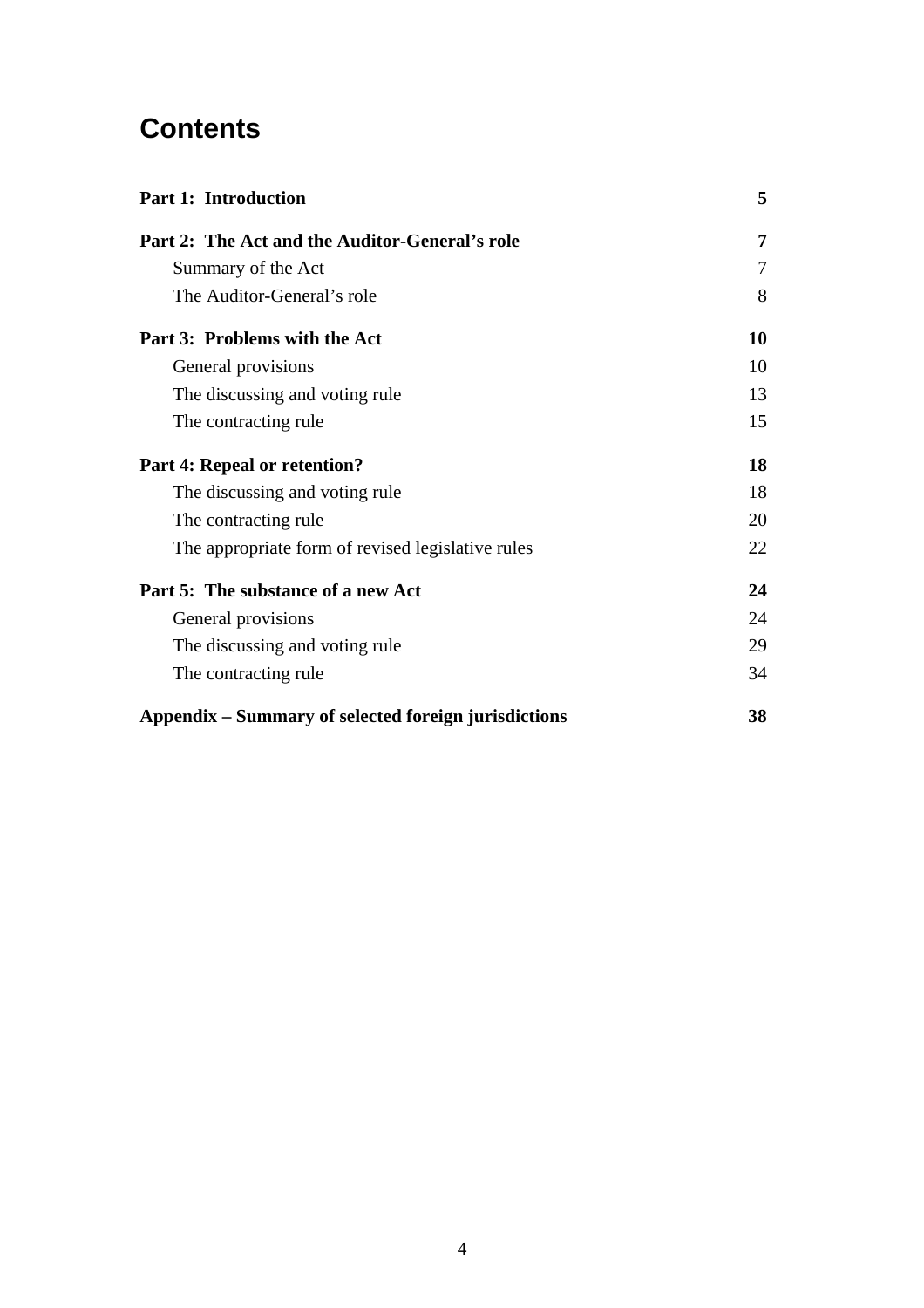## **Part 1: Introduction**

- 1.1 The Office of the Auditor-General carries out the primary statutory functions under the Local Authorities (Members' Interests)  $\text{Act } 1968$ .<sup>1</sup> That role gives us a unique perspective on how the Act works, and highlights on a daily basis a number of practical difficulties with the Act.
- 1.2 For a long time, we have considered that the Act is in need of an overhaul. The Act is 37 years old. Various initiatives to review and reform it were promoted in 1983-84, 1993, and 1996, but without success. Twice in recent years, we have expressed our view to Parliament that a modern restatement of the law is  $desirable.<sup>2</sup>$
- 1.3 The purpose of this report is to outline the key problems we have encountered with the Act over the years, and to promote consideration of how they might be remedied. The report describes the issues that we think will need to be addressed if the Act is to be redrafted, and offers a preliminary view about how some of them might be dealt with. Although some of the issues can be described as technical or administrative, others are policy issues that ought to be the subject of debate and decision by others. The report is intended to stimulate discussion amongst stakeholders and policymakers about the future of the Act, and to help focus that discussion on what we see as the key issues. We do not attempt to present a ready-made solution or adopt a firm policy position.
- 1.4 This report necessarily discusses many matters of detail, so we will not summarise them all in this Introduction. However, some of the more significant views we advance are:
	- a. The entire Act needs to be rewritten.
	- b. It is desirable to continue to have legislation that fulfils the function of the discussing and voting rule in section 6 of the Act.
	- c. We doubt whether the contracting rule in section 3 of the Act needs to be retained.
	- d. A wholly civil penalty for breach of the rules may be more effective than the current criminal sanction.
- 1.5 This report has 4 other parts:
	- a. Part 2 summarises the Act and the Auditor-General's role in administering it.

 $\overline{a}$ 1 Which we refer to throughout the rest of this report as **the Act**.

*Local Government: Results of the 2001-02 Audits*, parliamentary paper B.29[03b], 2003, part 2.4; and *Second Report for 2000: Local Government Matters*; parliamentary paper B.29[00b], 2000, part 7. Local government law practitioners have also commented on the need to reform the Act. See, for example, Sheard, Denis, *Conflicts of Interest Involving Members of Local Authorities*, unpublished paper presented to the 4<sup>th</sup> Annual LexisNexis Local Government Legal Forum, April 2005.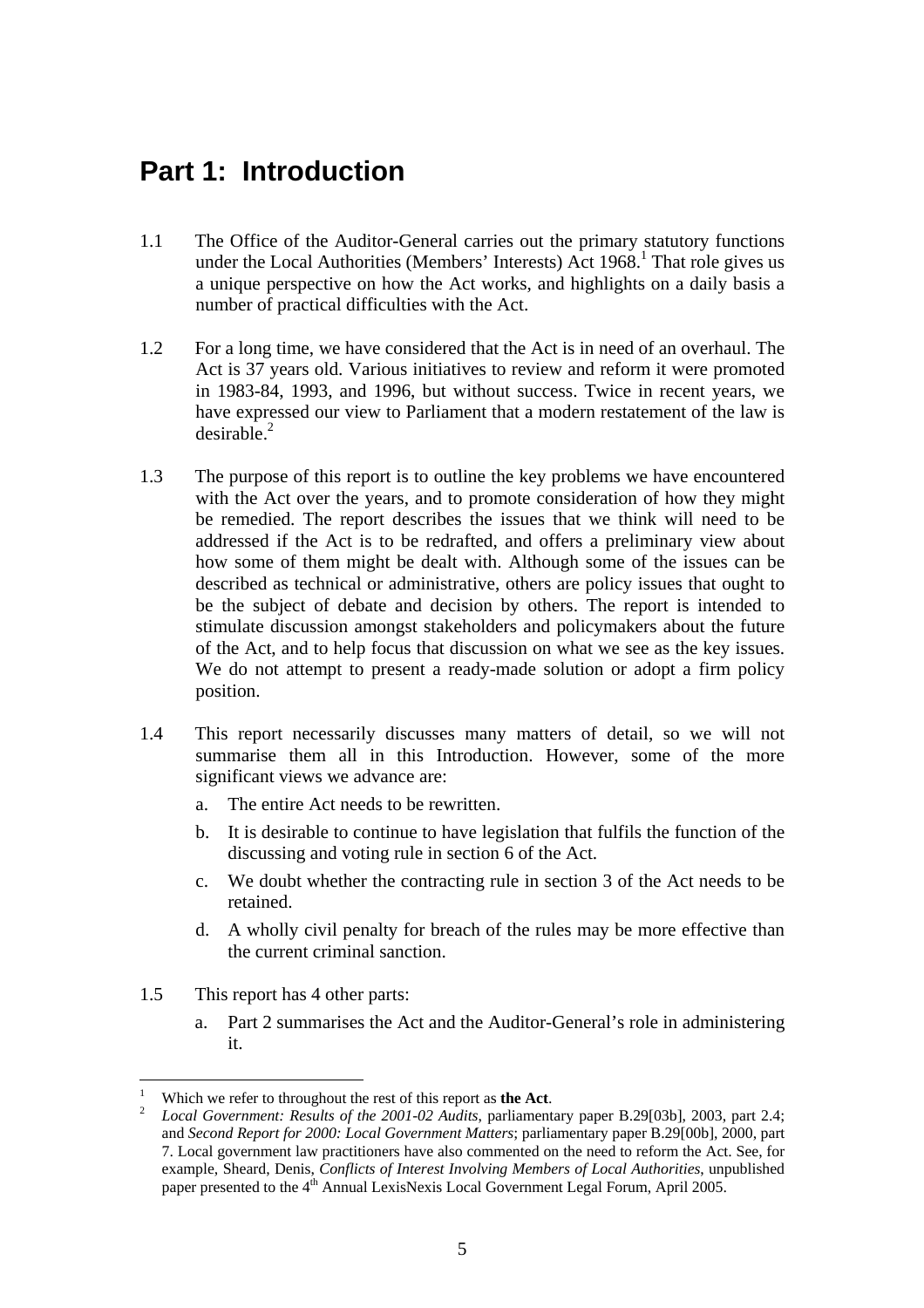- b. Part 3 examines current problems with the Act that we have encountered in administering it.
- c. Part 4 considers whether the Act should be repealed or retained, and in what form.
- d. Part 5 discusses the main issues to be addressed in a new Act, and makes some suggestions as to how a new Act might look.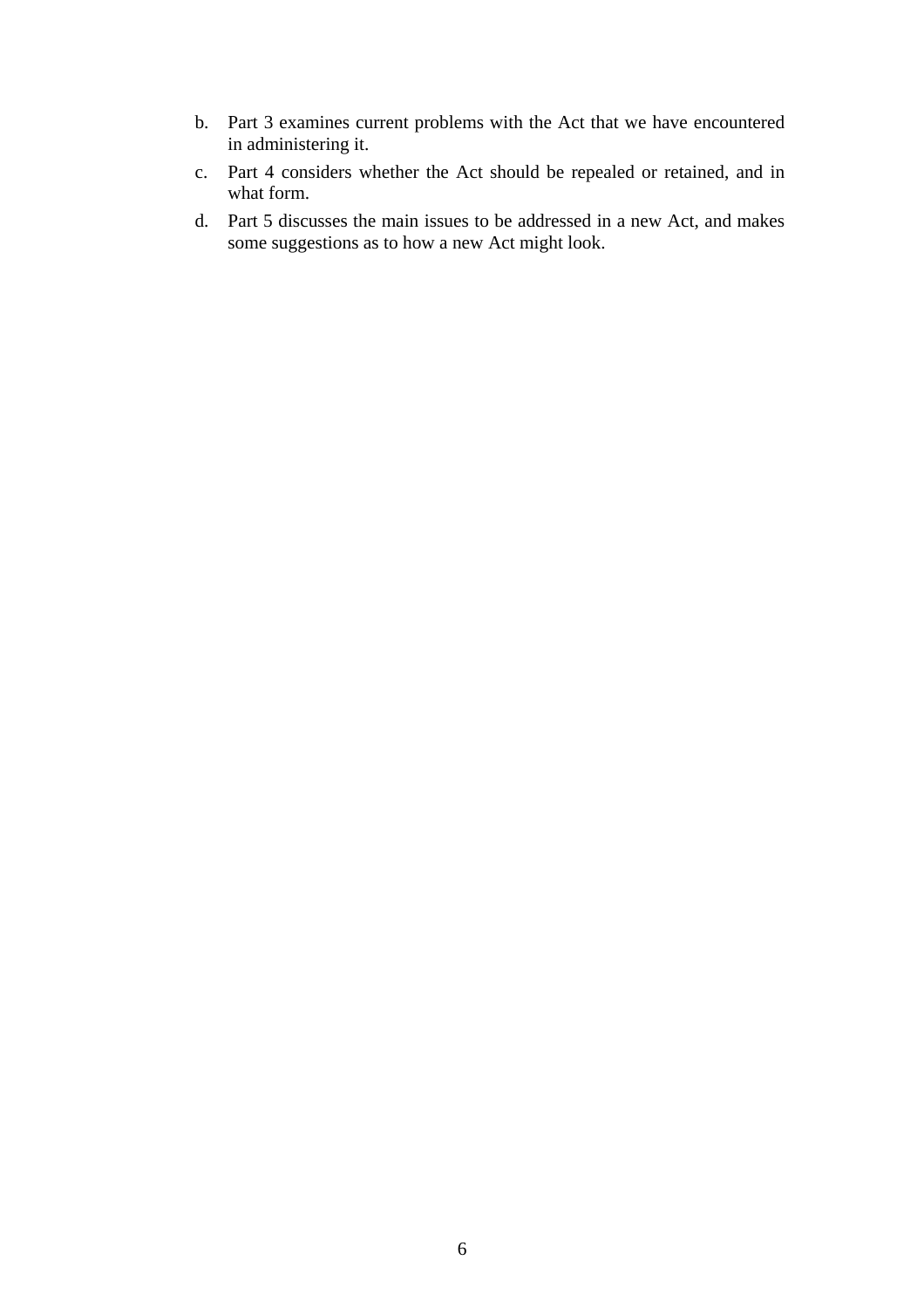## **Part 2: The Act and the Auditor-General's role**

2.1 This Part summarises the Act, and our role in administering it.<sup>3</sup>

#### *Summary of the Act*

- 2.2 The Act provides rules about members participating in matters in which they have a pecuniary interest that come before the governing body or a committee of the local authority<sup>4</sup>, and about contracts between members and the local authority.
- 2.3 The Act has 2 main requirements:
	- a. Section 6(1) provides that members must not vote or take part in the discussion of any matter before the local authority in which they have a pecuniary interest (other than one in common with the public), unless any of the statutory exceptions apply. We will refer to this provision as **the discussing and voting rule**. Breach of section 6(1) constitutes an offence, and a conviction results in vacation of office.<sup>5</sup> The Act requires a member to declare any pecuniary interest at relevant meetings and for the minutes to record that declaration of interest.<sup>6</sup>
	- b. Section 3(1) provides that a member of the local authority is disqualified from office who is concerned or interested<sup>7</sup> in contracts with the authority under which the total payments made, or to be made, by or on behalf of the authority exceed \$25,000 in any financial year, unless approval has been obtained from the Auditor-General. We will refer to this provision as **the contracting rule**. If the disqualification applies, it is an offence to continue to act as a member of the local authority. $8$
- 2.4 The Act has a long history. Its antecedents date back to  $1885<sup>9</sup>$

 $\overline{a}$ 3 In Part 4 of this report, we consider whether the Act needs to be retained at all, and discuss our understanding of the underlying rationale for, and principles of, the Act. 4

The Act applies to "local authorities", a term which is defined to mean all the bodies listed or described in the First Schedule to the Act. In practice, most issues that arise concern district, city and regional councils, but the Act's application extends to bodies outside "local government" as that term is usually understood.<br> $5 \cdot \frac{6 \cdot 1000 \cdot 7}{2 \cdot 1000 \cdot 7}$ 

Section 7.

<sup>6</sup> Section  $6(5)$ .

<sup>7</sup> This term means concerned or interested in a pecuniary sense: *Hogg v Fowler (Controller and Auditor-General*)<sup>[1938]</sup> NZLR 104.

Section 5.

<sup>9</sup> See the Local Bodies Contractors Act 1885, Public Contracts and Local Bodies' Contractors Act 1908, Local Authorities (Members' Contracts) Act 1934, and Local Authorities (Members' Contracts) Act 1954.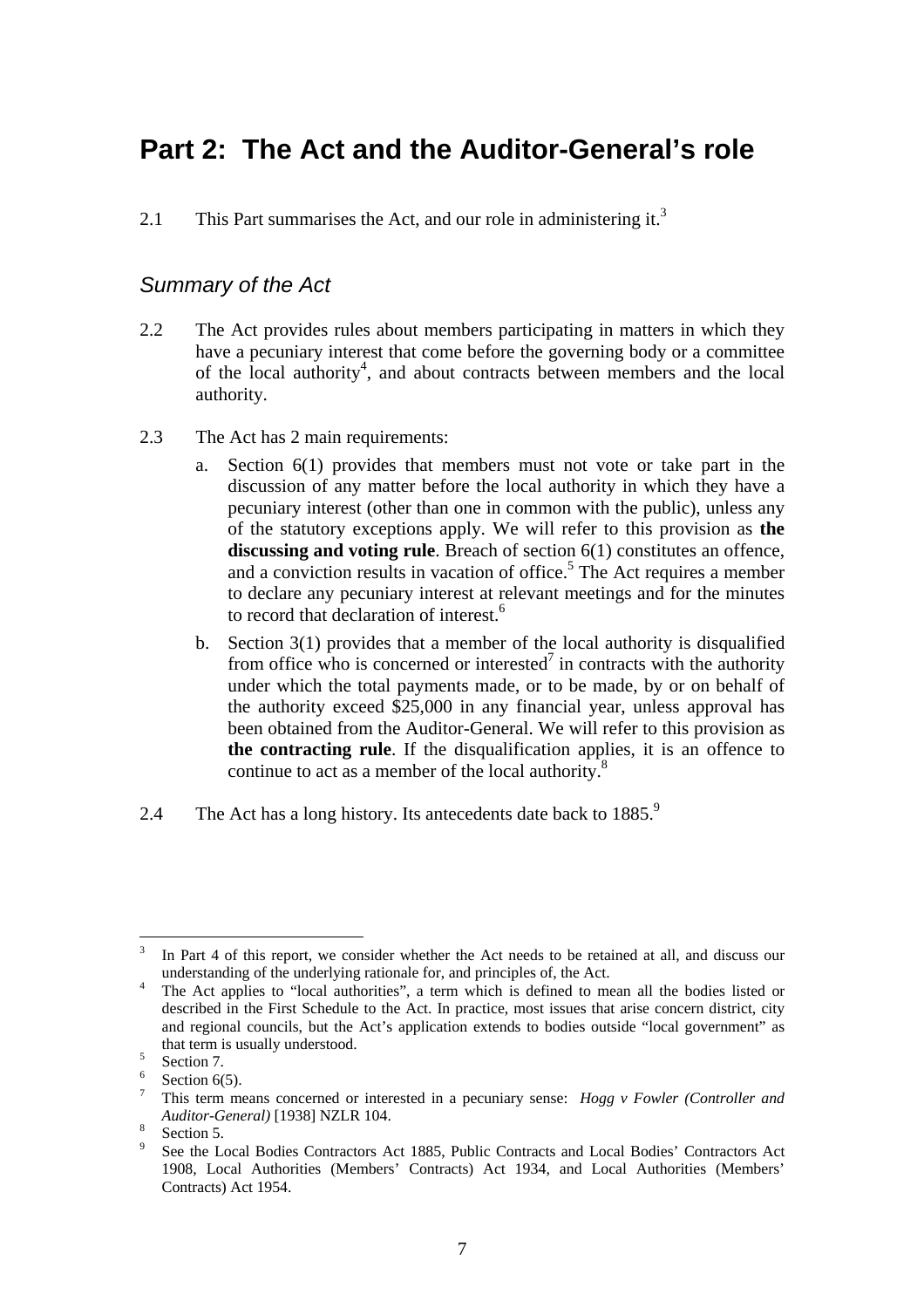#### *The Auditor-General's role*

- 2.5 The Auditor-General is the auditor of all public entities.<sup>10</sup> Our role in administering the Act encompasses several functions:
	- a. deciding applications for exemptions from or declarations relating to the discussing and voting rule;
	- b. deciding applications for approval of contracts worth more than \$25,000 in a financial year;
	- c. providing guidance to local authority members and officers, to help them comply with the Act in particular situations; and
	- d. investigating and prosecuting alleged offences against the Act.
- 2.6 These are explained in turn.
- 2.7 The Act empowers the Auditor-General to grant an exemption or declaration in relation to the discussing and voting rule, in a limited range of circumstances.11 This allows a member to participate in a matter in which he or she has a pecuniary interest.
- 2.8 The Act also empowers the Auditor-General to grant approval and, in limited cases, retrospective approval, of a member's interest in contracts, which has the effect of suspending the contracting rule in relation to that particular instance.<sup>12</sup>
- 2.9 We have taken a proactive role in recent years in raising awareness of the Act amongst local authority members and officers, and we encourage members to raise their queries with us before they cause problems. Accordingly, we now receive a large number of requests for advice about the Act. We also publish general guidance about how the Act works.<sup>13</sup>
- 2.10 The Auditor-General is the sole person permitted to prosecute alleged offences under the Act.<sup>14</sup> A conviction of a member results in vacation of office, so we exercise our discretion to prosecute carefully. In any particular situation, it is open to us to form the view that, although an offence appears to have been committed, the circumstances do not warrant instituting criminal proceedings.

 $\overline{a}$ 10 The term "public entity" is defined in section 5 of the Public Audit Act 2001. It includes all bodies

subject to the Local Authorities (Members' Interests) Act 1968.<br>Sections  $6(3)(f)$  and  $6(4)$ . Under section  $6(3)(f)$ , we can grant an exemption from the discussing and voting rule if we are satisfied that the pecuniary interest is so remote or insignificant that it cannot reasonably be regarded as likely to influence the member when voting or taking part in the matter. Under section 6(4), we can grant a declaration that the discussing and voting rule will not apply if we are satisfied that applying the rule to this matter would impede the transaction of business of the local authority or would otherwise not be in the interests of the authority's district or its electors or

inhabitants.<br><sup>12</sup> Sections 3(3)(a) and 3(3)(aa).

<sup>13</sup> See our publication *Conflicts of interest: a guide to the Local Authorities (Members' Interests) Act 1968 and non-pecuniary conflicts of interest*, August 2004, ISBN 0-478-18121-3. We revise and republish this guide every 3 years. 14 Section 8.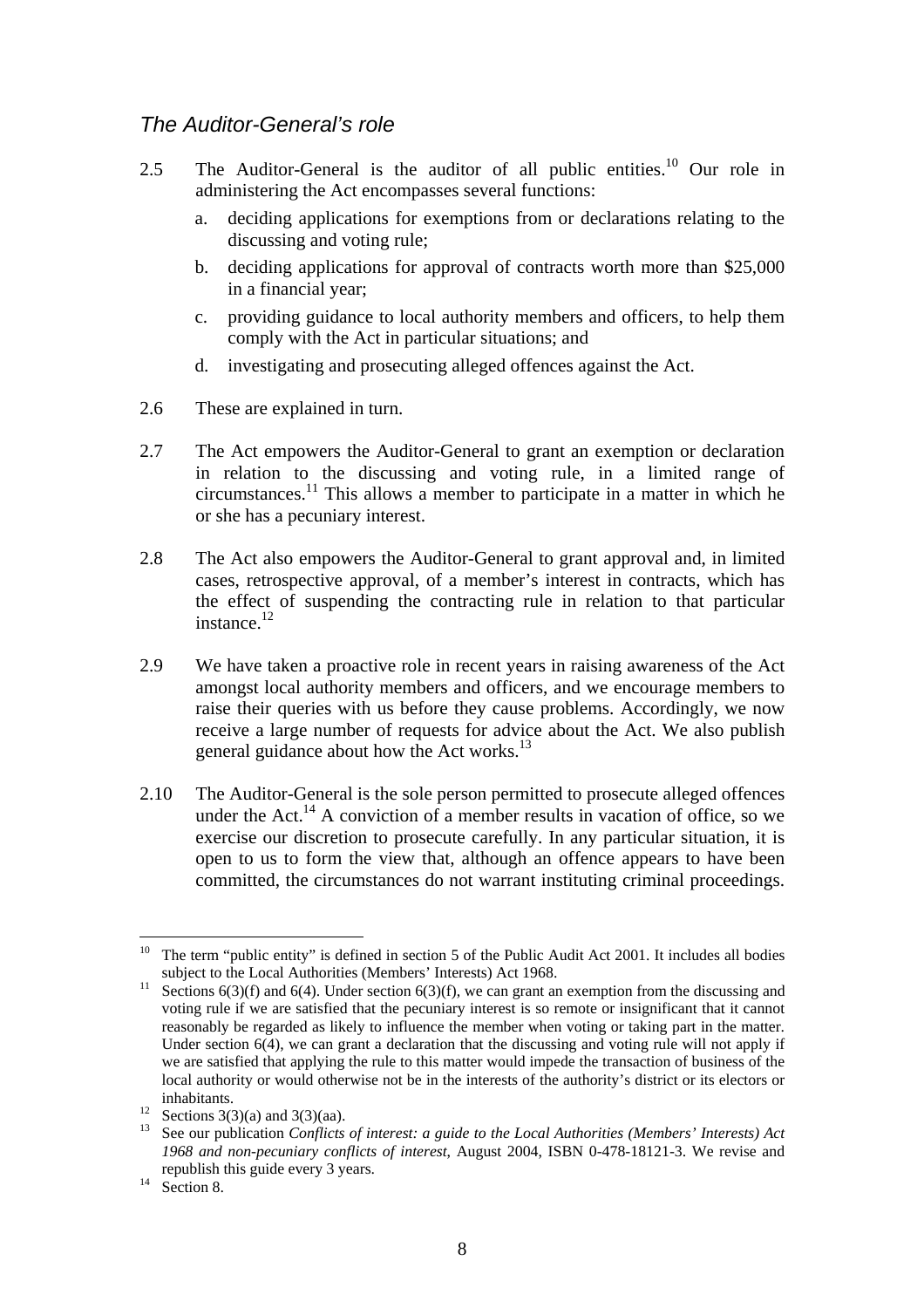We do not undertake a formal investigation into each complaint; many can be resolved following preliminary enquiries.

2.11 Most day-to-day functions are carried out by the Legal Team in the Office of the Auditor-General, but some decisions are reserved to the Auditor-General personally.<sup>15</sup>

 $15\,$ 15 We dealt with 132 distinct matters under the Act during 2002-03, 86 during 2003-04, and 106 during 2004-05. These figures include applications for approval of contracts; applications for exemptions and declarations; requests for written guidance; and complaints and investigations. They exclude informal telephone enquiries.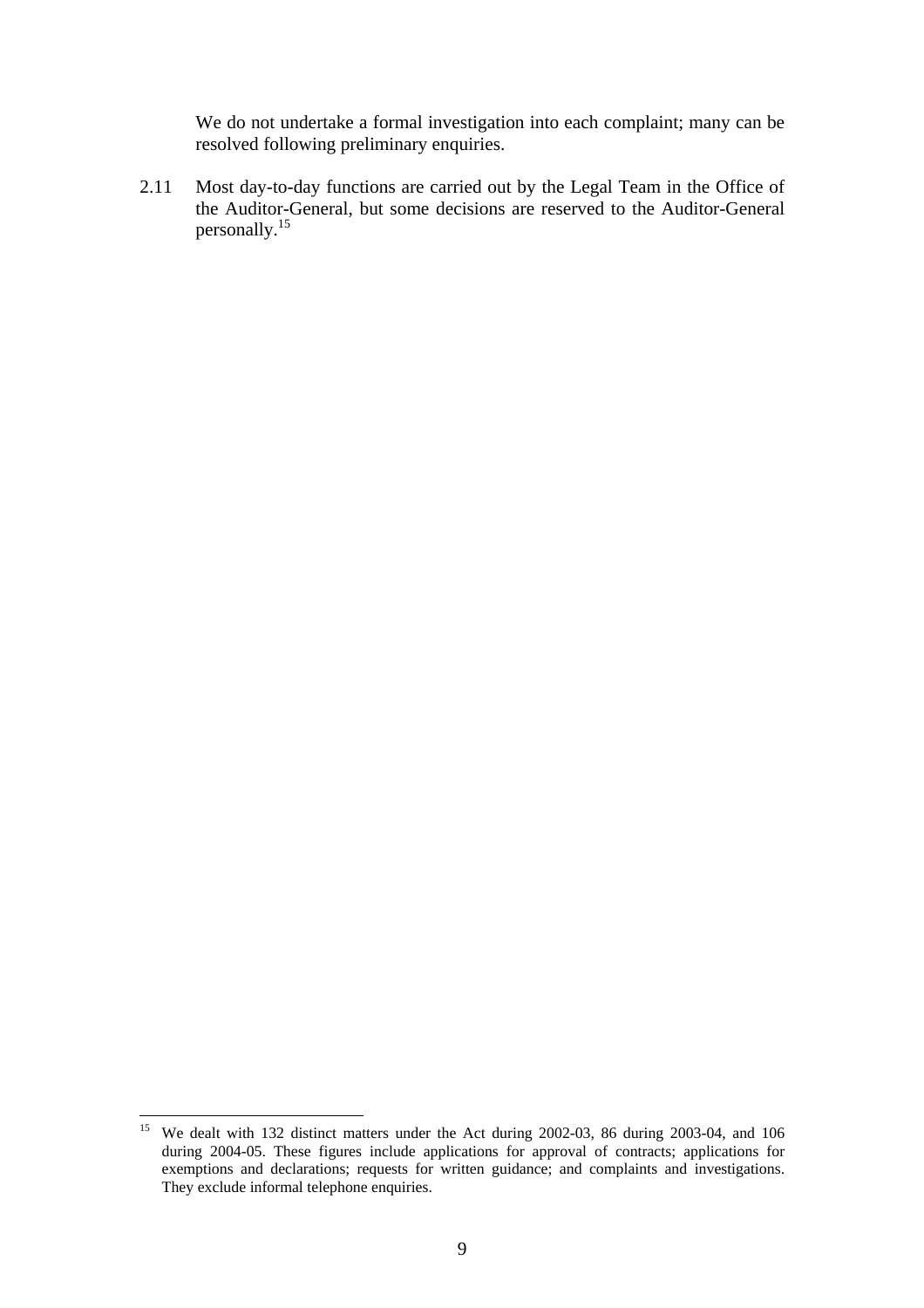## **Part 3: Problems with the Act**

3.1 We think there are a number of problems with the Act as it is currently worded. In this Part, we describe the problems we have encountered in administering it.

#### *General provisions*

#### **Obscurity of language**

3.2 The Act is 37 years old. In many areas its language is archaic, difficult to follow, and out of date. Some key provisions are  $\log^{16}$  and use language that appears old-fashioned and clumsy to the reader of today. The Act's style does not accord with modern parliamentary drafting standards.

#### **Bodies covered by the Act**

- 3.3 The First Schedule lists the local authorities covered by the Act. There are some inconsistencies:
	- a. Wananga are not included, although other tertiary education institutions are.
	- b. The printed copies of the Act (but not the electronic versions published by Brookers) contain editorial notes stating that the references in the Act to licensing trusts were "impliedly repealed" by section 230(2) of the Sale of Liquor Act 1989. We consider that licensing trusts are still covered by the Act, but the situation is not entirely clear.<sup>17</sup>
- 3.4 It may be timely to review each of the bodies and classes of bodies listed in the Schedule, to determine whether:
	- a. the body or class of body still exists;  $^{18}$
	- b. if so, whether it ought to remain covered by the Act; and
	- c. if so, whether it is correctly described in the Schedule.<sup>19</sup>

<sup>&</sup>lt;sup>16</sup> See, for instance, section 3(3)(g).

<sup>&</sup>lt;sup>17</sup> Section 230(2) of the Sale of Liquor Act did not expressly amend the Local Authorities (Members' Interests) Act. Rather, it repealed a number of enactments that had established licensing trusts. But new bodies called licensing trusts could be established under the Sale of Liquor Act, and section 241 of that Act provided that a number of then existing licensing trusts would continue to exist, and

that the provisions of that Act would apply to them as if they had been constituted under that Act.<br><sup>18</sup> For instance, the Schedule still refers to the Auckland Regional Authority, Christchurch Town Hall Board of Management, catchment boards, drainage boards, and river boards, none of which now exist.

<sup>&</sup>lt;sup>19</sup> For instance, "teachers' colleges", "technical institutes" and the "Lincoln College Council" need to have their names and governing enactments updated, and the Auckland University of Technology now needs its own entry.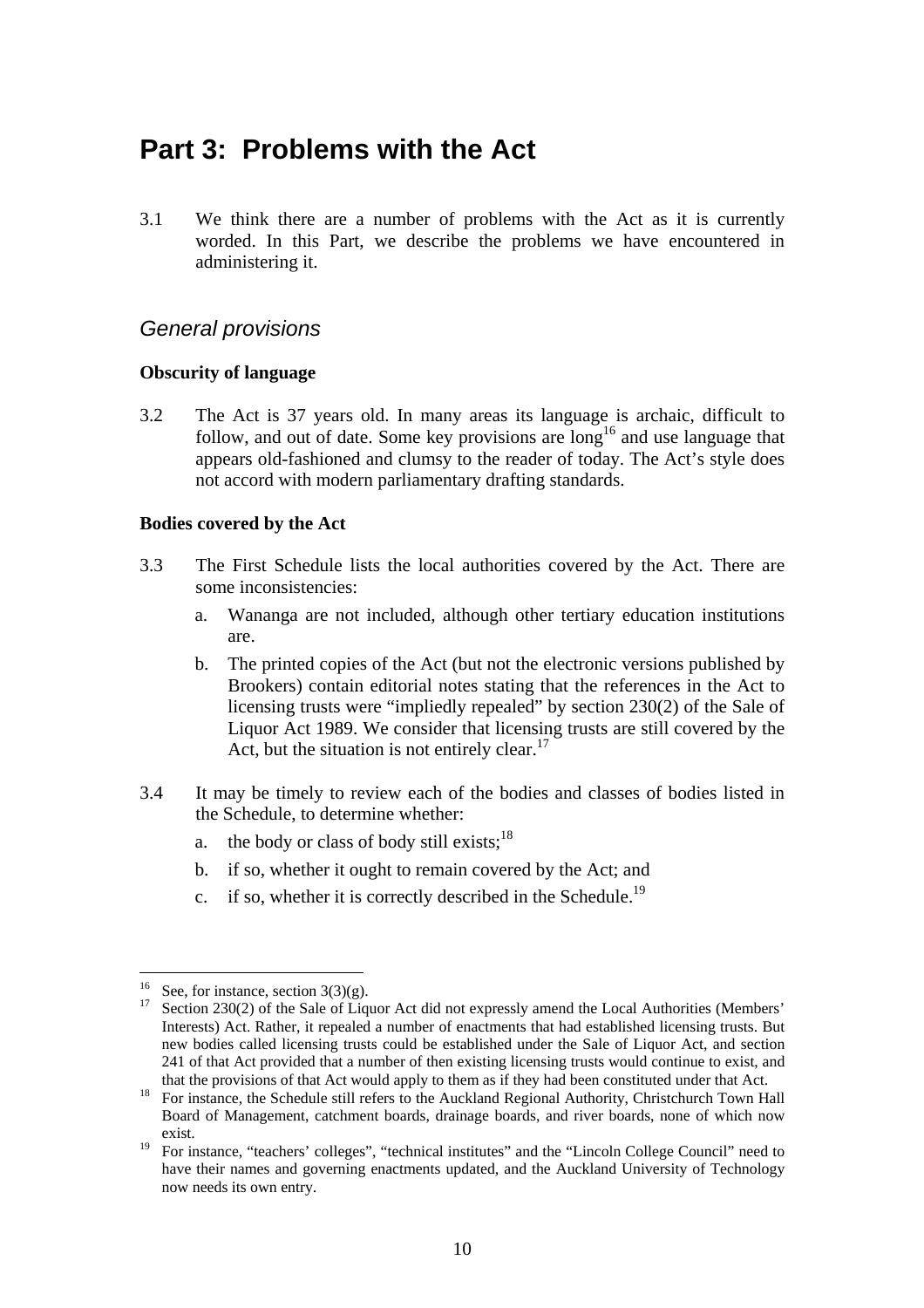#### **Enforcement and penalties**

- 3.5 Removal from office and criminal prosecution (which go hand in hand) are the only available remedies under the Act.<sup>20</sup> Yet a criminal conviction is sometimes too blunt and heavy an instrument to comprise the only possible formal consequence for a breach of the Act. This sanction has 3 particular limitations:
	- a. Convictions are difficult to achieve, because the criminal law requires a standard of proof beyond reasonable doubt.
	- b. The concepts of "pecuniary interest"<sup>21</sup> and "concerned or interested"<sup>22</sup> sit uncomfortably in the criminal law, $2<sup>3</sup>$  because they are terms most readily understood in a civil law context.<sup>24</sup> The civil law test is based on what a reasonable bystander would think, and on an objectively assessed reasonable expectation of (or future potential for) financial advantage or disadvantage. Moreover, issues of motive, good faith, and the actual financial result are irrelevant. By contrast, a Court dealing with a criminal offence may wish to focus on actual financial advantage or disadvantage, $25$  or on the subjective belief of the defendant, or on the defendant's motives and good faith.<sup>26</sup> This could lead to uncertainty and confusion in applying the Act because of the potential for a legal test to exist that is different to the better-known test that applies when the validity of a decision is under challenge in a (civil) judicial review action.
	- c. Some situations are sufficiently serious to warrant some type of formal censure, but are probably not sufficiently serious to require the intervention of the criminal law.
- 3.6 If removal from office is in effect the real penalty, it seems odd that a criminal prosecution is the means used. Loss of public office is really a civil sanction, not a criminal one. If that is the desired outcome, it is arguably unnecessary to also have to inflict a criminal record upon the offending member.

 $\overline{a}$ <sup>20</sup> If the contracting rule is breached, the person is automatically disqualified from being a member of the local authority, and it is an offence to continue to act as a member of the authority. If the discussing and voting rule is breached, vacation of office is an automatic consequence if the member is convicted of the offence of contravening that provision.<br><sup>21</sup> The wording in section 6.

<sup>&</sup>lt;sup>22</sup> The wording in section 3.

<sup>&</sup>lt;sup>23</sup> This difficulty is discussed in the judgment in *Auditor-General v Christensen* [2004] DCR 524.<br><sup>24</sup> See, for instance, *R v Secretary of State for the Environment, ex parte Kirkstall Valley Campaign* 

<sup>[1996] 3</sup> All ER 304; *Calvert v Dunedin City Council* [1993] 2 NZLR 460; *Loveridge v Eltham County Council* (1985) 5 NZAR 257; *Re Guimond and Sornberger* (1980) 115 DLR (3rd) 321; *Meadowvale Stud Farm v Stratford County Council* [1979] 1 NZLR 342; *Downward v Babington* [1975] VR 872; *Re Wanamaker and Patterson* (1973) 37 DLR (3rd) 575; *Rands v Oldroyd* [1959] 1 QB 204; and *Brown v DPP* [1956] 2 QB 369. A finding of pecuniary interest, at common law, gives rise to a presumption of bias. Summaries of most of these cases are contained in our *Conflicts of* 

*Interest* publication (see footnote 13).<br><sup>25</sup> As the Court did in *Auditor-General v Christensen* [2004] DCR 524.<br><sup>26</sup> As the Court did in *Auditor-General v Christensen*. But contrast this with a stricter position taken respect of motive in another criminal case, *Auditor-General v Love* (1967) 12 MCD 64.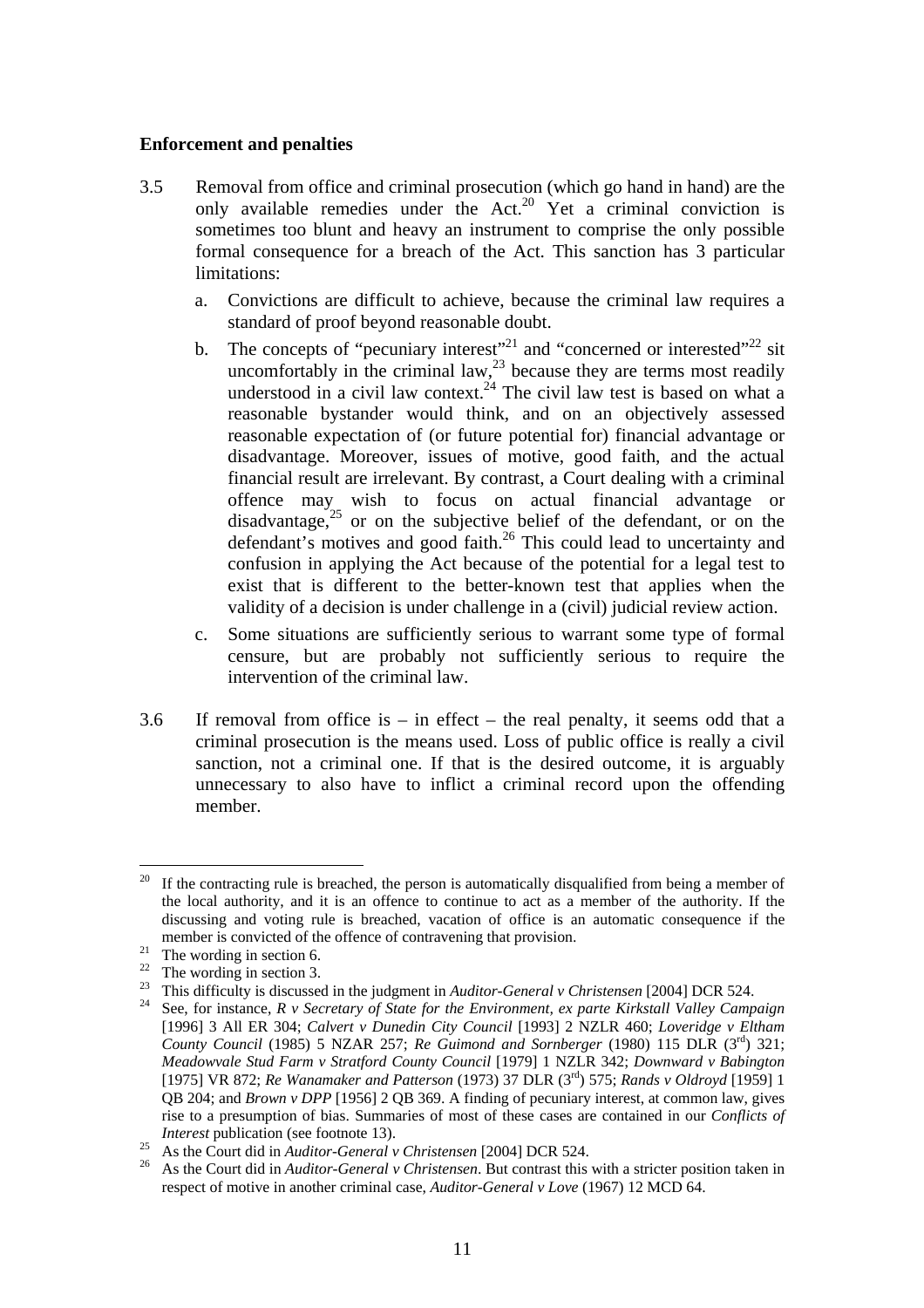- 3.7 Therefore, alternative or additional remedies for breach of the rules may be desirable.
- 3.8 If a criminal sanction is to be retained at all, it may be appropriate to review and increase the level of the penalties able to be imposed in sentencing. These are presently too low to be of any real significance.<sup>27</sup>

#### **Deeming provisions**

- 3.9 The Act contains provisions that set out when a person who is associated with a company is deemed to share any pecuniary interests of that company.28 These "deeming provisions" are useful in providing certainty for some cases, but they raise further inconsistencies. The following difficulties exist with the company deeming provisions:
	- a. A literal reading of the deeming provisions (in relation to the discussing and voting rule, but not in relation to the contracting rule)<sup>29</sup> is likely to catch members who own shares in companies solely as a trustee of a trust (but who are not beneficiaries of that trust). This may be unnecessarily harsh.30
	- b. The deeming provisions do not apply to other bodies such as partnerships. Partnerships are used as the legal structure for many professional businesses (such as law and accounting firms), so it is unclear when a partner in a firm should be deemed to share the pecuniary interests of that firm. Arguably, similar deeming provisions ought to apply.
	- c. It is not entirely clear whether the deeming provisions are exhaustive in relation to companies – in other words, whether interests that fall short of the statutory threshold<sup>31</sup> are automatically assumed *not* to give rise to a pecuniary interest in the company's affairs.<sup>32</sup>
	- d. The deeming provisions refer to a "member" of a company. This terminology comes from the now-repealed Companies Act 1955, which used that word to mean "shareholder". Sometimes the term is mistakenly thought to refer to a director. The terminology could usefully be updated.

<sup>27</sup> The maximum fines are currently \$200 for breach of the contracting rule, and \$100 for breach of the discussing and voting rule. They have not been increased since the Act was enacted 37 years

ago. 28 Sections 3(2) and 6(2). There are several provisions, but the most common one is owning 10% (or more) of the shares in a company.<br>Because of an exception in section  $3(3)(h)$  that is not replicated in section 6.

<sup>&</sup>lt;sup>30</sup> Before the enactment of the present deeming provisions, the courts took a more lenient approach to the issue of trustees: *Hogg v Fowler (Controller and Auditor-General)* [1938] NZLR 104. Such as, for instance, a 9.9% shareholding.

<sup>&</sup>lt;sup>32</sup> We have taken the view that a member in this position is deemed *not* to share the company's interests. However, quite apart from the question of being deemed to share the company's interests, we consider that a member may sometimes have a separate *personal* pecuniary interest in a matter concerning a company (for instance, if the member is a shareholder in the company and the matter is so significant that it is likely to materially affect the company's share price, or if the member is a paid director and that matter is likely to materially affect their remuneration).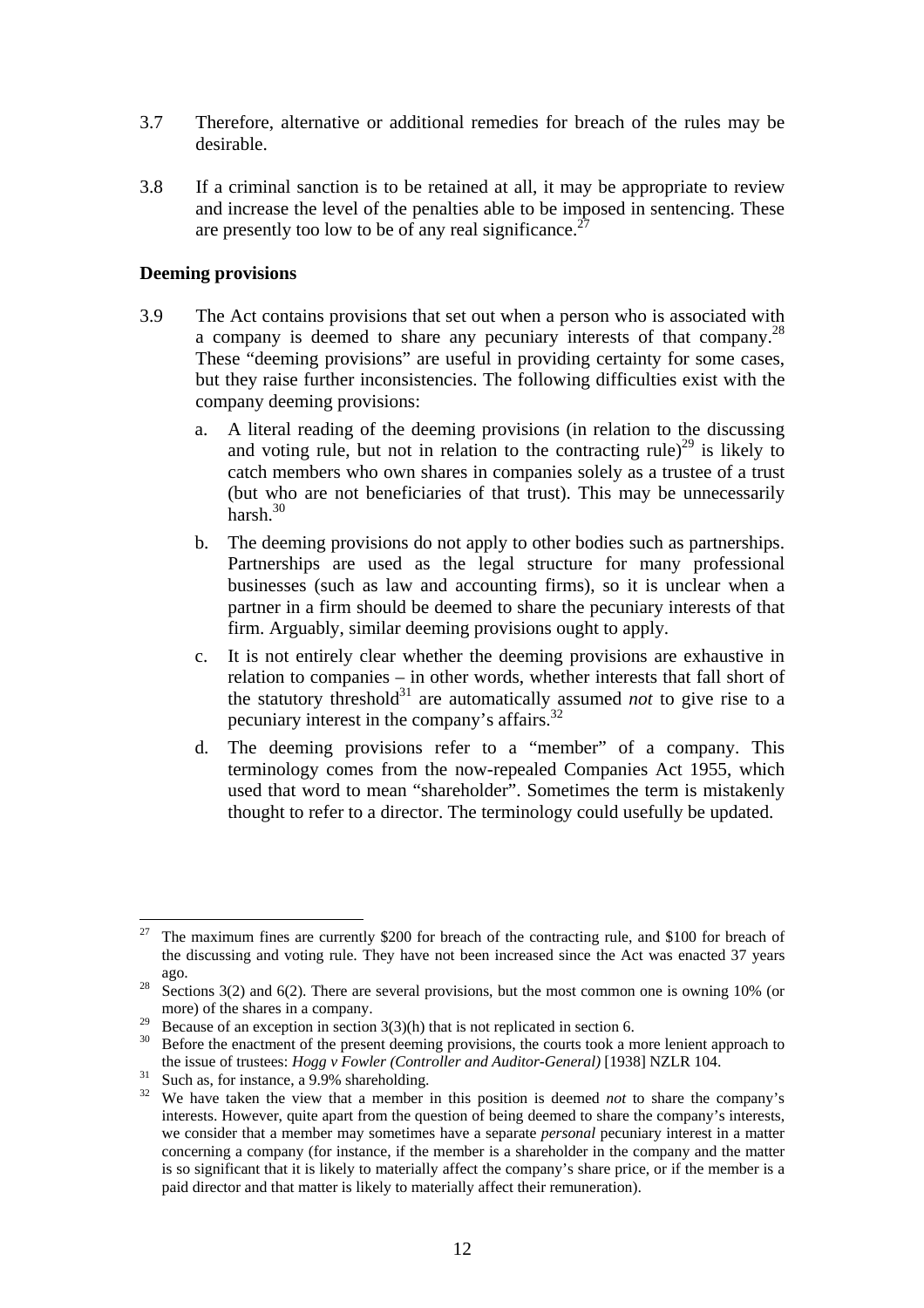3.10 A member can also have a deemed interest through their spouse,  $33$  or through their spouse's deemed interests in a company.<sup>34</sup> The spousal deeming provisions (in relation to the discussing and voting rule, but not in relation to the contracting rule) are likely to catch a member whose spouse owns property solely as a trustee of a trust (but where neither the member nor the spouse are beneficiaries of that trust).<sup>35</sup> This may be unnecessary.

#### *The discussing and voting rule*

#### **Operation of the rule**

- 3.11 The basic rule is not problematic. However, similar laws elsewhere<sup>36</sup> define the key concepts in greater detail, so there may be some scope for clarification for the benefit of unfamiliar users.
- 3.12 Two different exemption powers exist, which can be confusing.<sup>37</sup> They could usefully be reviewed and (if both are to be retained) combined.

#### **Overlap with the Education Act**

3.13 In the case of universities, polytechnics and colleges of education, there is some overlap between section 6 of the Act and a similar rule in section 175 of the Education Act 1989. The wording of the 2 provisions is slightly different, which leads to the odd result in some cases where one provision will appear to allow member participation in a matter, while the other will prohibit it.<sup>38</sup> It seems anomalous that both provisions should apply to those bodies.

#### **The district plan exception**

- 3.14 There are a number of statutory exceptions to the discussing and voting rule. One of these relates to district plans. It provides that:
	- 6(3) Nothing in subsection (1) of this section shall apply with respect to any of the following matters: …
		- (e) The preparation, recommendation, approval, or review of a district scheme under the Resource Management Act 1991 or any section of such a scheme, unless the matter relates to any variation or change of or departure from a district scheme or section thereof or to the conditional use of land as defined in that Act.

 $\overline{a}$  $33$  Sections 3(2A) and 6(2A). From 13 October 2007, the spousal deeming provisions will also apply to civil union partners and de facto partners. See the Relationships (Statutory References) Act 2005,

section 4.<br>Sections 3(2) and 6(2).

 $35$  Section 6(2A).

<sup>&</sup>lt;sup>36</sup> See, for instance, the foreign jurisdictions discussed in the Appendix, and the Crown Entities Act  $^{2004}$ .<br><sup>37</sup> Sections 6(3)(f) and 6(4).

<sup>&</sup>lt;sup>38</sup> For 2 examples of the potential for conflict, compare the exceptions in sections  $6(1A)$  and  $6(6)$  of the Act with section 175 of the Education Act.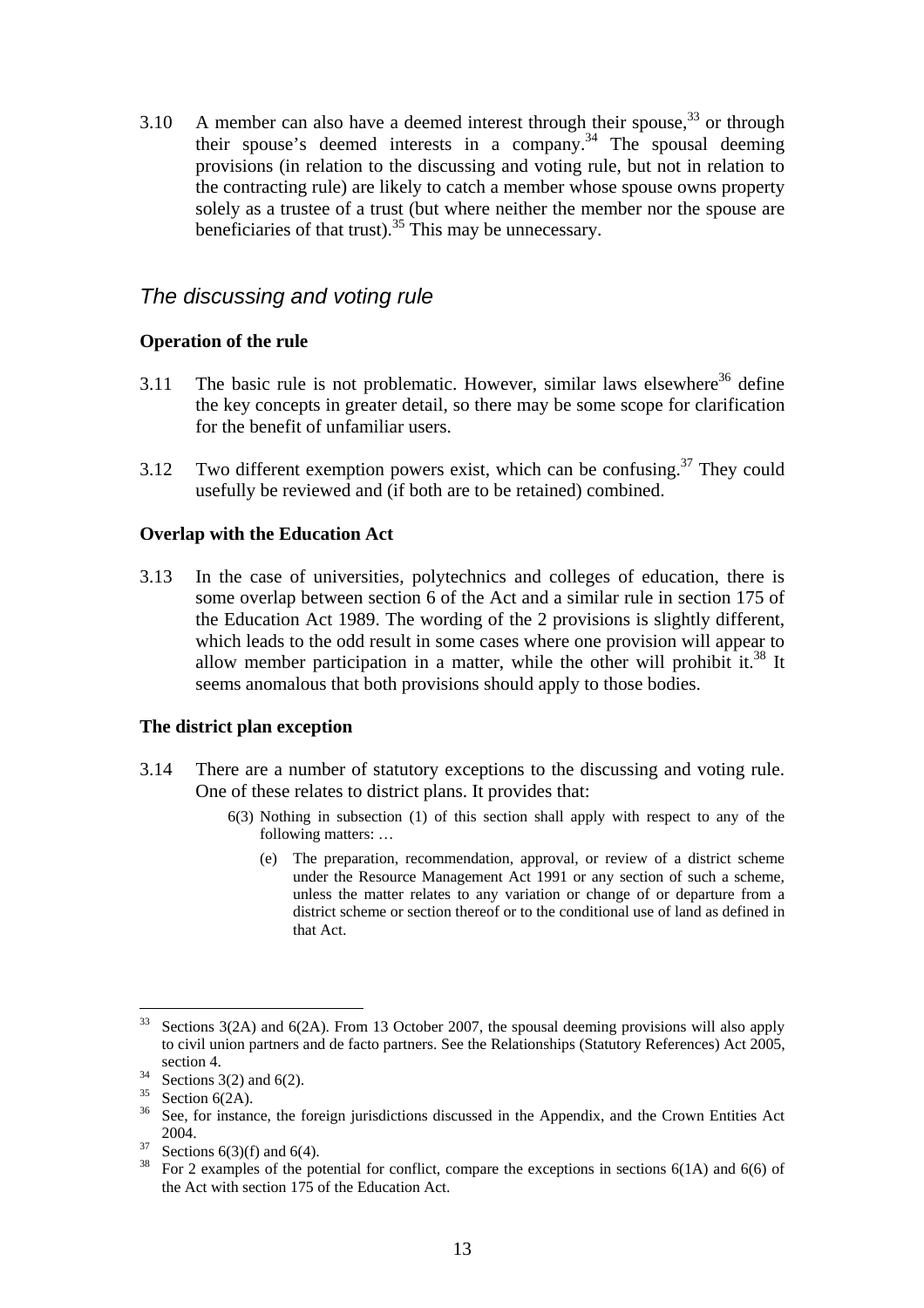- 3.15 Some of the language in section 6(3)(e) is out of date because it refers to terminology used in the now-repealed Town and Country Planning Acts. The wording needs to be amended to reflect terminology used in its successor, the Resource Management Act 1991. We currently interpret the references to terms such as "district scheme", "section", "variation", "change", "departure", and "conditional use" as if they were the equivalent terms in the Resource Management Act.<sup>39</sup> The terminology is technical, however, and may be particularly confusing to lay people.
- 3.16 More significantly, a recent Court decision gave a surprisingly broad interpretation to the scope of section  $6(3)(e)^{40}$ . We had always taken the view that, for the section  $6(3)(e)$  exception to apply, the particular matter before the authority or committee must actually *be* the preparation, recommendation, approval, or review of a district plan (or a territorial section thereof). That is, the exception will not apply if the matter simply *relates to* a district plan or an issue covered by a plan; nor will the exception apply to the preparation, recommendation, approval, or review of *part of* or *a discrete issue in* a district plan. We considered that the exception exists because consideration of an entire district plan is likely to encompass issues so wide-ranging and numerous that all members would otherwise be excluded from voting on the adoption of such documents.<sup>41</sup>
- 3.17 However, the Court decision appeared to apply section 6(3)(e) to matters that "formed part of the preparation of" the district plan. The Court applied the provision to a discrete matter relating to a council policy that the Court found was (at the relevant time) being considered "for possible inclusion in" part of the district plan.<sup>42</sup>
- 3.18 This decision represents the only available case-law on the scope of the section 6(3)(e) exception to date, and so is likely to be relied on as a precedent.<sup>43</sup>
- 3.19 We think the Court's interpretation leaves the scope of section 6(3)(e) unacceptably wide. This is concerning, because:

 $\overline{a}$  $39$  "District scheme" can be read as "district plan", but arguably also ought to be amended to include other major planning documents like regional plans and regional policy statements. The term "section" is used in the Resource Management Act and its predecessors to mean a discrete and selfcontained "territorial section" (not simply any lesser portion or individual provision) of a plan. "Variation" and "change" are terms that have specific Resource Management Act meanings in relation to formally amending provisions in a district or regional plan or policy statement. The

modern equivalent to the terms "departure" and "conditional use" is "resource consent".<br>
<sup>40</sup> Auditor-General v Christensen [2004] DCR 524.<br>
<sup>41</sup> This view is supported by the fact that, by contrast, plan changes, variatio resource consent (to use the modern terminology – see footnote 39) are expressly excluded from the scope of the exception, presumably because they are likely to deal with specific issues or locations <sup>42</sup> *Auditor-General v Christensen*, at paragraphs 21-28.<br><sup>43</sup> Despite the fact that the decision is recent, since then we have already discontinued one other

investigation into a possible breach of section 6 because the Court's reasoning in *Auditor-General v Christensen* would have meant that the section 6(3)(e) exception applied.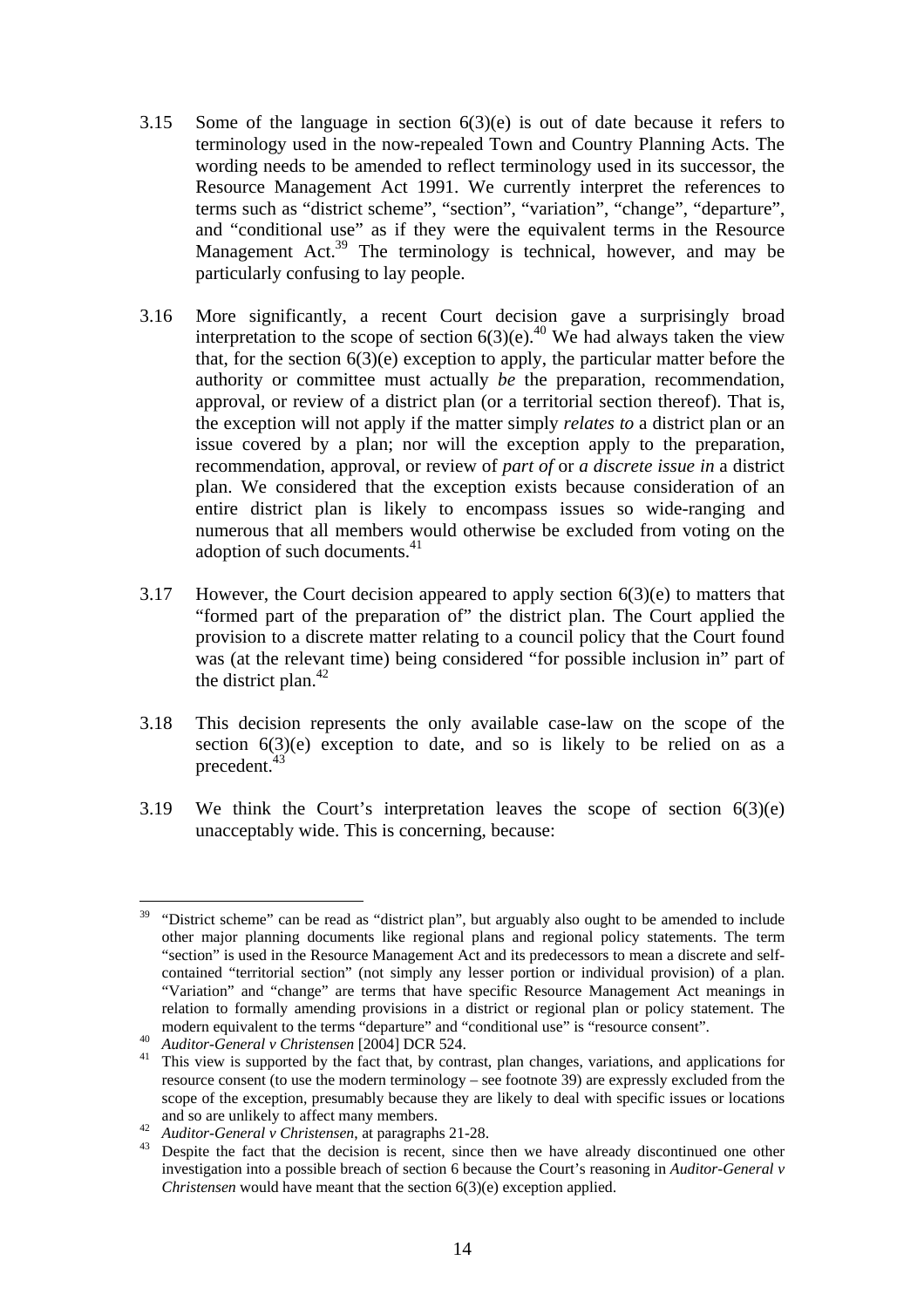- a. Local authorities typically consider a wide range of matters that may ultimately be included in or managed by a district plan. It now appears that councillors can participate in all such matters even where they have a pecuniary interest. Such a broad interpretation of this exception would erode a great deal of the efficacy of the discussing and voting rule, and so appears inconsistent with the policy of the Act.
- b. It will be more difficult to apply the Act in individual situations, because it will not always be obvious to a councillor – or to those advising him or her – whether a particular matter is covered by the exception.

#### *The contracting rule*

#### **Operation of the rule**

- 3.20 There are several distinct issues connected to the operation of the contracting rule:
	- a. The \$25,000 annual limit for contracts<sup>44</sup> (above which our approval is required) has not been increased since 1982. Because of inflation over the last 23 years, that limit can now be reached easily, and we receive a large number of applications for approval of a member's interest in contracts.<sup>45</sup> It may be appropriate to review and raise the statutory limit.
	- b. It is not clear whether or not the monetary limit includes GST.
	- c. The contracting rule focuses on the time when payments are made, but these days local authorities more commonly account for contracts on an accrual rather than a cash basis. Therefore, it makes more sense for the rule to focus on the time when the local authority incurs an expense (regardless of when payment is actually made).
	- d. The concept of automatic disqualification, without any formal declaration to that effect, creates uncertainty. A member may be technically disqualified from office without being aware of the fact, or alternatively the member may disagree with our (or someone else's) assertion that they are disqualified. In addition, the concept sits uncomfortably with the power of retrospective approval,<sup>46</sup> which may mean that a member is disqualified for a period but is later deemed not to have been disqualified. Furthermore, it is not entirely clear how long a disqualification lasts.<sup>47</sup>

 $44$ Section  $3(1)$ .

In the 2004-05 year, we dealt with 50 applications for prior approval and 4 applications for retrospective approval. In the 2003-04 year, we dealt with 31 applications for prior approval and 6 applications for retrospective approval. In the 2002-03 year, we dealt with 42 applications for prior

approval and 9 applications for retrospective approval.<br><sup>46</sup> The power of retrospective approval in section  $3(3)(aa)$  was inserted by an amendment in 1982.<br><sup>47</sup> One interpretation, based on section 4(2), is that a disquali

election, and at that point is "cured", but this is not beyond doubt. It is also not clear what the position is for a person whose disqualification was not discovered and acted upon before they were re-elected at the next general election.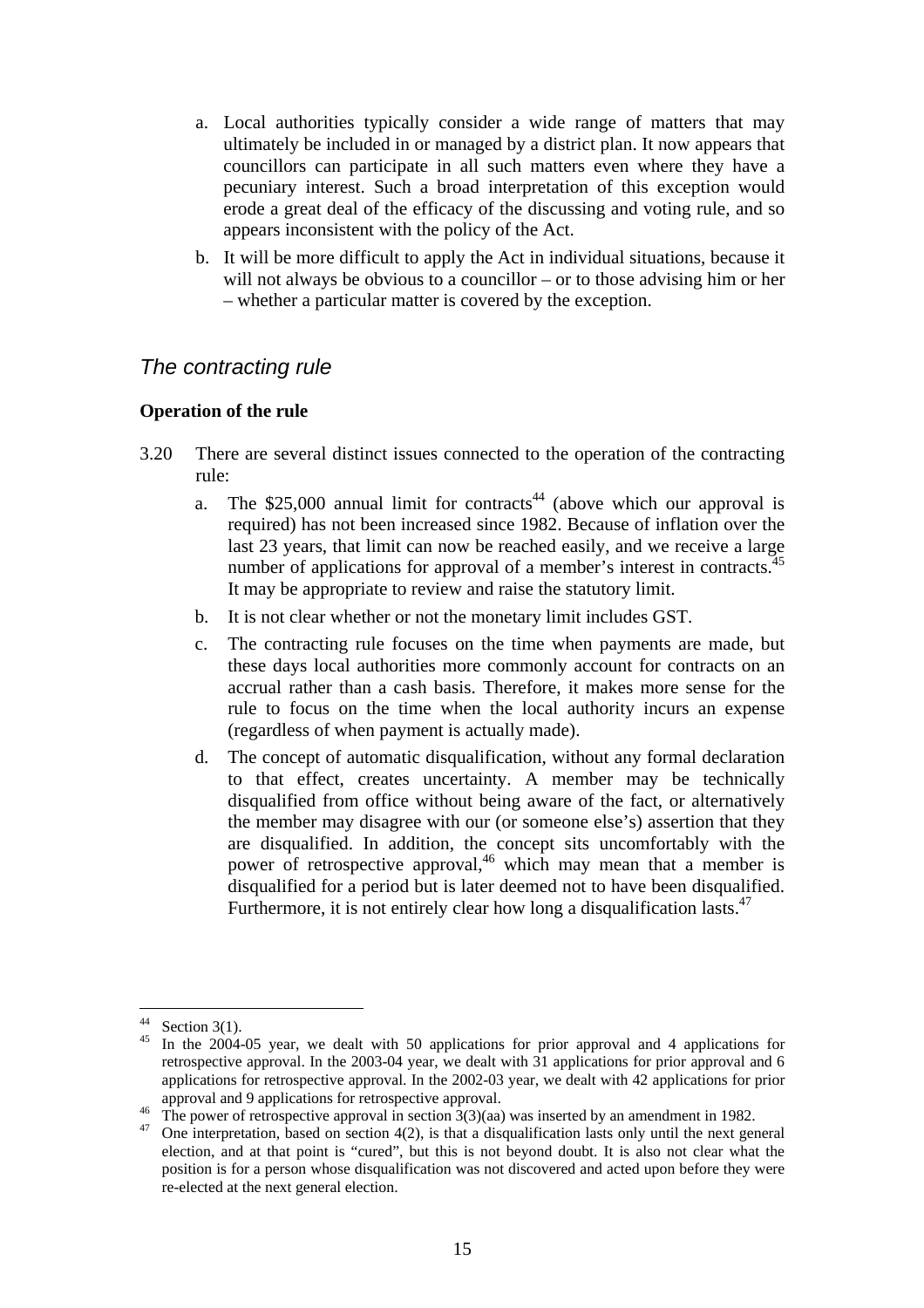- e. The Act establishes different tests for prior and retrospective approval.<sup>48</sup> One test for both types of approval may be simpler to apply.
- f. The Act requires applications to be made only by the local authority, not by the member personally. Yet it would be unfair if a member was disqualified through an inadvertent (or deliberate) omission by an officer of the authority.

#### **Subcontracts**

3.21 The contracting rule applies to subcontracts, and the term "subcontract" is defined broadly.<sup>49</sup> This can cause difficulties in situations where a member acts as a general supplier of goods to another business that is involved in contracts with the authority. The member may not be aware of the head contract, or it may not be possible for the member to predict whether the customer will use the goods to perform contracts with the authority.

#### **Community boards**

3.22 Section 3(3)(j) contains an exception to the contracting rule for members of community boards who are interested in contracts with a city or district council. This exception is redundant, since community boards are subject to the Act in their own right, separate from their "parent" authority.<sup>50</sup> If a person is a member of a community board, but not a member of the "parent" city or district council, section 3 will not apply to their contracts with the council.

#### **Candidates for election**

- 3.23 The contracting rule can cause particular difficulties for candidates for election (or newly elected members) in respect of contracts that were entered into before their election.
- 3.24 First, the Act provides exceptions for some circumstances,<sup>51</sup> but the specified criteria do not cover all situations where the contract was entered into before the person became a member. For instance:
	- a. The member, while legally interested in the contract, may not have the power to relinquish it;
	- b. The member may not have relinquished the contract within a month of being elected; or
	- c. It may be impracticable or prohibitively expensive to one or both parties for the contract to be relinquished.

<sup>48</sup> 48 Both prior and retrospective approval require the existence of a "special case". Retrospective approval requires that prior approval would have been obtained had it been sought, and that there is "sufficient special reason" why prior approval was not obtained.

<sup>&</sup>lt;sup>49</sup> Sections 2 and 3(3)(b).

<sup>&</sup>lt;sup>50</sup> Confusion often arises over the application of the Act to community boards, because under the Local Government Act 2002 community boards are effectively regarded as a constituent part of

their parent authority (and they do not have a separate legal personality, for instance).<br><sup>51</sup> Sections 3(3)(f) and 3(3)(g). It appears that the second of these exceptions was first inserted in the Act's predecessor in response to the case of *Attorney-General v Pearce* [1963] NZLR 459, where an Auckland City councillor was declared to be disqualified.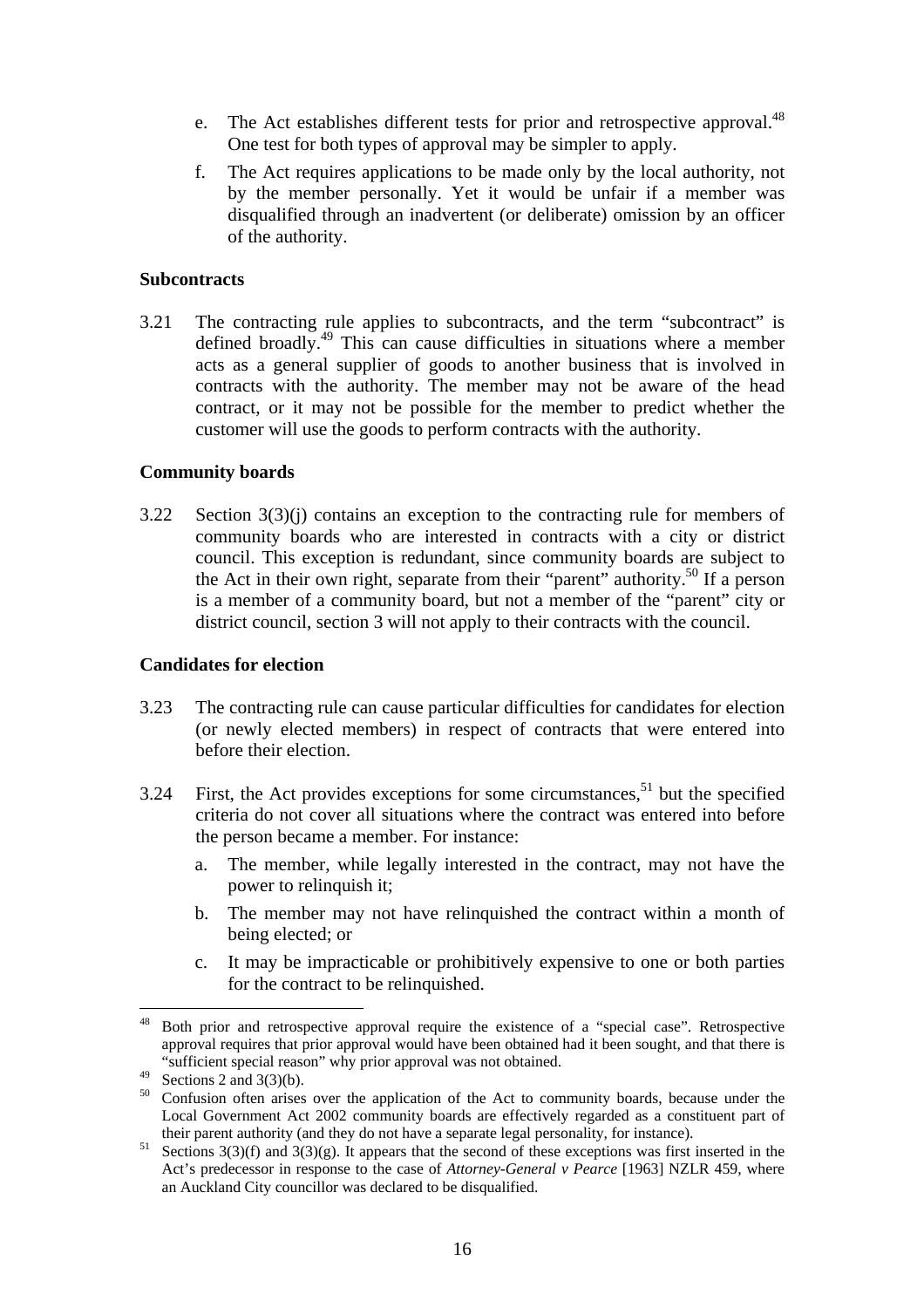- 3.25 Secondly, one of the exceptions contains a drafting ambiguity. The wording of section  $3(3)(g)$  is long and complex.<sup>52</sup> As a consequence, it is not clear whether or not the requirements labelled (i) and (ii) apply to contracts where the amount to be paid by the authority has already been fixed.<sup>53</sup>
- 3.26 Thirdly, we consider that we do not have the ability to grant prior approvals in respect of non-members who are candidates for election.<sup>54</sup> Nor do we have the ability to grant retrospective approval once they are elected.<sup>55</sup> Thus, in cases where the statutory exceptions do not apply, there is no scope for flexibility in the rules as they apply to contracts that predate the member's election. The disqualification rule applies strictly to such contracts, which may lead to some unduly harsh results.<sup>56</sup> In one recent case, the disqualification was not discovered until months after the member had been sworn in. There was no scope for us to grant a retrospective approval, and so the member had to vacate office.<sup>57</sup> In 2 other recent instances, we advised prospective candidates that they may have been disqualified from being elected.

 $52$  The paragraph comprises one sentence of 277 words, with 12 commas or semi-colons.

 $\frac{1}{53}$  At present, we take the view that they do not, but the issue is arguable.

<sup>&</sup>lt;sup>54</sup> The Crown Law Office has repeatedly advised us that our approval power cannot be used in respect of persons who are not yet members, although this view has been contested by others.<br><sup>55</sup> Because one of the preconditions for retrospective approval in section  $3(3)(aa)$  is that prior approval

would have been granted had it been sought.<br><sup>56</sup> Sometimes the candidate is able to relinquish the contract, and then after being elected the local

authority can seek our "prior" approval to remake the contract. However, this is cumbersome and, as discussed in paragraph 3.24, is not always practicable or possible. 57 This case arose in 2002, in Wairoa District.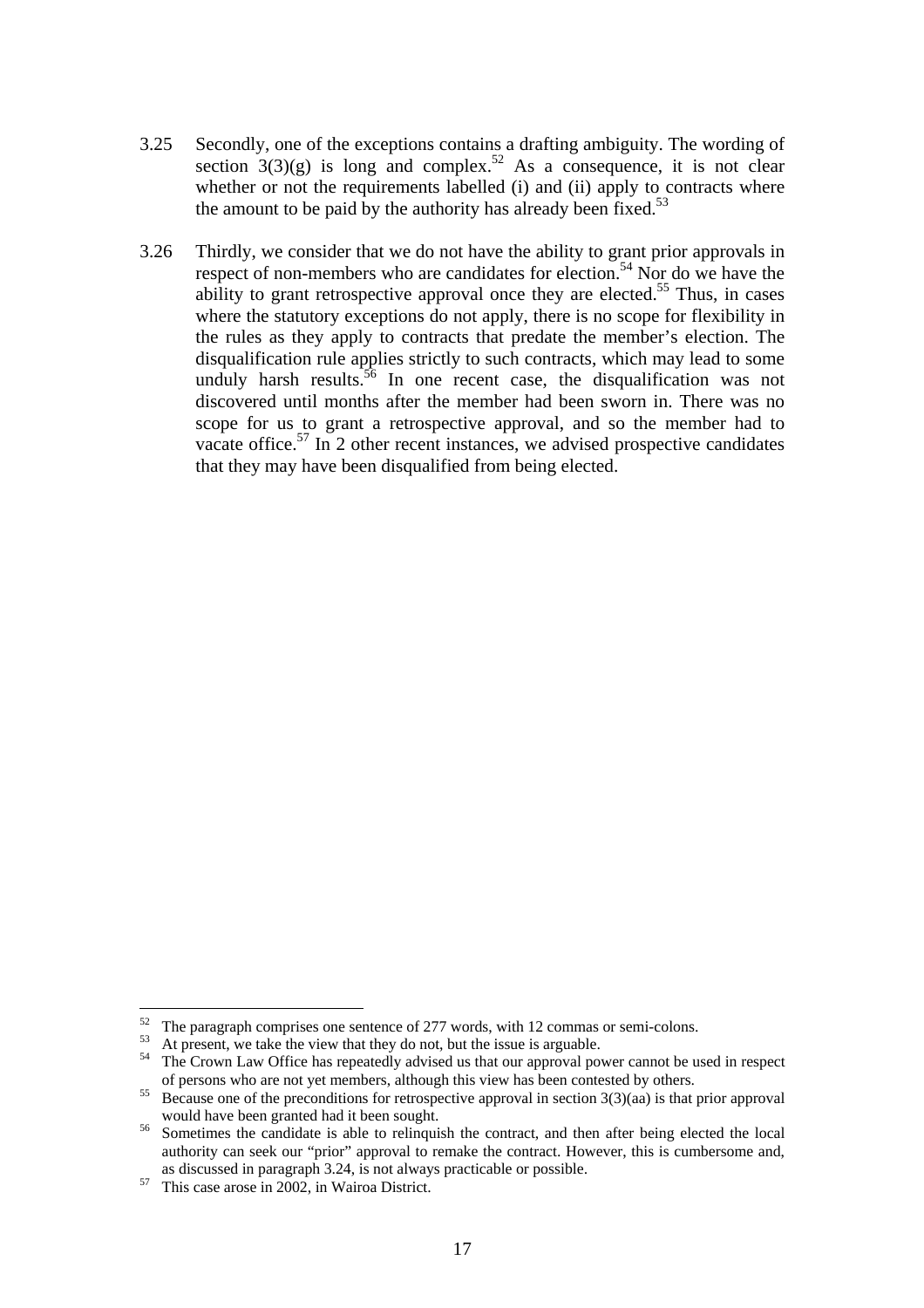## **Part 4: Repeal or retention?**

- 4.1 This Part considers whether the Act should be repealed or retained, and in what form. In our view, it is desirable to continue to have legislation that fulfils the function of the discussing and voting rule, but we have doubts as to whether the contracting rule needs to be retained. We favour retaining the Act as a stand-alone statute, and we favour rewriting the entire Act rather than just amending specific provisions.
- 4.2 We assess the discussing and voting rule and the contracting rule separately.

#### *The discussing and voting rule*

- 4.3 The discussing and voting rule is a partial codification of the common (i.e. judge-made) law about bias in public body decision-making. It needs to be considered in the context of this wider law.
- 4.4 The relevant legal principle58 is encapsulated in the phrase *nemo judex in causa sua*, meaning "no person shall be a judge in their own cause". It exists to ensure that persons with the power to make decisions affecting the rights and obligations of others carry out their duties fairly and free from prejudice. If a decision is tainted by bias, the courts may declare it invalid. The general test is whether there is, to a reasonable observer, a real danger of bias on the part of a member of the decision-making body.<sup>59</sup>
- 4.5 The fact that the statutory discussing and voting rule applies only to interests of a *pecuniary* nature reflects a long-standing distinction in the common law, which treats pecuniary interests more strictly than other – non-pecuniary – types of bias. Under the common law, a pecuniary interest amounts to an automatic disqualification from participation in the decision, $60$  regardless of any suggestion or likelihood of actual or apparent bias. In other words, where the interest is financial, bias is presumed to exist.  $61$

 $\overline{a}$ 58 Which forms part of the set of legal principles collectively termed "natural justice".

<sup>59</sup> Recent cases that examine the nature of the test for bias include *Zaoui v Greig* (HC, Auckland, CIV-2004-404-000317, 31 Mar 2004, Salmon & Harrison JJ); *Ngati Tahinga and Ngati Karewa Trust v Attorney-General* (2003) 16 PRNZ 878 (CA); *Erris Promotions v Commissioner of Inland Revenue* (2003) 21 NZTC 18,214 (CA); *Man O'War Station Ltd v Auckland City Council (No 1)* [2002] 3 NZLR 577 (PC); *Porter v Magill* [2002] 2 WLR 37 (HL); *Riverside Casino v Moxon* [2001] 2 NZLR 78 (CA); *Locabail (UK) v Bayfield Properties* [2000] 1 All ER 65; *R v Bow Street Metropolitan Stipendiary Magistrate ex parte Pinochet Ugarte* (No 2) [1999] 1 All ER 577 (HL); *Auckland Casino Ltd v Casino Control Authority* [1995] 1 NZLR 142 (CA); *R v Gough* [1993] AC

<sup>646 (</sup>HL). 60 Subject to a *de minimis* threshold: *Auckland Casino Ltd v Casino Control Authority* [1995] 1 NZLR

<sup>142 (</sup>CA).<br><sup>61</sup> Some judges and lawyers refer to pecuniary interests as "presumptive bias", and other types of bias as "apparent bias". Cases that consider pecuniary interests include *Collinge v Kyd* [2005] 1 NZLR 847; *Auditor-General v Christensen* [2004] DCR 524; *Locabail (UK) v Bayfield Properties* [2000] 1 All ER 65; *R v Secretary of State for the Environment, ex parte Kirkstall Valley Campaign* [1996] 3 All ER 304; *Auckland Casino Ltd v Casino Control Authority* [1995] 1 NZLR 142 (CA); *Calvert*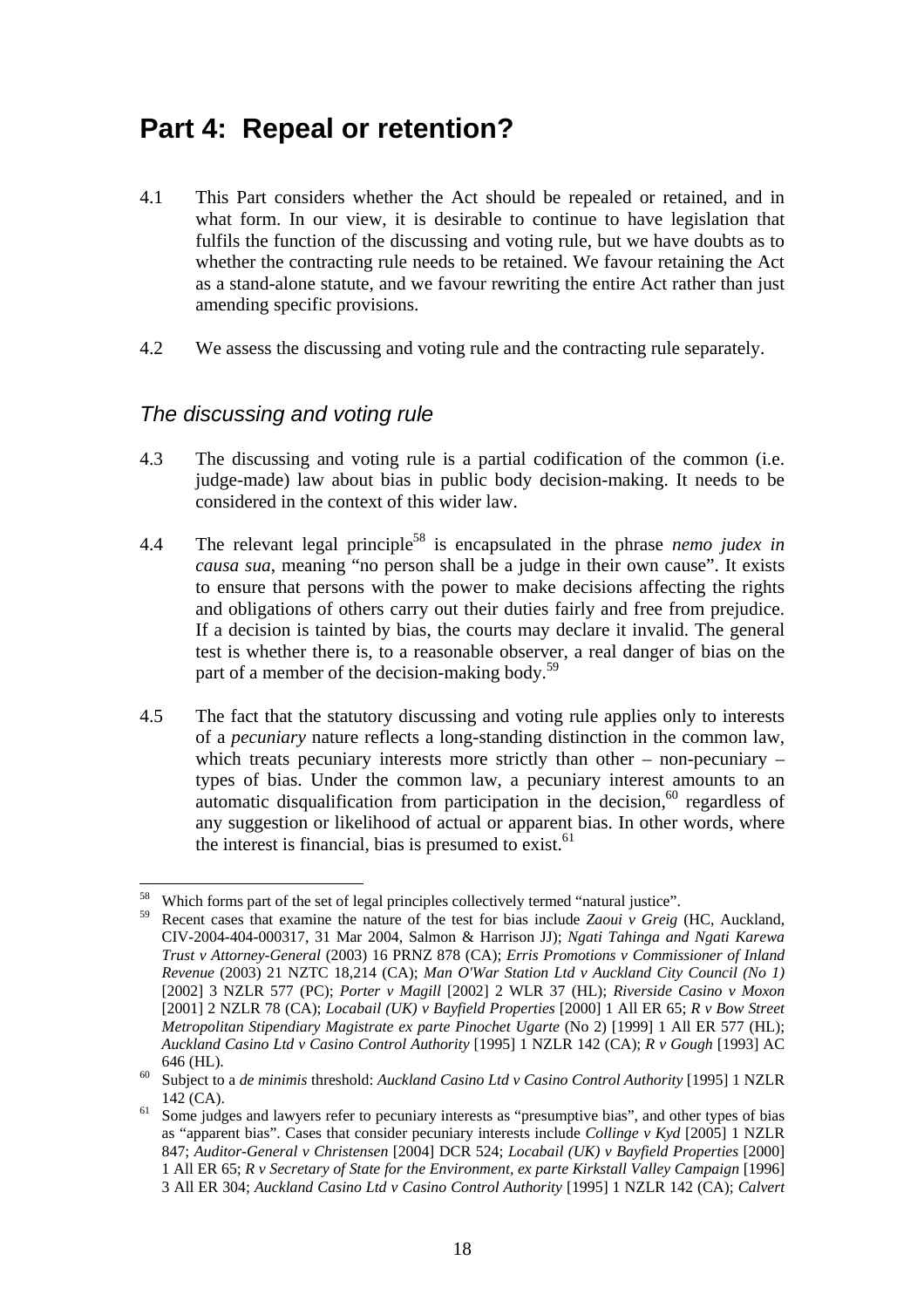- 4.6 The common law principle about bias is long-standing and widely regarded as significant. Everyone accepts that public office-holders should use their official positions only in the public interest, and that they should not have the opportunity to use their positions for personal benefit.
- 4.7 But, given the existence of the common law, the question may then be asked why the legal principle needs to be expressed in statutory form as well. We consider that having the discussing and voting rule in legislation has several advantages:
	- a. A well-written statute should promote certainty, transparency and accessibility of the law. Members of local authorities are more likely to be aware of a statutory rule, and to know how to comply with it.
	- b. A statutory expression of the rule will provide a clear external framework for the most important legal limitations on members' participation in decision-making. Pecuniary conflicts of interest are the most serious category of conflicts of interest, and a category for which strict and absolute rules apply. Retention of the discussing and voting rule in statutory form will highlight the particular importance of pecuniary interests.
	- c. The statutory rule encourages personal responsibility. The Act, unlike the common law, establishes a penalty that can be imposed upon individual members.
- 4.8 Why should there be a special statement of the law for local authorities, when the law about bias applies to all bodies exercising public powers? This may be because members of local authorities are considered to be at particular risk of breaching the rule against bias. By definition, local authorities are concerned with matters affecting a small community in a defined geographical area. Members usually reside within that area, and so are likely to have personal interests in the area that from time to time are affected by decisions of the authority. In addition, local authorities may be made up of a higher proportion of part-time and non-professional members than other public bodies, and so may more usefully benefit from a clear statutory statement of important rules.
- 4.9 Moreover, it is increasingly common for other public bodies to have statutory rules about conflicts of interest (mostly covering similar ground to the discussing and voting rule) inserted into their own governing legislation.<sup>62</sup>

*v Dunedin City Council* [1993] 2 NZLR 460; *NZI Financial Corporation v NZ Kiwifruit Authority* [1986] 1 NZLR 159; *Loveridge v Eltham County Council* (1985) 5 NZAR 257; *Re Guimond and Sornberger* (1980) 115 DLR (3rd) 321; *Meadowvale Stud Farm v Stratford County Council* [1979] 1 NZLR 342; *Attorney-General v Linnell* (Magistrate's Court, Hastings, 23 July 1976, Dougall SM); *Downward v Babington* [1975] VR 872; *Re Wanamaker and Patterson* (1973) 37 DLR (3rd) 575; *Auditor-General v Love* (1967) 12 MCD 64; *Attorney-General v Pearce* [1963] NZLR 459; *Rands v Oldroyd* [1959] 1 QB 204; *Brown v DPP* [1956] 2 QB 369; *Hogg v Fowler (Controller and Auditor-General)* [1938] NZLR 104; *R v Hendon RDC ex p Chorley* [1933] 2 KB 696; *Dimes v* 

*Proprietors of Grand Junction Canal* (1852) 3 HL Cas 759 (HL).<br><sup>62</sup> See, for example, the Crown Entities Act 2004, sections 62-72; Education Act 1989, sections 103A, 175, and clause 8(8) of Schedule 6; New Zealand Public Health and Disability Act 2000, clause 6 of Schedule 2, and clause 36 of Schedule 3; Health Practitioners Competence Assurance Act 2003,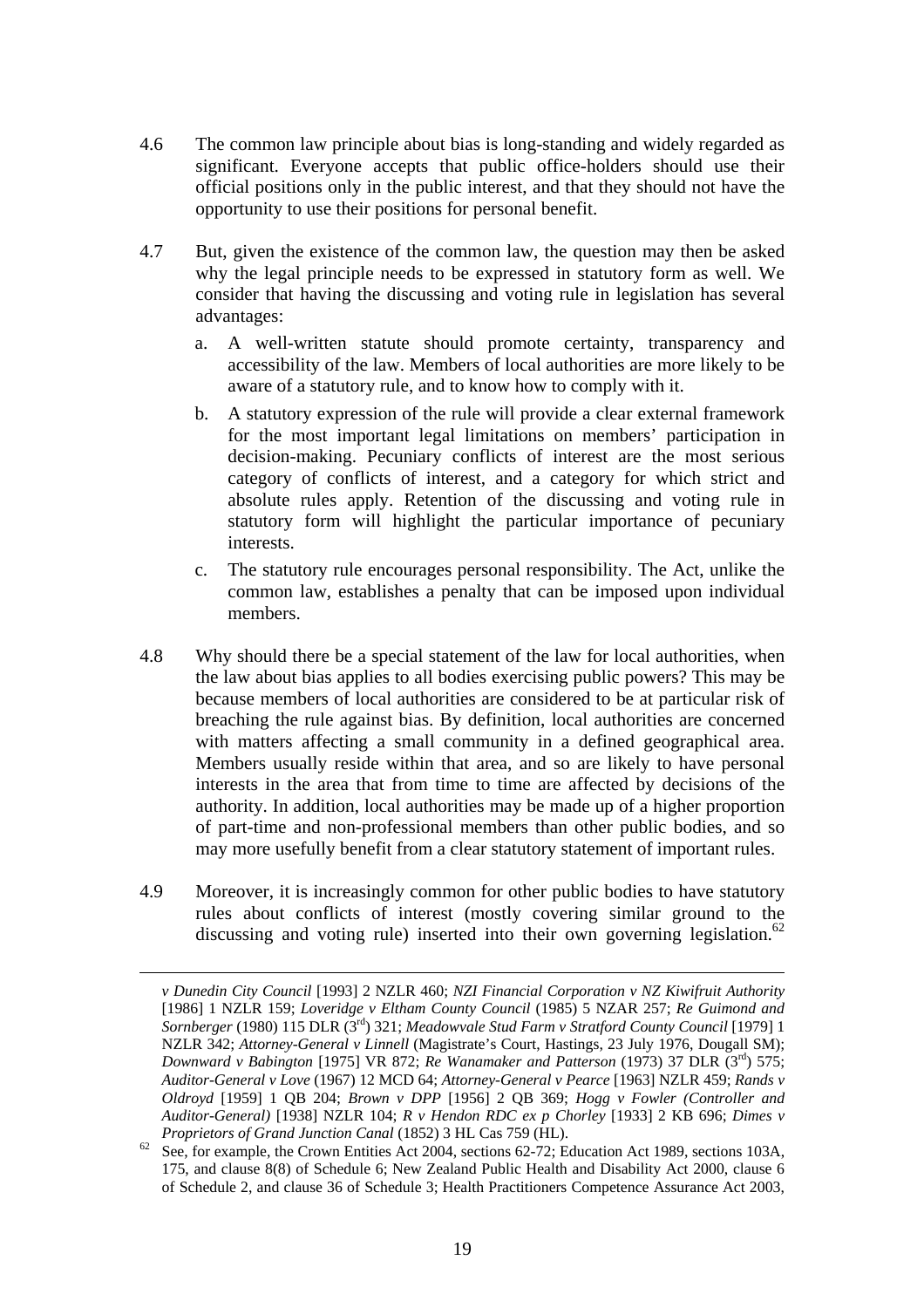Similar laws also continue to exist in foreign jurisdictions, and a summary of some of those overseas laws is included as the Appendix to this report.<sup>63</sup> All foreign jurisdictions reviewed have a rule very similar to the discussing and voting rule.

- 4.10 There have been very few prosecutions under the Act.<sup>64</sup> However, the Act. does not rely on regular enforcement action in order to be effective. Ideally, if it is working well, members will not breach it at all. We understand that local authority awareness of the Act is generally high. Moreover, the Act does not appear to be irrelevant. We continue to receive a steady stream of enquiries about the Act, and complaints about alleged breaches of the discussing and voting rule.
- 4.11 We are convinced that the purpose and principles underlying the discussing and voting rule remain sound and relevant today. The nature of local authorities and their decision-making processes have not changed in a way that affects the continuing validity or relevance of the principles discussed above.
- 4.12 Accordingly, we consider that it is desirable to continue to have legislation that fulfils the function of the discussing and voting rule.

#### *The contracting rule*

4.13 We take a different view of the contracting rule, and doubt whether it needs to be retained.

- a borough council mayor in 1967 (conviction);
- a borough councillor in 1967-68 (conviction);
- an electric power board chairman in 1969-70 (discharge without conviction, with costs to the Audit Office);
- a city councillor in 1970-71 (conviction); and

clauses 11-14 of Schedule 3; Gambling Act 2003, section 231; Weathertight Homes Resolution Services Act 2002, section 35; Health and Disability Services (Safety) Act 2001, section 33; Local Government Act 2002, clauses 17-23 of Schedule 4; Maori Television Service Act 2003, clauses 6- 10 of Schedule 2; Chartered Professional Engineers of New Zealand Act 2002, clauses 13-16 of Schedule 1; Greytown District Trust Lands Act 1979, sections 29 and 31. Before the enactment of the Crown Entities Act in late-2004, many of the statutory entities now covered by that Act already had similar provisions in their individual governing statutes. See also the Members of Parliament (Pecuniary Interests) Bill; Cabinet Manual, paragraphs 2.52-2.55; and Standing Orders of the House

of Representatives, SO 164-166. 63 We have researched similar legislation in parts of the United Kingdom, Australia, Ireland, and

Canada. 64 The only recent prosecution is *Auditor-General v Christensen* [2004] DCR 524, which resulted in an acquittal. One has to go back 30 years to find other prosecutions. Several prosecutions for alleged breaches of the discussing and voting rule were undertaken between 1967 and 1974. These related to:

**<sup>•</sup>** a borough councillor in 1973-74 (discharge without conviction with costs to the Audit Office).

Of these older cases, only the earliest one has been reported: *Auditor-General v Love* (1967) 12 MCD 64.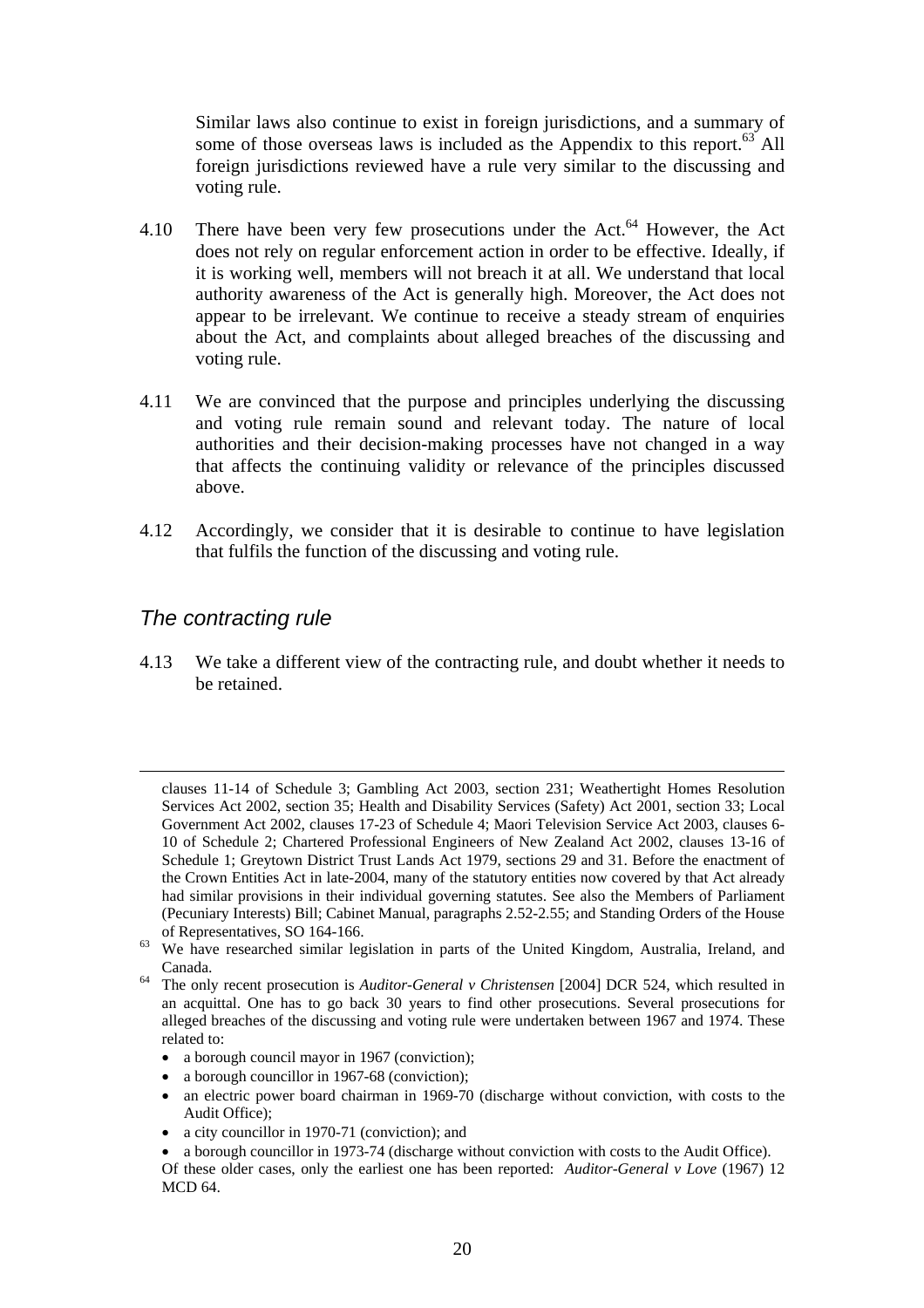- 4.14 While the contracting rule reflects concerns about the potential for a member to profit from their public position, strictly speaking it is not actually part of the law about bias, because it is not connected to participation in decisionmaking processes. The contracting rule applies regardless of whether or not the member participated in formal decision-making about the contract. It involves a wider probity question, concerning a person's suitability to even hold office.
- 4.15 The underlying principle seems to be that the mere existence of contracts over a certain value represents either a conflict of interest so pervasive, or an indication of improper behaviour so compelling, that the member should be disqualified from office.
- 4.16 We do not find this principle convincing. Being interested in a valuable contract or series of contracts will certainly create a conflict of interest for the member in certain areas of the local authority's business. But this need not prevent the person from being a valuable and impartial member in other areas. Automatic disqualification from office may be too harsh a consequence.
- 4.17 Concerns about the potential for undue influence or preferential treatment can be satisfactorily addressed if the authority follows thorough, transparent and competitive processes in awarding large contracts. Such practices may not have always been the case, but are standard for local authorities in the 21<sup>st</sup> Century. Any instances of poor practice these days should be exposed by a combination of:
	- a. new Local Government Act 2002 principles requiring open and prudent decision-making and financial management;<sup>65</sup>
	- b. accounting and auditing standards: $66$
	- c. the Official Information Act 1982;
	- d. the operation of the discussing and voting rule;
	- e. the organisation's own internal controls; and
	- f. scrutiny by the media, the public, politicians, and relevant central government agencies.
- 4.18 Our brief review of foreign jurisdictions has not found equivalent statutory rules for local authorities abroad. We do not know why this is, but possible reasons might be that other jurisdictions:
	- a. have strict and explicit rules and procedures for local authority contracting, including about what sort of contracts must be the subject of a public tender process;
	- b. have statutory requirements for registers of interests, which will necessarily contain details of contracts in which a member is interested; or
	- c. are much larger, with the consequence that it may be uncommon for a local authority member to wish to contract with their authority.

<sup>&</sup>lt;sup>65</sup> See, for example, sections  $14(1)(f)$ , 77 and 101 of that Act.

<sup>&</sup>lt;sup>66</sup> Such as SSAP-22 and AS-510, regarding related party disclosures in financial statements.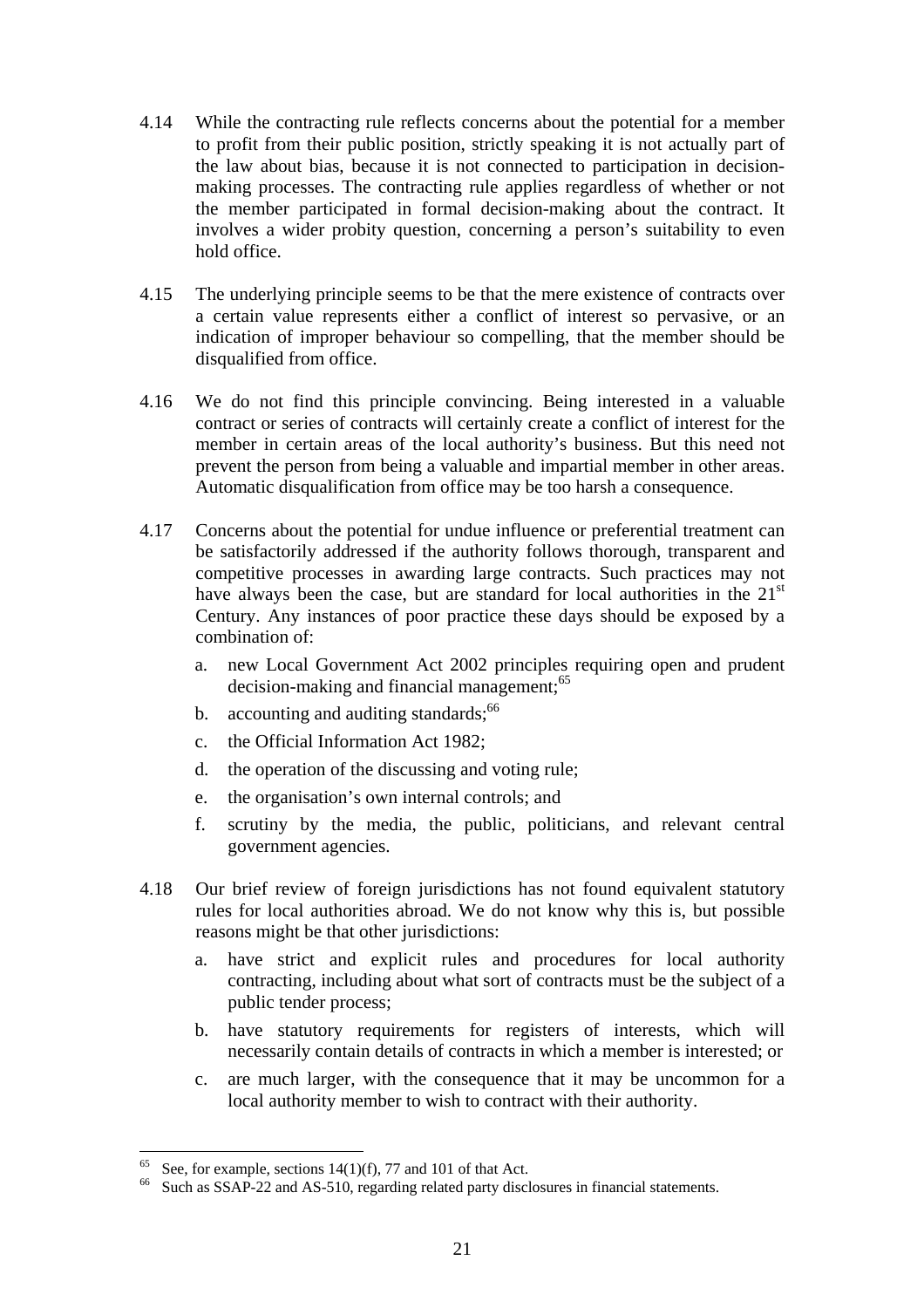- 4.19 Nor are we aware of any comparable statutory rules applying to other public entities in New Zealand.<sup>67</sup>
- 4.20 The contracting rule is heavy-handed, because all contracts that exceed the statutory limit need to be the subject of an application to the Auditor-General, if disqualification is to be avoided. The compliance costs of requiring every such contract to be the subject of formal oversight by an external agency may outweigh any benefits. We have developed criteria for assessing applications for approval of contracts, and we consider each application carefully. However, in practice this process is considered by most parties involved to be a simple but time-consuming administrative burden. It is extremely rare for the Auditor-General to decline to approve a contract.<sup>68</sup>
- 4.21 As long ago as 1986, we expressed the view that the contracting rule may no longer be necessary.<sup>69</sup> At that time, we recommended replacing the contracting rule with a requirement for local authorities to make public disclosure of contracts with members that exceeded a certain limit.
- 4.22 For the above reasons, we have doubts as to the future usefulness of the contracting rule. To abolish it would be a significant policy decision, however. The Government should undertake a careful review of the rule, in consultation as necessary with local authorities and other stakeholders, before any decisions are made.70 It is not our role to pursue or decide upon such a major policy change.
- 4.23 Part 5 of this report discusses some options for the future of the contracting rule (and considers scenarios based on both the abolition and retention of the rule).

#### *The appropriate form of revised legislative rules*

- 4.24 If one or both of the rules in the present Act are to be retained in some form, they could:
	- a. remain in a stand-alone statute; or

 $\overline{a}$ 

b. be consolidated into a more general piece of legislation, such as the Local Government Act 2002.

 $67$  Except for school boards of trustees, which until fairly recently were subject to the Act. In 2001, they were removed from the Act's coverage, and an equivalent provision to the contracting rule was

inserted in the Education Act 1989. See section 103A of that Act.<br><sup>68</sup> There is no recent litigation about the contracting rule. The most recent legal proceeding of which we are aware is the 1976 case of *Attorney-General v Linnell* (Magistrate's Court, Hastings, 23 July 1976, Dougall SM) which was a civil proceeding brought (unsuccessfully) under the Local Government Act 1974 to attempt to oust a councillor from office on the grounds of breach of the contracting rule. Other, older, cases about the contracting rule include *Attorney-General v Pearce* [1963] NZLR 459 and *Hogg v Fowler (Controller and Auditor-General)* [1938] NZLR 104. 69 S T Keene, *Local Authorities (Members' Interests) Act 1968*, January 1986. This is an unpublished

paper setting out the Audit Office's position on aspects concerning the administration of the Act.<br><sup>70</sup> It might be sensible to review the usefulness of section 103A of the Education Act 1989 at the same

time.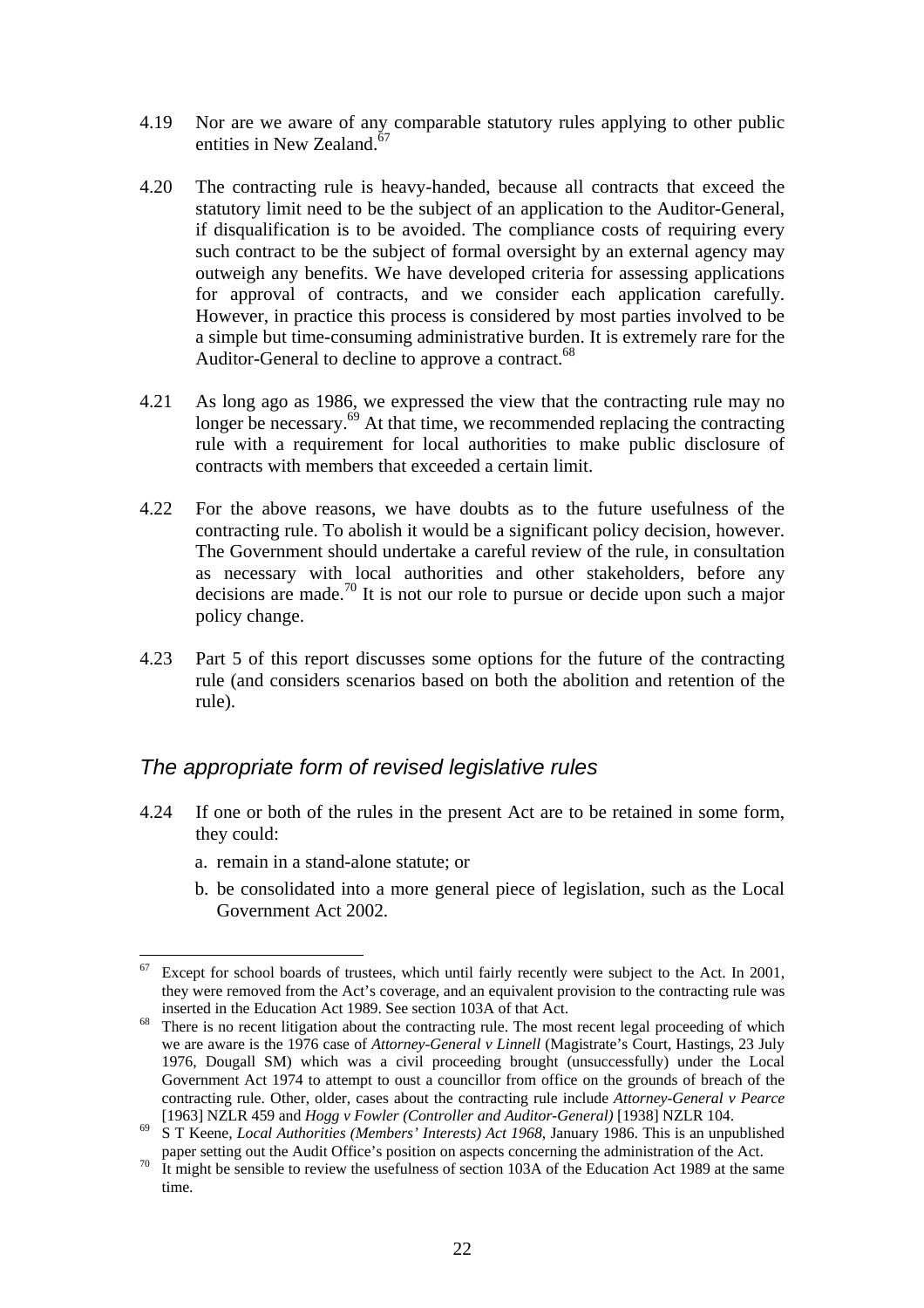- 4.25 Re-enacting the Act's provisions as a new Part or Sub-part in the Local Government Act might make them relatively easy to locate, and would not add considerably to the size of that statute. On the other hand, a stand-alone statute reinforces the importance of the rules in the Act, and may enhance awareness of them. Also, the Act currently affects a range of other classes of bodies that are not strictly part of "local government", as that term is usually understood. If that scope of coverage is to remain, a stand-alone statute is probably necessary. On balance, we think a stand-alone statute is preferable.
- 4.26 The revision of the Act could be done in either of 2 ways:
	- a. piecemeal amendments to the current Act; or
	- b. rewriting the entire Act.

- 4.27 In our view, rewriting the entire Act is preferable. The following factors support this view:
	- a. the problems are numerous, and will require most of the substantive provisions in the Act to be rewritten;
	- b. archaic language occurs throughout the Act;
	- c. rewriting the entire Act using modern drafting language and techniques will make the statute more cohesive and consistent;
	- d. the Act is not large, and so rewriting the entire statute will not be particularly complicated or expensive;
	- e. the Act is old, and has not been thoroughly reviewed for 37 years; and
	- f. most other major pieces of legislation affecting local government have been reviewed and significantly reformed within the last 4 years.<sup>71</sup>

<sup>71</sup> See, for instance, the Local Electoral Act 2001, Local Government (Rating) Act 2002, and Local Government Act 2002.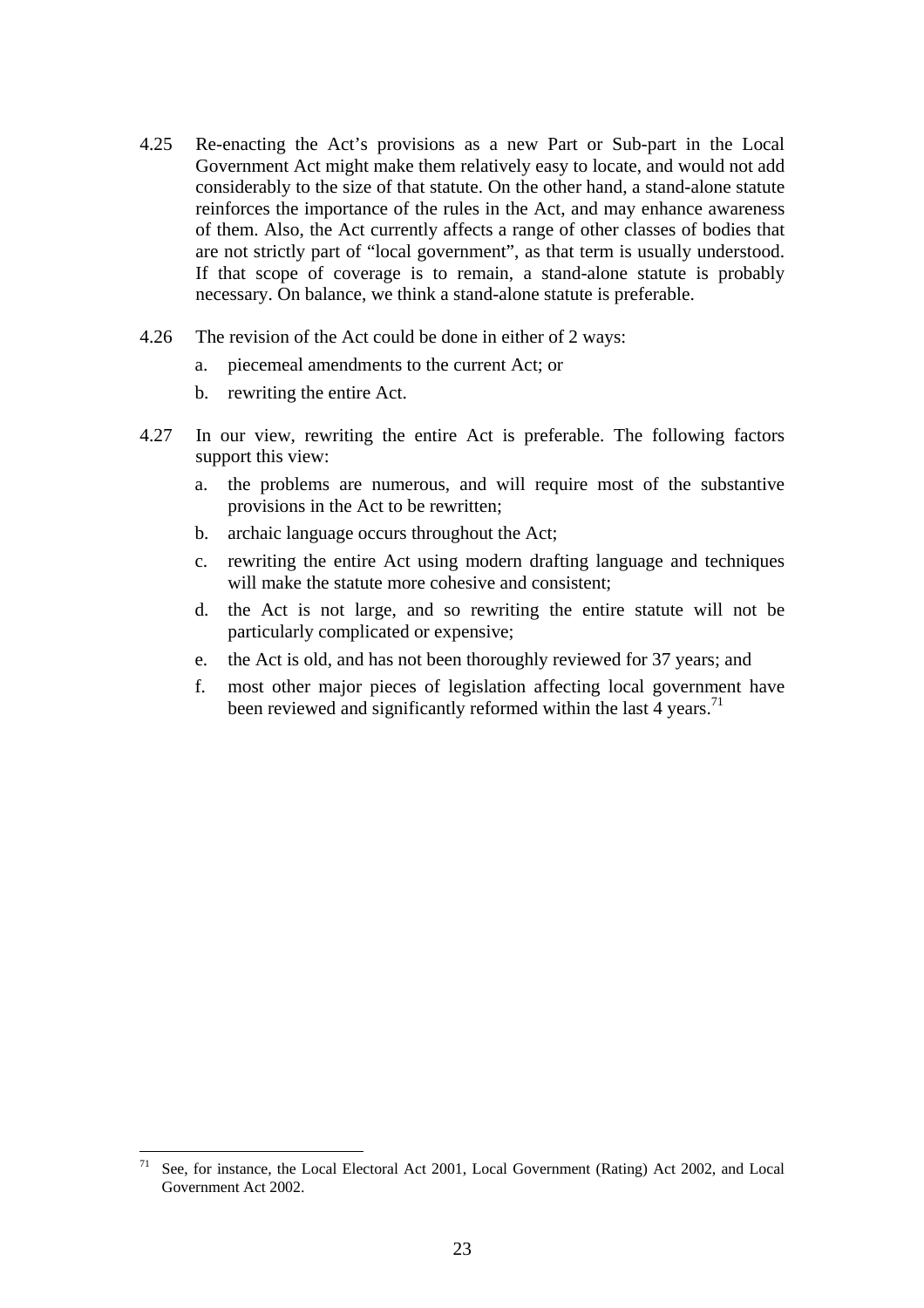## **Part 5: The substance of a new Act**

- 5.1 This Part addresses the key substantive issues to be dealt with in a rewritten Act. Where relevant, we refer to approaches that the Crown Entities Act 2004 or foreign jurisdictions<sup>72</sup> have taken to particular issues.
- 5.2 As noted in the Introduction to this report, our primary aim here is to identify issues and options, rather than to advocate particular solutions. We express a preference or suggestion about some of the matters that follow, but not on all of the issues raised.

#### *General provisions*

#### **Bodies covered by the Act**

- 5.3 As noted in Part 3, the range of entities covered by the Act could usefully be reviewed. One broader question might be whether to limit the Act to bodies properly considered part of "local government", as that term is usually understood, $^{73}$  or whether to continue to include a range of miscellaneous statutory bodies.<sup>74</sup>
- 5.4 Some foreign jurisdictions extend legislation of this sort beyond members, to also include officers and advisers of local authorities. That would be a significant policy change, and may require extending and complicating the Act considerably. The purpose and principles of the present Act (and most similar legislation<sup>75</sup>) are clearly focused on the role of statutory decision-makers, not their subordinate officials. We have no firm view on this issue, but for convenience we limit our consideration in this report solely to authority members.

#### **Penalty for breach**

 $\overline{a}$ 

5.5 Consideration needs to be given to the penalty (or range of penalties) for a breach of the Act. The key question is whether the primary legal sanction should be criminal, or civil, or both. Several foreign jurisdictions retain offences for a breach of the equivalent to the discussing and voting rule, while others have established civil sanctions and specialist bodies to enforce them.

 $72$  See the Appendix for more details about foreign jurisdictions.

 $73$  That is, district, city and regional councils.

<sup>&</sup>lt;sup>74</sup> Eight of these "miscellaneous" bodies were recently deleted from the Act's coverage by section 180 of the Crown Entities Act 2004, but a significant number still remain. Moreover, if the Act is rewritten, it will also be necessary to review the anomalous position of the Greytown District Trust Lands Trustees. This body is not a public entity and so is not audited by the Auditor-General, but sections 6 and 7 of the Act apply to the Trust Board "as if" it was a local authority. See the

Greytown District Trust Lands Act 1979, sections 29 and 31. 75 Such as the Crown Entities Act 2004. Codes of conduct now required by the Local Government Act 2002 are also limited solely to members.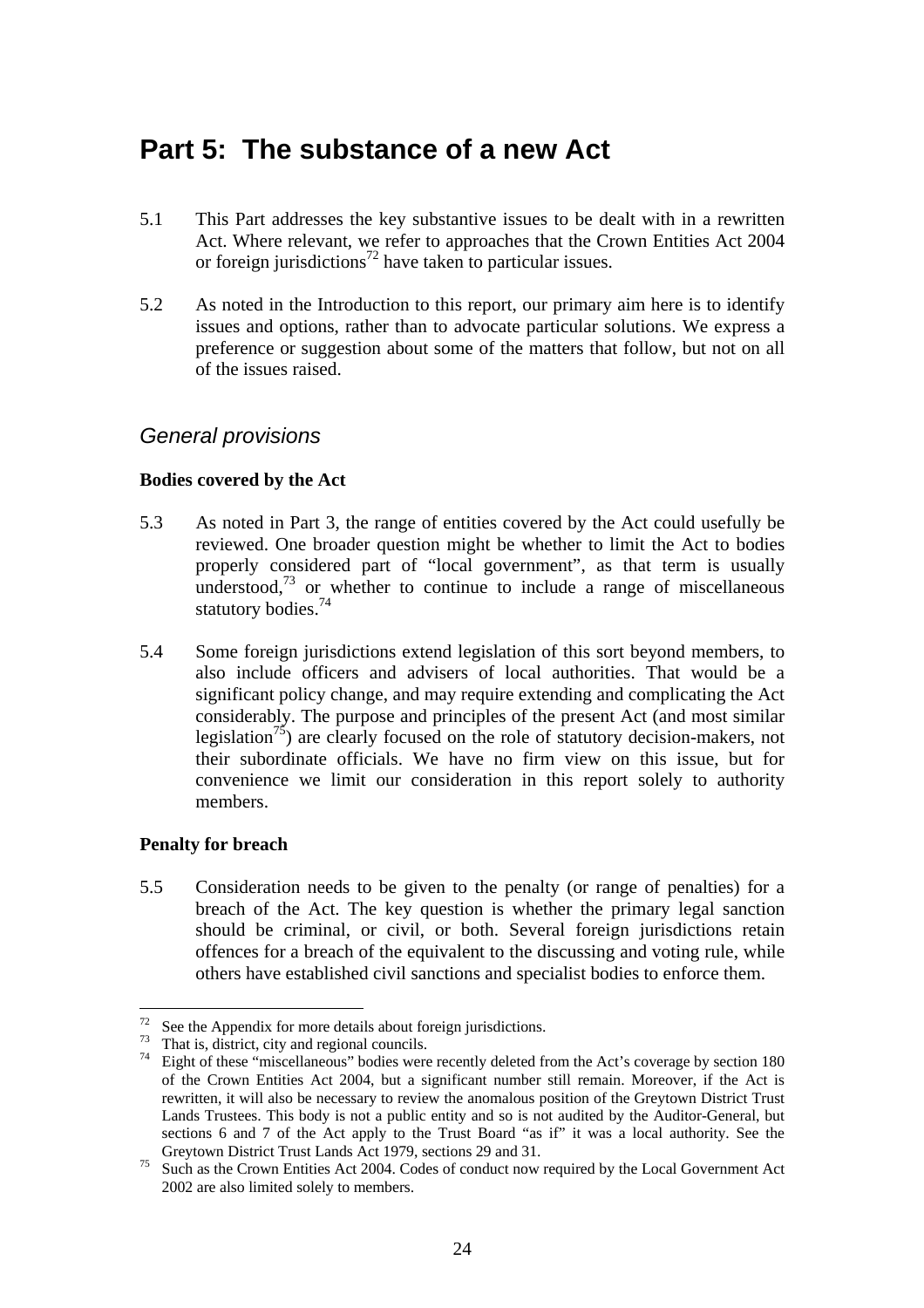- 5.6 If a criminal offence is retained, the maximum fine needs to be increased so it represents more than a nominal punishment. The next question is whether vacation of office should follow conviction, or whether a criminal conviction alone is a sufficient punishment.
- 5.7 Many foreign jurisdictions create a wholly civil (as opposed to criminal) enforcement process for a breach of the discussing and voting rule, with a range of penalty options, imposed at the discretion of the adjudicating body. The penalty options can include:
	- a. publishing adverse findings;
	- b. formal censures or reprimands;
	- c. compulsory counselling;
	- d. ordering restitution or damages if financial gain resulted;
	- e. suspension from office for up to several months;
	- f. vacation of office; and
	- g. disqualification from future office for up to 5 years.
- 5.8 A solely civil sanction applies to members of statutory entities covered by the Crown Entities Act 2004. Breach of that law is a ground for removal from office by the Minister.76
- 5.9 For the reasons outlined under the "Enforcement and penalties" heading in Part 3 of this report, we consider that a wholly civil penalty for breach of the rules may be more effective than the current criminal sanction. A civil sanction is likely to allow for a more proportionate response, in that it can provide for a more flexible range of remedies, including (in deserving cases, but not necessarily in all cases) vacation of office. These remedies – if effective – ought to be sufficient, without the need for the additional penalty of a criminal conviction. Rights of appeal would probably need to be created to go with any new civil enforcement process.77
- 5.10 At present, vacation of office is either a mandatory consequence of conviction (in the case of the discussing and voting rule), or an automatic result as soon as the law is breached (in the case of the contracting rule). If vacation of office is to be retained as a penalty (either through a criminal or civil proceeding), it could perhaps become a discretionary matter for the judge to decide, following an enforcement proceeding. To remove uncertainty, such a result should be brought about only by a formal determination following the enforcement proceeding, rather than automatically by operation of law. The period (if any) of any disqualification from office also needs to be addressed.<sup>78</sup>

 $76$  See sections 53 and 59(2) of that Act.

 $77$  Appeal rights already exist for criminal proceedings, under the Summary Proceedings Act 1957.<br><sup>78</sup> The legislation could specify a set period, or a maximum period (within which the judge must fix a specific period), or provide that the member is disqualified until the next general election, or (conversely) provide that the member is immediately eligible for re-election. At present, a member who vacates office after breaching the contracting rule remains disqualified until the next "general or ordinary" election or appointment (section  $4(2)$ ), but there is nothing to stop a member convicted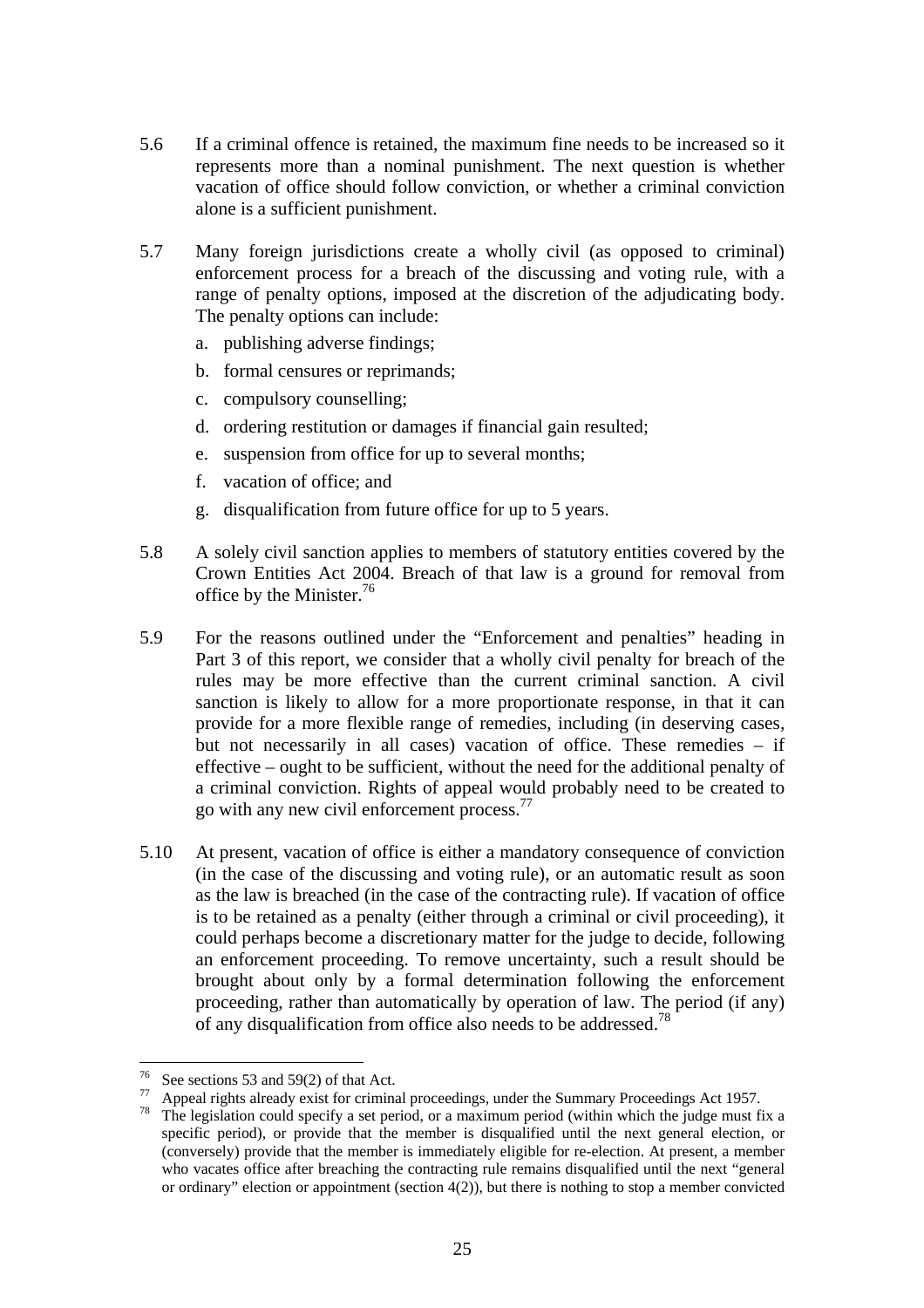- 5.11 Regardless of what form of penalty is used, it may be useful to specify for the avoidance of doubt – the standard and onus of proof for proceedings, and whether or not an adverse finding affects the validity of the relevant authority decision.
- 5.12 Consideration also needs to be given to whether any person should be permitted to initiate proceedings over an alleged breach, or whether only the named enforcement agency may do so.<sup>79</sup> The question of whether a special limitation period for bringing proceedings is appropriate could also be addressed.<sup>80</sup>

#### **Administrative agencies**

- 5.13 Up to 4 different administrative and enforcement agencies may be necessary:
	- a. the body that investigates possible breaches of the Act;
	- b. the body that grants applications for exemption and approval;
	- c. the body that prosecutes breaches by bringing formal enforcement proceedings;
	- d. the body that adjudicates in the ensuing proceedings.
- 5.14 The Auditor-General currently undertakes the investigatory function. Foreign jurisdictions use a range of entities, including specially created central agencies, local authority committees, Ministers, and existing government departments. None of the foreign jurisdictions looked at to date use the Auditor-General. In the New Zealand context, other possible agencies might include:
	- a. the Minister of Local Government;
	- b. the Department of Internal Affairs;
	- c. the Ombudsmen;
	- d. the Local Government Commission; and
	- e. the local authority itself or a committee of the local authority.
- 5.15 We think it is probably unnecessary to create a whole new administrative bureaucracy to administer a relatively small piece of legislation, so we will confine our consideration to existing agencies. We consider that the Auditor-General remains well-placed to continue to carry out the investigatory function, and that none of the other existing agencies immediately stands out as being better suited.
- 5.16 The Auditor-General has long institutional experience in administering the Act. In addition, by virtue of his other statutory functions $81$ , he also has:

of breaching the discussing and voting rule from standing immediately for re-election in the ensuing by-election.<br>
The Currently, only the Auditor-General may do so: section 8.

<sup>&</sup>lt;sup>80</sup> Currently a 2-year limitation period exists: section 40, Public Audit Act 2001.

<sup>&</sup>lt;sup>81</sup> Under the Public Audit Act 2001. See Parts 3 and 4 of that Act.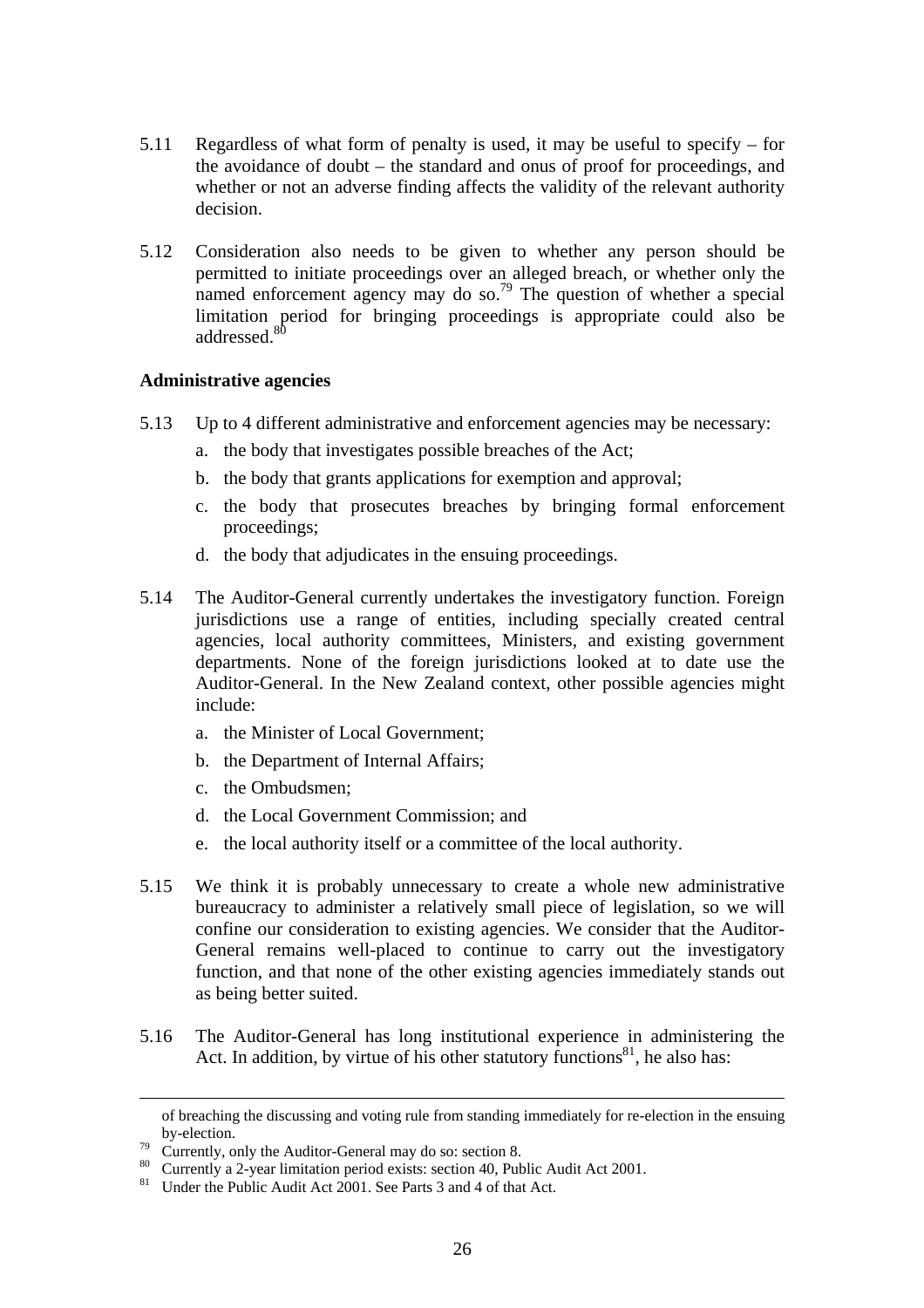- a. broad powers of investigation in relation to all entities covered by the Act;
- b. a role in relation to investigating probity issues and statutory compliance by public entities;
- c. powers to report to Parliament and any other person about the activities of public entities; and
- d. a sound working knowledge of the relevant public entities.
- 5.17 Local authority contracting is another area in which he has expertise.<sup>82</sup> The Auditor-General may soon also have a specific function in relation to registers of interests  $83$
- 5.18 It probably makes sense for the investigatory body to also undertake the administrative functions of granting exemptions and approving contracts, as is the case at present. The investigation and exemption/approval functions are closely related. Foreign jurisdictions we have looked at give the exemption power to a range of bodies, including Ministers, courts, and local authority committees. None of them use the Auditor-General in this role. For statutory entities governed by the Crown Entities Act 2004, the exemption power is given to the chairperson, or deputy chairperson, or Minister. $84$  However, we prefer the independence that should result from giving this function to an external, non-political body.
- 5.19 For these reasons, and the reasons mentioned above in relation to the investigatory function, we think the Auditor-General is well-placed to continue exercising the exemption function.
- 5.20 At present, the Auditor-General is also the person who prosecutes alleged breaches of the law. The Auditor-General does not have significant expertise or experience in bringing legal proceedings for breaches of law, and neither do the other agencies listed above. More importantly, it may be worth considering whether it is desirable – from a procedural fairness and independence perspective – to formally separate the investigation and prosecution functions. In other words, once an investigation has been completed and reported on, for the matter to be formally referred to another person or body for decision on whether to take legal action (and if so, to then take such action). We understand that such a practice already exists informally in the Police, and more formally in the human rights and privacy fields.<sup>85</sup>
- 5.21 The fourth administrative role is that of adjudicating on alleged breaches. New South Wales and the UK have established specialist administrative tribunals. Local authority committees and courts are used in other places.

 $82$  Which will be relevant if the contracting rule is retained.

<sup>&</sup>lt;sup>83</sup> The Members of Parliament (Pecuniary Interests) Bill proposes a formal role for the Auditor-General in relation to the register of MPs' interests.<br>Section 68.

<sup>&</sup>lt;sup>85</sup> Under the Human Rights Act 1993 and Privacy Act 1993, investigation of a complaint is undertaken by the Human Rights Commission or Privacy Commissioner, but those bodies do not themselves take legal proceedings. Decisions to commence enforcement proceedings (and the proceedings themselves) are undertaken by an independent statutory officer, the Director of Human Rights Proceedings.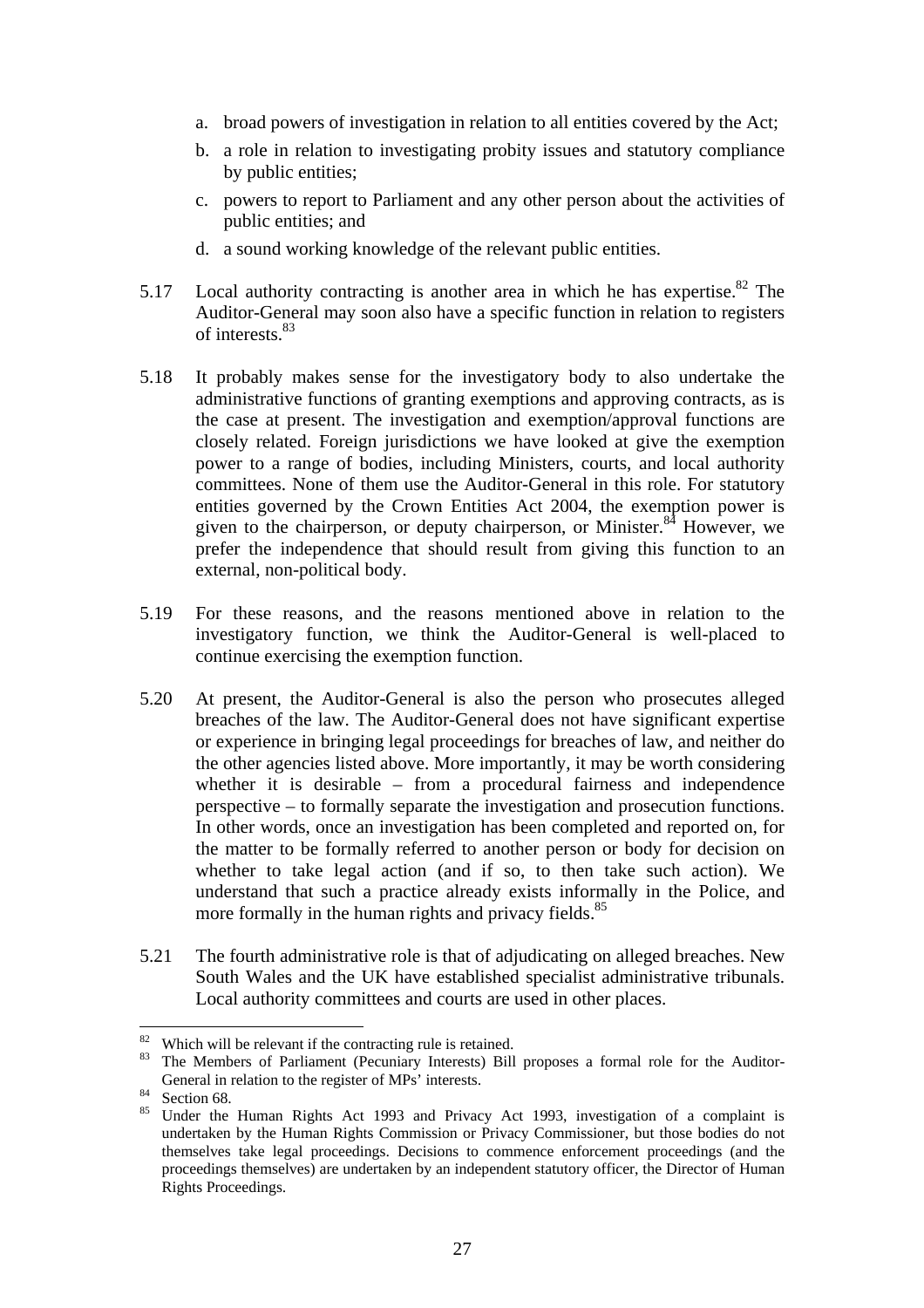- 5.22 Where foreign jurisdictions have enforceable codes of conduct for local authority members, breaches of pecuniary interest rules are usually handled by the same agencies that investigate and determine other breaches of the code of conduct. That wider issue is worth bearing in mind if consideration is to be given to creating an enforcement mechanism for breach of the code of conduct that territorial authorities and regional councils are now required to establish under the Local Government Act 2002.
- 5.23 We think that adjudication is a judicial function. We suggest that the Courts should continue to perform this role, particularly for sanctions as serious as loss of office. New Zealand is not large enough to warrant a specialist judicial tribunal for this subject matter. The District Court is probably the most suitable body to handle proceedings, especially those which could result in monetary penalties or in vacation of office and disqualification from future office. Alternatively, the investigatory agency could perhaps be empowered to grant some of the lesser remedies (such as formal censure or a report to the local authority) itself, where legal proceedings are not considered necessary.
- 5.24 The answer to these questions may depend in part on the form and range of penalties that are to exist.

#### **The deeming provisions**

- 5.25 The deeming provisions regarding companies and spouses need to be reconsidered<sup>86</sup>
- 5.26 They could be improved by:<sup>87</sup>
	- a. Considering whether the deeming provisions should be indicative or exhaustive in relation to the matters they address (and expressly saying so).
	- b. Considering whether the company provisions should be expanded to include *any* directorship (rather than the present requirement to be managing director and a shareholder).<sup>88</sup>
	- c. Referring to company ownership with terminology that speaks of having a "beneficial interest" in shares (as opposed to the present reference to being "a member of" a company), so as to exclude persons who own shares purely as a trustee.
	- d. Considering whether to establish a threshold for a deemed interest in a partnership (or alternatively, deeming *any* partner to share the interests of their partnership).89
	- e. Considering whether to deem persons to share the interests of any "business" that they conduct (thus catching sole traders and other legal

<sup>86</sup> 86 Foreign jurisdictions usually have similar deeming provisions, although they are sometimes inverted and dealt with as exceptions (for instance, by saying that a shareholding in a company does not constitute a pecuniary interest if it is below a certain level).<br><sup>87</sup> Many of these matters are touched on in the laws of foreign jurisdictions.

 $88$  Compare section 62(2)(d) of the Crown Entities Act 2004.

<sup>&</sup>lt;sup>89</sup> Compare section 62(2)(d) of the Crown Entities Act 2004.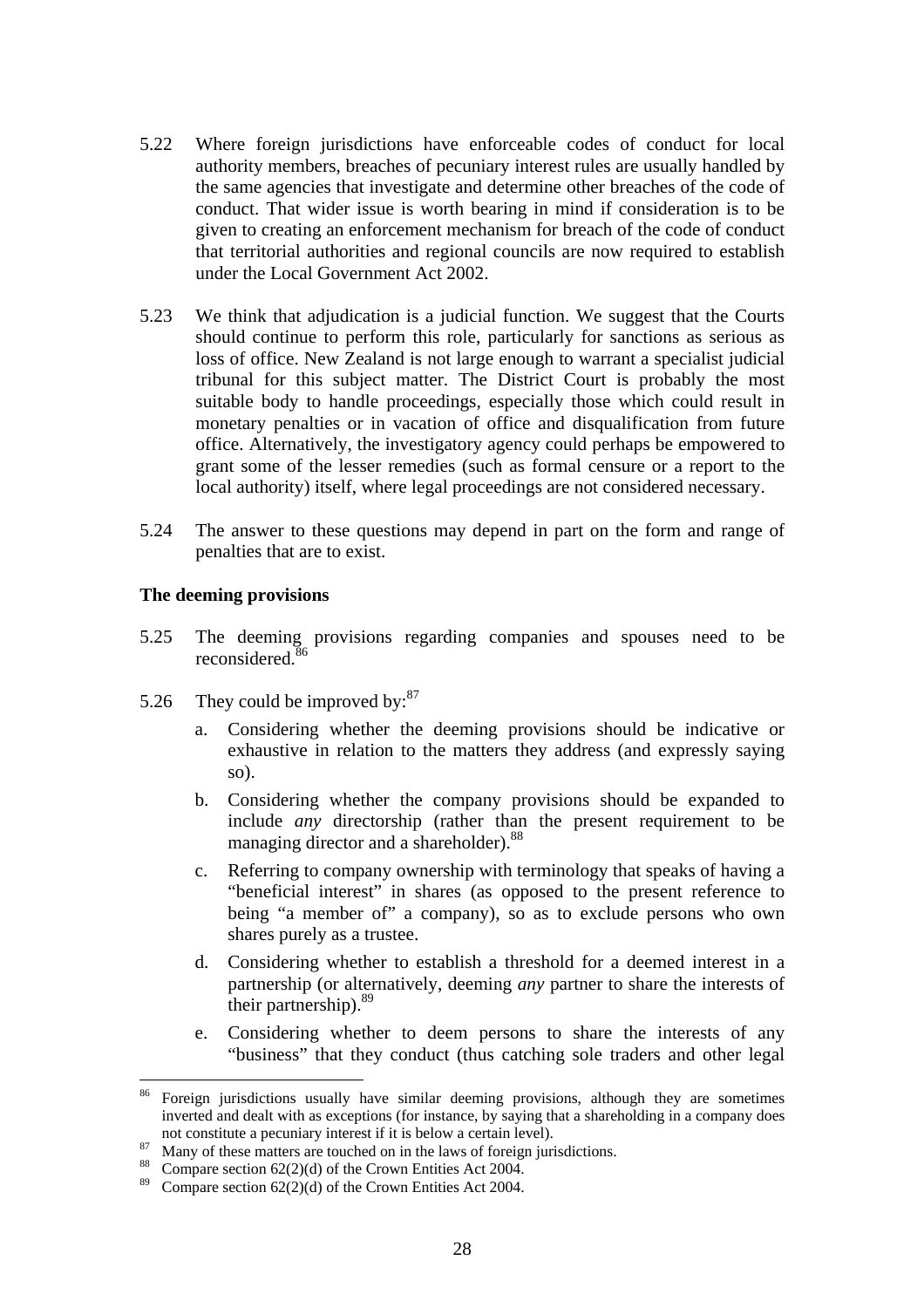entities in addition to companies and firms), and/or the interests of any business in which they are employed.

f. Considering whether to expand the spousal provisions even further, to cover some other relatives.  $90$ 

#### *The discussing and voting rule*

#### **Scope of interests covered**

5.27 Some foreign jurisdictions – and the Crown Entities Act 2004 – extend the statutory rules to cover non-pecuniary conflicts of interest. This could be considered, and it would be possible to extend the Act to cover non-pecuniary interests if that was thought desirable. Such an extension would raise further drafting issues and exceptions that might need to be provided for. On the other hand, as discussed in Part 4, there is a long-standing basis for drawing a distinction between pecuniary and non-pecuniary interests. It could be argued that the Act is likely to have most clarity and force if it remains focused on the most important type of conflict – that is, pecuniary interests. This report proceeds on the assumption that the Act will remain focused only on pecuniary interests.

#### **Definition of pecuniary interest**

- 5.28 The term pecuniary interest is not presently defined in the Act. In practice, we have relied on a definition from Victorian case-law.<sup>91</sup>
- 5.29 We think a statutory definition of "pecuniary interest" might be useful. A statutory definition could helpfully address whether a pecuniary interest must be one that is already being affected at the time of the meeting, or whether it may be an interest that is reasonably likely to be affected in the future. The definition could also address whether or not an interest is to be determined objectively (that is, the view of a reasonable informed observer) or subjectively (that is, what the member honestly believed at the time), or by some hybrid test (such as the honest and reasonable belief of the member).
- 5.30 Interests which are "too remote or insignificant" currently have to be the subject of an application for an exemption.<sup>92</sup> However, these issues are, by definition, of little importance, and requiring applications for formal determinations about the most minor of interests may not be a useful use of public resources. Most reasonable people would not complain about an interest that was remote or insignificant. If they did complain, we would be

<sup>90</sup> Compare section  $62(2)(b)$  of the Crown Entities Act 2004. By virtue of a recent amendment, the spousal deeming provisions will also apply (from 13 October 2007) to civil union partners and de facto partners. See the Relationships (Statutory References) Act 2005, section 4.

<sup>&</sup>lt;sup>91</sup> *Downward v Babington* [1975] VR 872. This definition appears to have been adopted in a New South Wales statute. We explain our approach at page 25 of our *Conflicts of interest* publication (see footnote 13).

 $92$  Section 6(3)(f).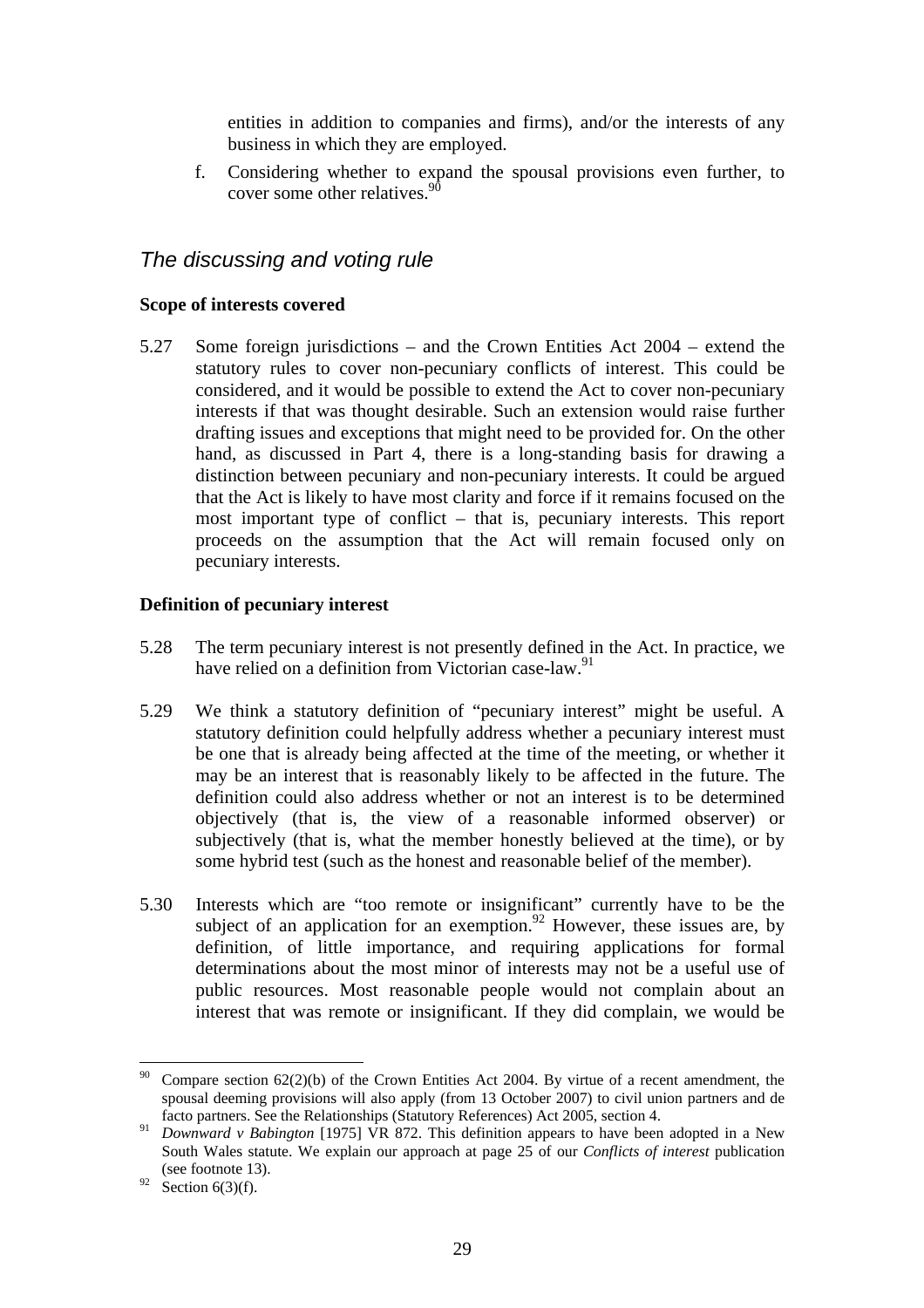unlikely to launch a prosecution. Even if we did prosecute, a Court would probably exercise any discretion in favour of the member.

- 5.31 This concept may overlap with the common law *de minimis* principle, which suggests that the law does not concern itself with trifling matters.<sup>93</sup> Several foreign jurisdictions – and the Crown Entities Act  $2004\frac{94}{9}$  – exclude remote and insignificant interests from the definition of pecuniary interest.
- 5.32 Accordingly, we think it may be desirable to incorporate a "remote or insignificant" exception into the definition of pecuniary interest, instead of requiring such matters to be the subject of a formal application for exemption.
- 5.33 A useful statutory definition of pecuniary interest might therefore be:

"Pecuniary interest" means an interest that a person has in a matter if that matter would, if dealt with in a particular way, give rise to a reasonable likelihood or expectation of appreciable financial gain or loss to that person.

To avoid doubt, a person does not have a pecuniary interest in a matter if the interest is so remote or insignificant that it could not reasonably be regarded as likely to influence the person's participation in any decision about the matter.<sup>95</sup>

5.34 Consideration could also be given to replacing the fairly formal term "pecuniary" with the more readily understood synonym "financial".

#### **Interests in common with the public**

- 5.35 An exception currently exists for interests that are "in common with the public". This is a necessary exception, but there are several ways to provide for it. The current Act, and some foreign jurisdictions, incorporate the exception into the wording of the discussing and voting rule. Others incorporate the exception into the definition of "pecuniary interest". Some jurisdictions also provide a more explicit definition of the term "interest in common with the public".
- 5.36 The concept of an "interest in common with the public" can be difficult to apply because it requires a judgement, often involving matters of degree. A separate and more wordy explanation of it would not necessarily provide greater clarity. However, if the term "pecuniary interest" is to be defined more fully, there may be some benefit in incorporating the "interest in common with the public" concept into that definition, and attempting to explain it more fully. One way to do this could be as follows:

Despite subsection (1), a person does not have a pecuniary interest in a matter if the person's interest is in common with the public.

A person's interest is "in common with the public" if that person's interest is: (a) of the same kind; and

<sup>93</sup> The courts are unlikely to recognise a pecuniary interest that is *de minimis*. See *Auckland Casino Ltd v Casino Control Authority* [1995] 1 NZLR 142 (CA).

<sup>94</sup> **Section 62(3)(c)**.

<sup>95</sup> This definition is adapted from *Downward v Babington* and section 442 of the Local Government Act 1993 (NSW). For an alternative approach to defining the term, see section 62(2) of the Crown Entities Act 2004 (although note that paragraph (f) of that definition extends to non-pecuniary interests).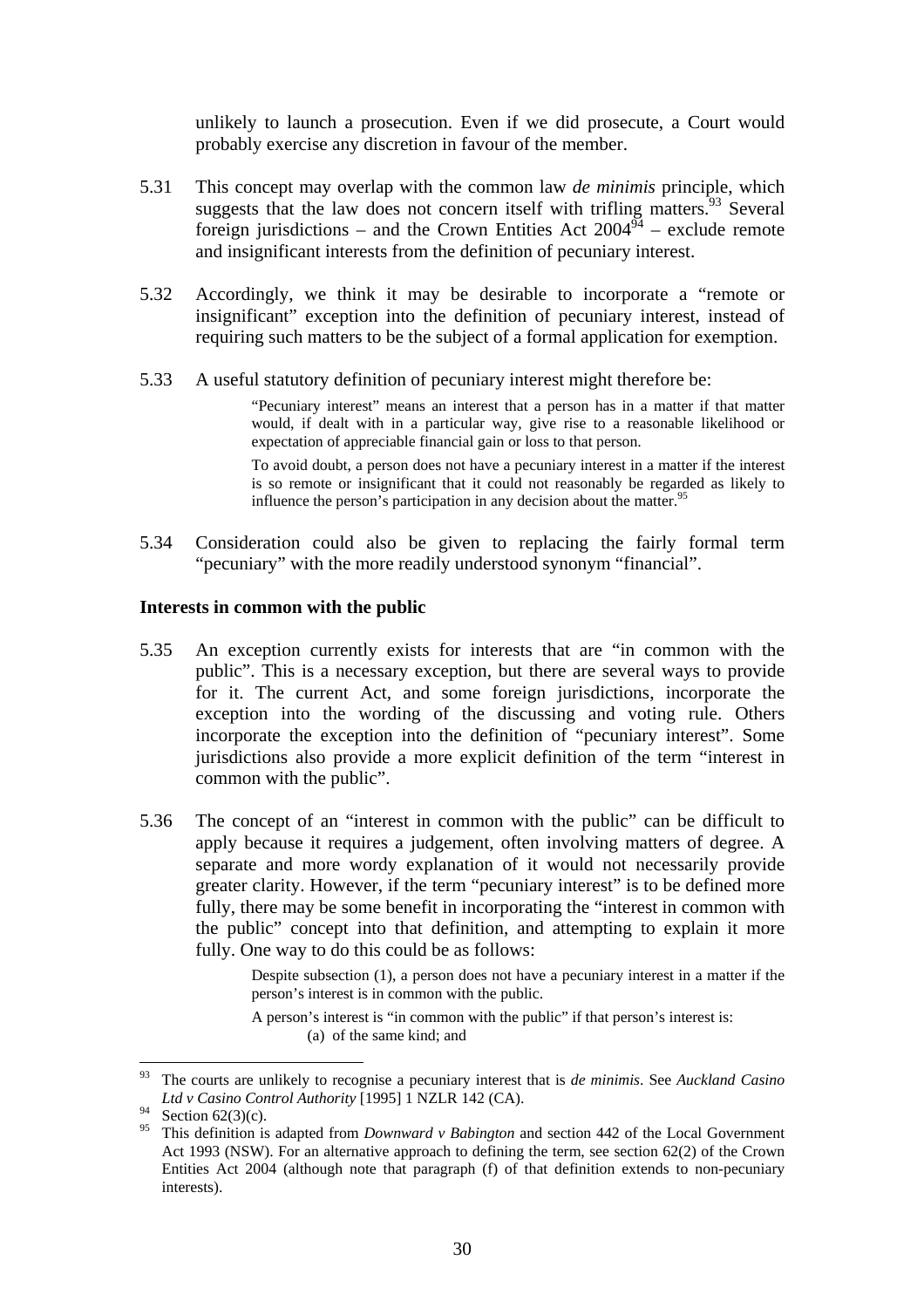(b) of the same or substantially similar size as the interests of the general public, or of an appreciable section of the general public, in the district.

#### **Other exceptions and defences**

- 5.37 The list of exceptions to the discussing and voting rule needs to be reviewed for relevance and obsolescence.
- 5.38 The district plan exception in section 6(3)(e) needs to be clarified. We consider it should apply to consideration of an entire district plan, regional plan, regional coastal plan, regional policy statement, or a territorial section of any of those documents. It should specifically exclude consideration of part of a plan, particular issues dealt with by a plan, variations, plan changes, designations, or applications for resource consent.
- 5.39 Several foreign jurisdictions exclude interests as a member of another public entity. This may be desirable.
- 5.40 New South Wales and Victoria exclude interests as a member (but not as an officeholder) of a non-profit club or similar organisation. This may be desirable, for the avoidance of doubt.
- 5.41 We think an exception for trustees who have no beneficial interest in a matter may be desirable.<sup>96</sup>
- 5.42 The "lack of knowledge" defence  $97$  could be reviewed, but probably does not require much change. It presently requires that the member "did not know and had no reasonable opportunity of knowing" of the pecuniary interest. British Columbia also provides a defence for an error of judgement made in good faith. Such a defence may be fair if the rule is changed so that members themselves are able to judge whether their interest is remote and insignificant.<sup>98</sup>

#### **Application of the discussing and voting rule at meetings**

- 5.43 Currently, the rule requires the disclosure of a pecuniary interest in a matter at a meeting, and prohibits the member from discussing and voting on the matter. It does not say what else a member must or must not do.<sup>99</sup>
- 5.44 The UK distinguishes 2 types of interests (personal and prejudicial), the first of which requires mere disclosure, while the second requires withdrawal. This

 $\overline{a}$ <sup>96</sup> Perhaps similar to current section  $3(3)(h)$ , with more modern wording.

<sup>&</sup>lt;sup>97</sup> Section 7(2). See also section 3(3)(ab), and foreign jurisdictions.

<sup>&</sup>lt;sup>98</sup> It would also protect members who may exercise their judgement poorly but genuinely about whether or not their interest is in common with the public. Members already have to make this

judgement under the current law. 99 This is similar to the Crown Entities Act 2004 (see sections 63 and 66). However, that Act also requires details of the interest to be disclosed, and it also prohibits the member from signing any document relating to the matter.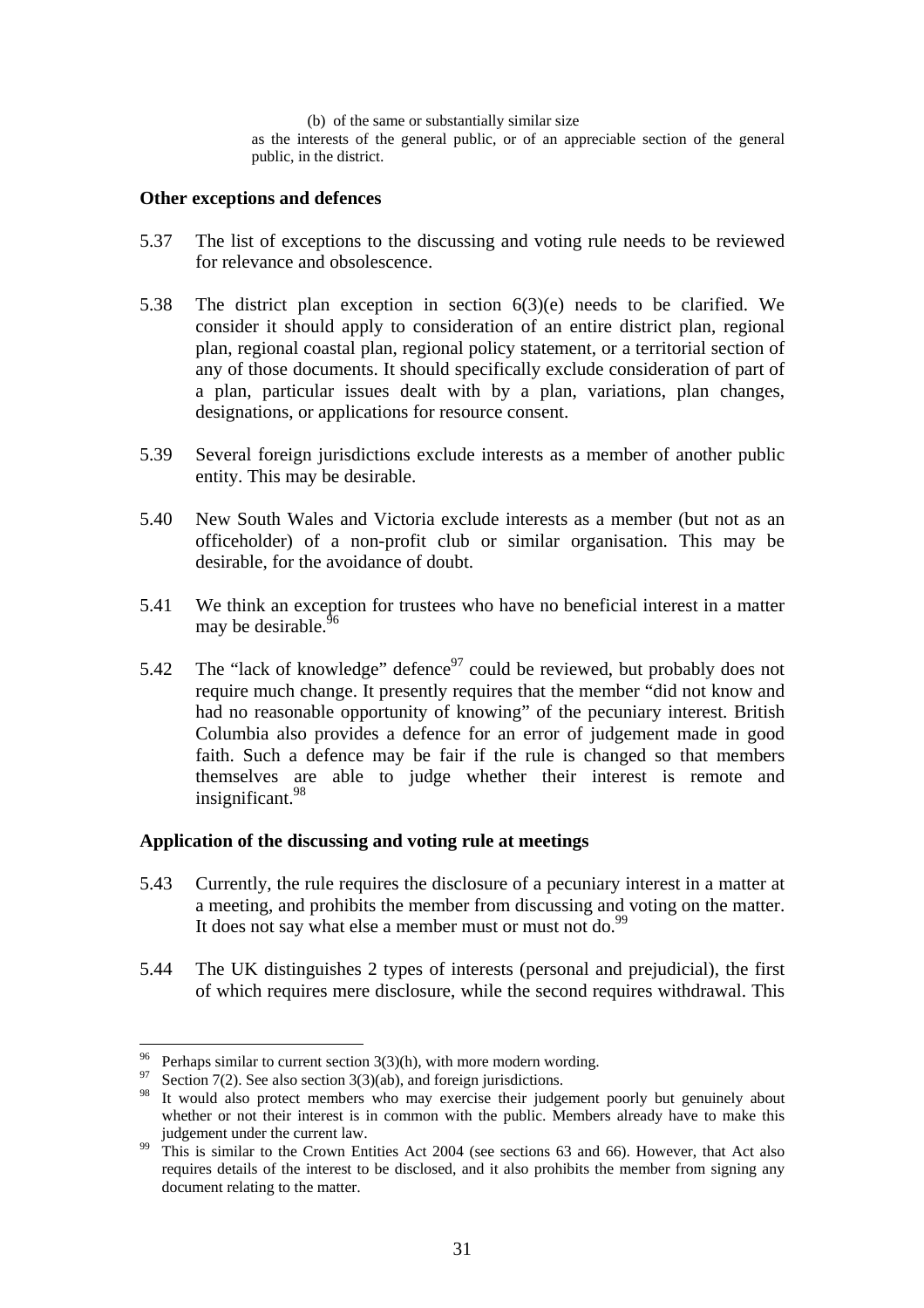is probably an unnecessary complication. We think that one simple rule is likely to be easier for members to understand and apply.

- 5.45 Some foreign jurisdictions are more lenient than the current Act, in that they permit participation in the authority's discussion of the matter, and require withdrawal only when the matter is to be voted upon. This is presumably on the basis that members with a pecuniary interest sometimes have useful knowledge or expertise to contribute to a debate. However, permitting members to participate in their official capacity at a meeting in this way is not consistent with the principles of the Act; nor with the view the Court would be likely to take in a judicial review proceeding. Allowing the member to discuss the matter around the meeting table could be seen as a form of participation in the decision.
- 5.46 A lesser option might be worthy of consideration, namely to specifically allow the member to retire to the public gallery and exercise any rights that an ordinary member of the public may have to observe or to seek to address the meeting.<sup>100</sup> We suggest this is preferable to the option outlined in the preceding paragraph.
- 5.47 Alternatively, some other foreign jurisdictions take a more stringent approach than the Act. They require the member to leave the room; to stay out of sight of the meeting; and not to seek to "influence" the decision in any way. These requirements are probably not necessary.
- 5.48 Another issue that has been raised in the past is whether the Act should specifically prohibit an interested member from continuing to chair a meeting.<sup>101</sup> This may be desirable.
- 5.49 Some foreign jurisdictions require disclosure of interests in relation to meetings that the member did not (or does not plan to) attend. However, this seems an onerous task, and not necessary in order to fulfil the principles of the Act. If the member did not attend, there is no risk that they participated in the decision.

#### **Exemptions**

5.50 At present, there are 2 separate exemption-type provisions – sections  $6(3)(f)$ and  $6(4)$ .<sup>102</sup> If both provisions are retained in some form, we think they should be combined, and the procedure renamed. One label, and one procedure, for these sorts of applications will be easier to understand. We suggest calling this type of decision an "exemption", rather than using the current forms of statutory expression – "opinion" and "declaration".

 $100$  Our view has always been that this is not prohibited by the current Act.

 $101$  At present, a member could argue that they have complied with section 6 by chairing a debate but not formally speaking to (or voting on) the motion. Nevertheless, the chair of a meeting is in a position to exercise considerable control over how the authority's consideration of the matter progresses.<br>
<sup>102</sup> See footnote 11.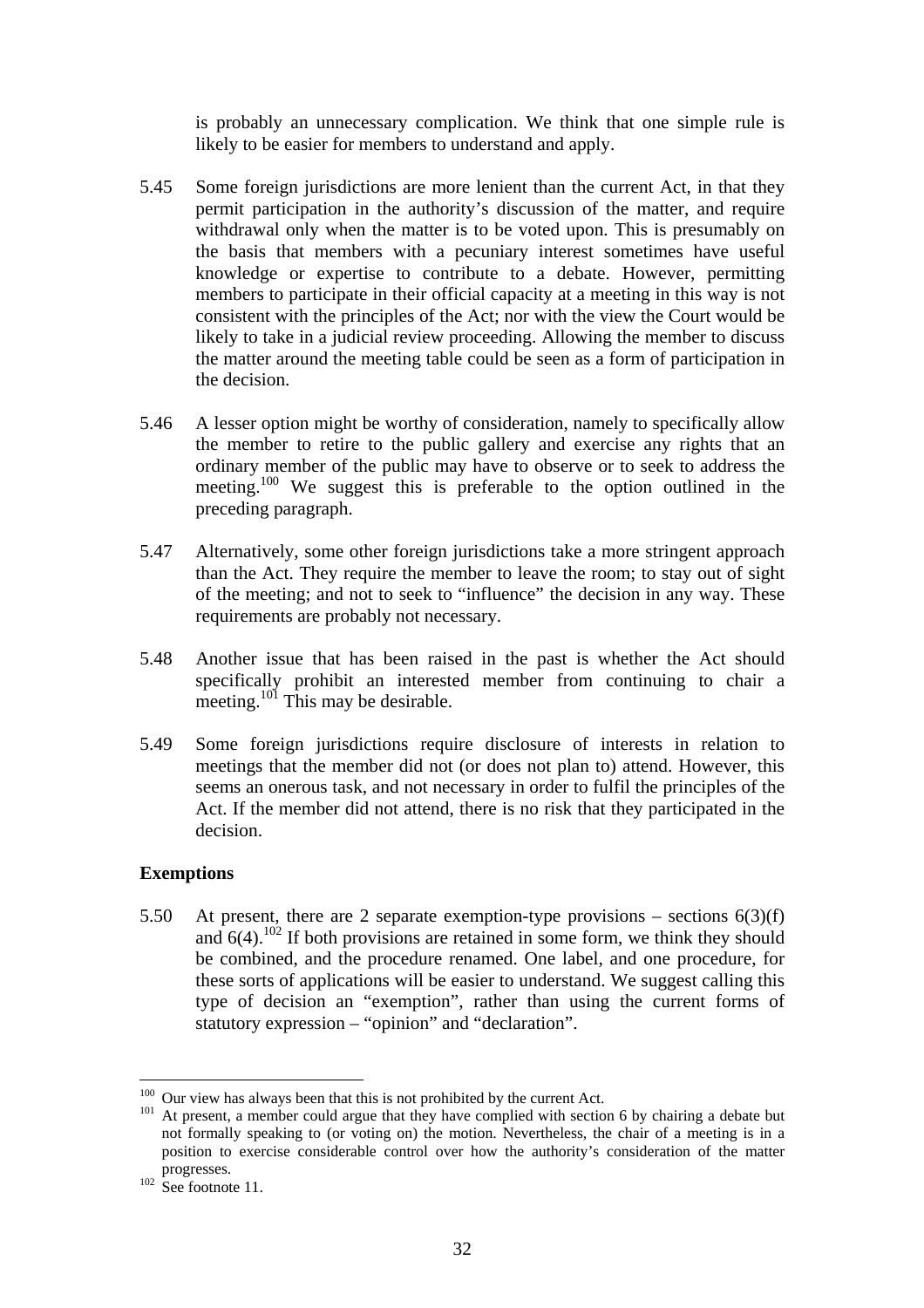- 5.51 We consider that section 6(3)(f) (which relates to remote and insignificant interests) should become an automatic exception written into the definition of "pecuniary interest", so that such interests do not need to be the subject of applications for exemption.<sup>103</sup> We acknowledge though that, to provide certainty for those members who still wish to seek a formal determination, there may be an argument in favour of retaining "remoteness or insignificance" as a ground for an exemption as well.
- 5.52 We think the section 6(4) power should be retained. Similar powers exist in foreign jurisdictions, and for statutory entities governed by the Crown Entities Act 2004.<sup>104</sup> The grounds in the present Act are very similar to the grounds used elsewhere. It is important to continue to spell out the grounds in the Act. They probably do not require substantive amendment, but a fresh or fuller restatement may be desirable.
- 5.53 We suggest something along these lines:

The [exempting authority] may grant an exemption where it is satisfied that benefits of allowing the member to participate outweigh the risk that the member's pecuniary interest might unduly influence the outcome, having regard to such of the following factors that the [exempting authority] considers relevant:

- the nature of the matter:
- the significance of the matter to the community;
- the nature, directness and significance of the member's interest in the matter;
- any special expertise or perspective that the member would bring to the matter;
- the effect of applying the Act on the adequacy of representation of a significant section of the community;
- the effect of applying the Act on the ability of the local authority to effectively and efficiently transact its business;
- any relevant principles of the Local Government Act 2002;
- the purpose and principles of this Act; and
- any other relevant aspects of the public interest.
- 5.54 This statement is broadly consistent with our current approach to applying section  $6(4)$  in practice.<sup>105</sup> A fuller statement along these lines is also more in accord with the modern drafting practice of explicitly spelling out in legislation the criteria relevant to an administrative decision. And the balancing requirement in this suggested approach echoes the modern administrative law concept of proportionality.
- 5.55 The exemption provisions could usefully spell out that an exemption can be granted on the application of the member concerned or the local authority, or by the exempting authority on its own motion. An exemption should be able to relate to a single matter or a class of matters, and to a single member or several members. The exempting authority should have the express power to attach conditions.

<sup>&</sup>lt;sup>103</sup> See discussion above under the heading "Definition of pecuniary interest".

<sup>&</sup>lt;sup>104</sup> Section 68 of that Act.<br><sup>105</sup> Our approach is discussed on pages 32-35 of our *Conflicts of interest* publication (see footnote 13).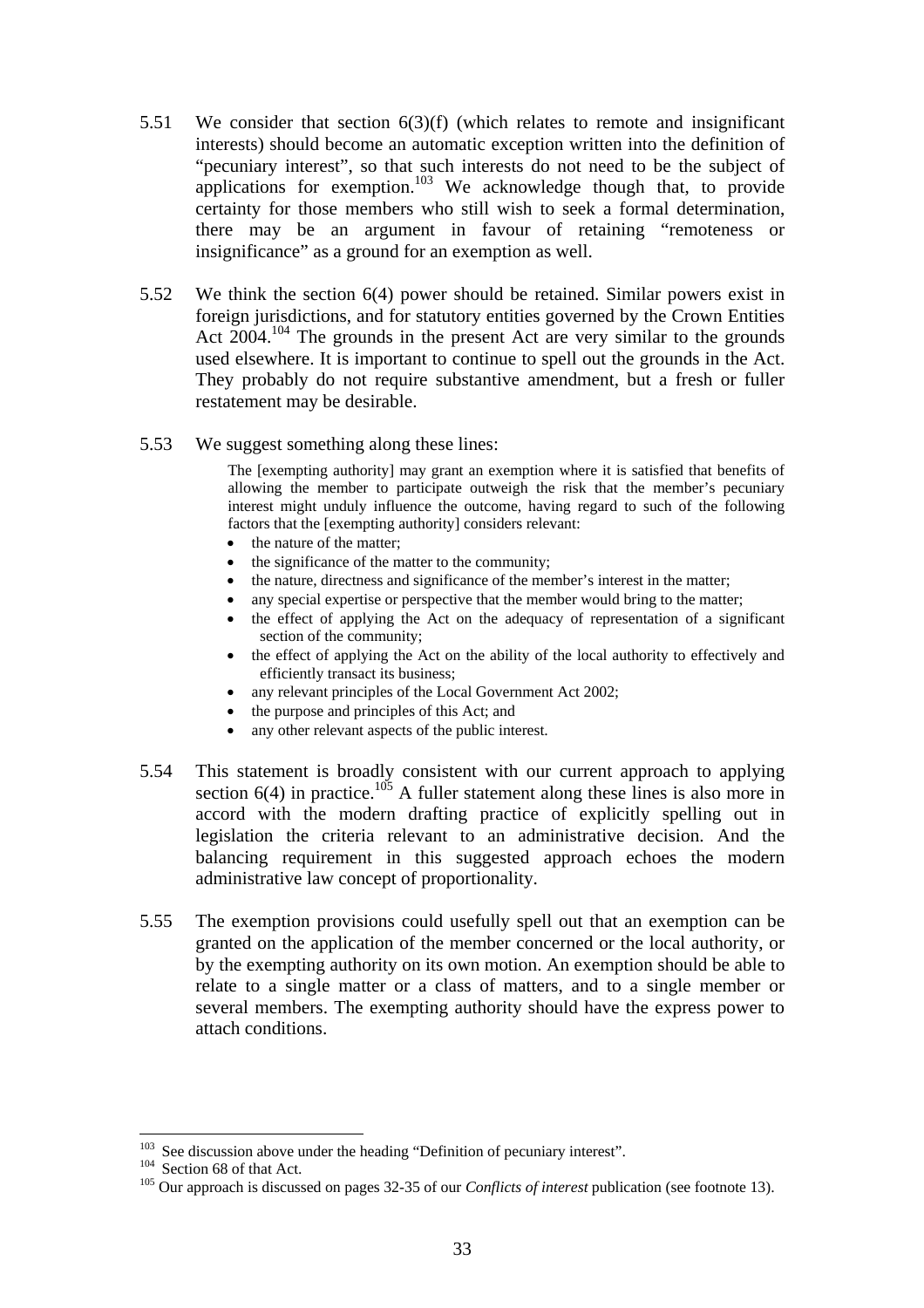5.56 The question of whether the Auditor-General should remain the exempting authority, or whether some other body should carry out this task, is considered above under the heading "Administrative agencies".

#### *The contracting rule*

- 5.57 For the reasons discussed in Part 4, we doubt whether the contracting rule needs to be retained. We think its usefulness should be reviewed.
- 5.58 There are several options for the future of the contracting rule, including: a. simple abolition;
	- b. replacement with extra statutory decision-making requirements; and/or
	- c. retention, but in an improved and modernised form.
- 5.59 We discuss these 3 options below, but do not express a firm preference.

#### **Simple abolition**

 $\overline{a}$ 

5.60 Outright abolition of the contracting rule, with no replacement, is just that. It does not require any further explanation.

#### **Replacement with other decision-making requirements**

- 5.61 There may be other ways to ensure proper transparency and encourage fair processes for contracts concerning members, which could enable the contracting rule to be safely abolished. These could include some or all of:
	- a. a requirement for local authorities to instead make public disclosure of contracts with members (or at least those contracts which exceed a specified monetary limit);
	- b. additional procedural requirements (such as mandatory tendering) for contracts concerning members; and/or
	- c. a requirement for local authorities to maintain a public register of members' interests.106
- 5.62 Such requirements might usefully sit in Parts 4 or 6 of the Local Government Act 2002.
- 5.63 To some extent, these requirements would simply codify elements of what is already common and expected practice. For instance, when we consider an application for approval of a contract, we would ordinarily expect the authority:

 $106$  We already encourage local authorities to voluntarily establish a register, to assist compliance with the Act, and many do so. Most foreign jurisdictions we looked at make this a legal requirement. In central government, Cabinet has long had such a requirement, as do statutory entities governed by the Crown Entities Act 2004 (in section 64). The Members of Parliament (Pecuniary Interests) Bill proposes requiring a register of interests for all MPs.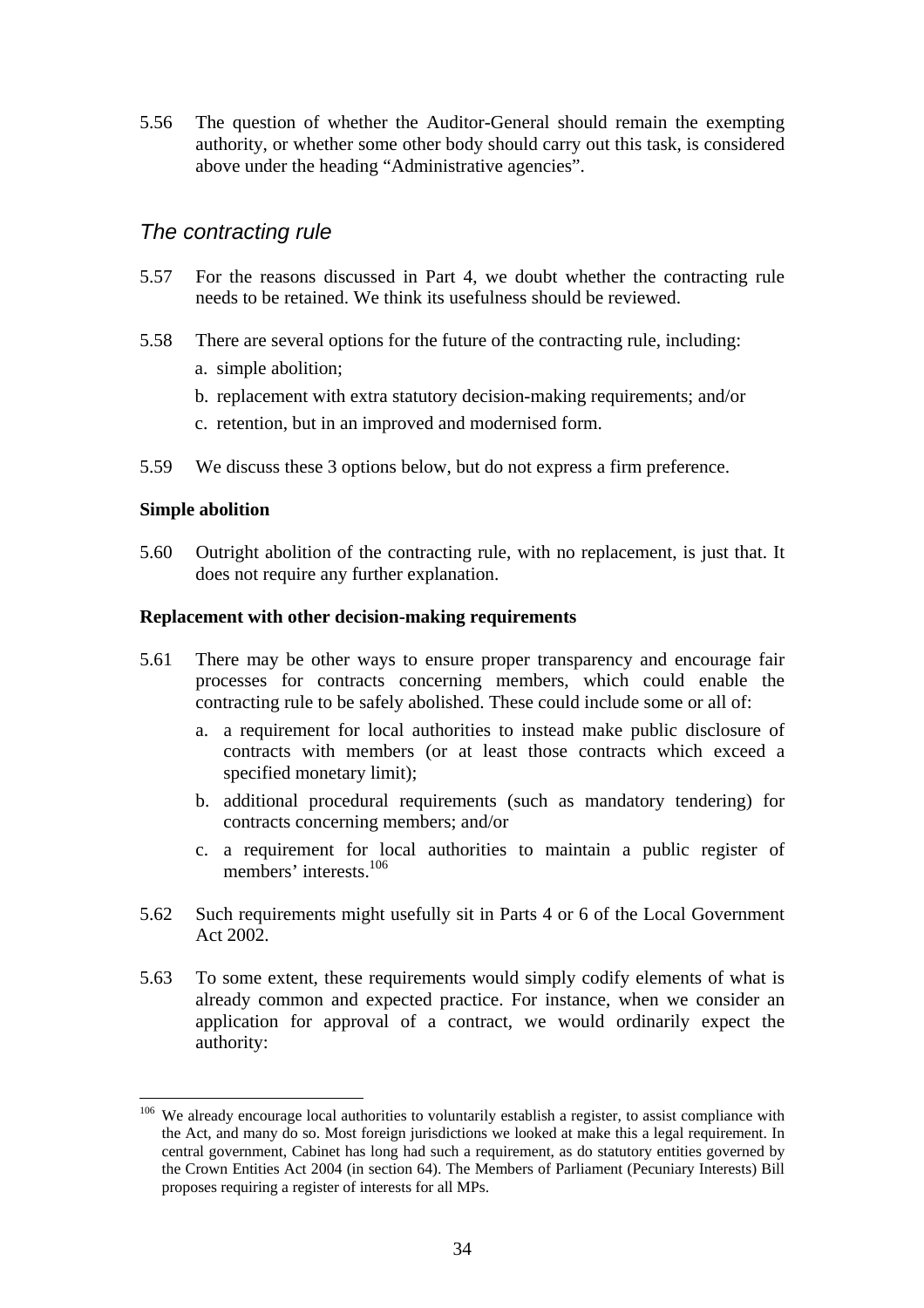- a. to have taken all reasonable steps to ensure that potentially interested parties had an opportunity to tender or quote for the contract;
- b. having considered and evaluated each tender or quote, to be able to justify the preferred choice on the basis of cost, performance, or quality of service; and
- c. to have ensured that the member did not participate in the authority's decision-making about the matter.<sup>107</sup>

#### **Retention, with improvements**

5.64 If, after a review of the contracting rule, it is decided to retain it, some improvements that could usefully be made to the rule. This section of the report assumes that the contracting rule is to be retained in similar form to the present rule, and discusses areas where improvements could be made.

#### *Operation of the contracting rule*

- 5.65 The statutory limit of \$25,000 (above which the Auditor-General's approval is required of a members' interest in contracts) needs to be increased. It no longer represents an amount that is regarded as significant. From our experience, a more realistic figure might be \$50,000 or \$100,000.
- 5.66 The rule should be redrafted so that the value of the monetary amount is judged at the time an expense or contractual obligation is incurred, not at the time payment is made.
- 5.67 To avoid doubt, the rule could clarify that it is focused only on "pecuniary" interests in contracts.
- 5.68 The definition of "subcontract" should be amended to exclude a general supply of goods where the supplier could not reasonably be expected to be aware that the goods are to be used for a contract covered by the Act.

#### *Approval process for contracts exceeding the limit*

- 5.69 The Act could permit applications to be made by the member personally, as well as by the local authority.
- 5.70 The grounds for approval in sections 3(3)(a) and (aa) could be reconsidered. It may not be necessary to have a different test for retrospective applications. In particular, the requirement in section 3(3)(aa) that "prior approval would have been obtained" is currently problematic.<sup>108</sup>
- 5.71 Users would be assisted by more explicit statutory criteria for these decisions. We think the grounds could be along the lines of:

<sup>107</sup> Our expectations are explained in more detail on pages 17-20 of our *Conflicts of interest* publication (see footnote 13).<br><sup>108</sup> See discussion under the heading "Candidates for election" in Part 3.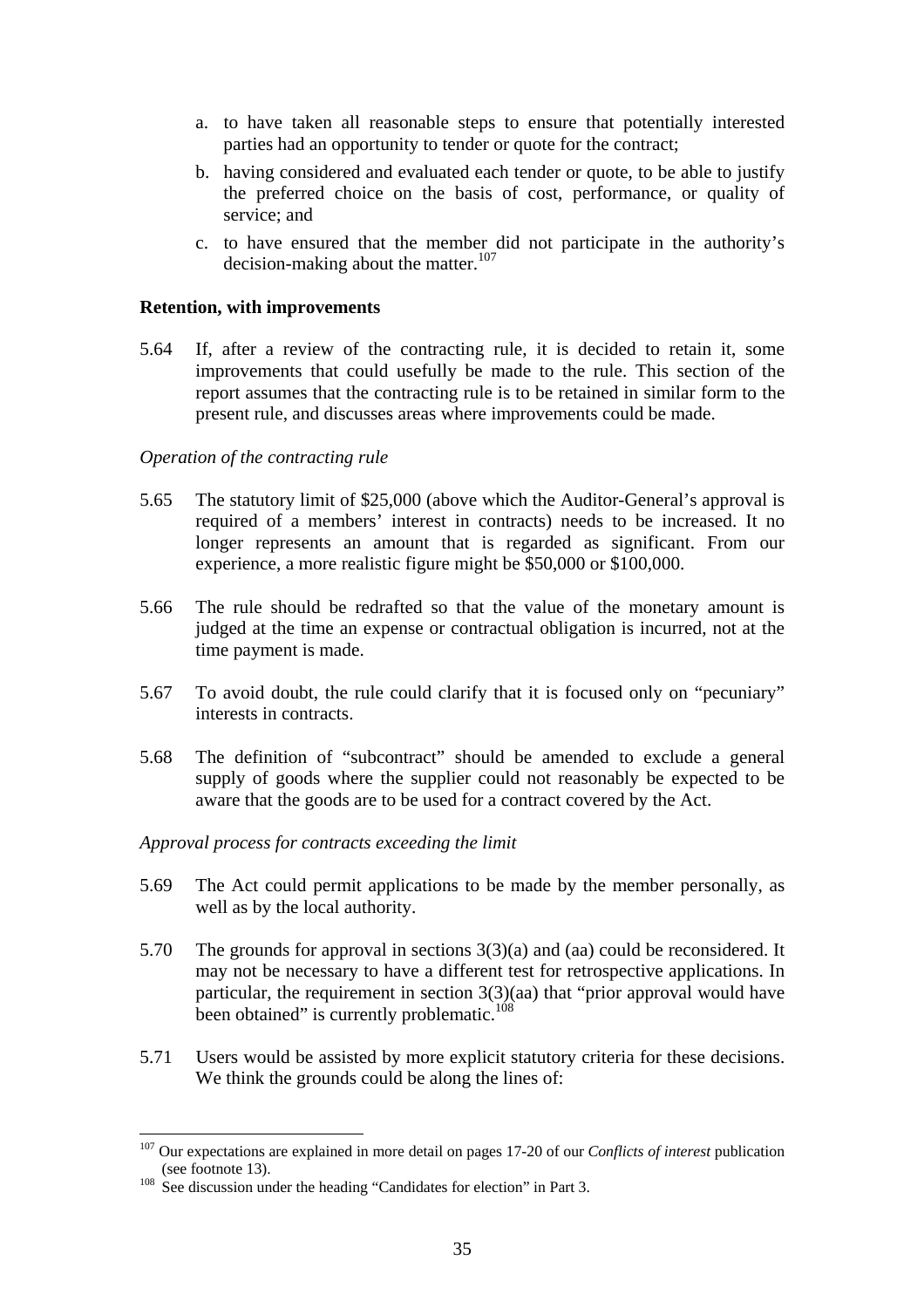The [approval authority] may grant approval where it is satisfied that:

- the local authority's reasons for entering or wishing to enter into the contract with the member (or other nominated contractor) are justifiable; and
- the process followed in awarding or agreeing to the contract is fair and reasonable having regard to the size and nature of the contract and the overall circumstances of the situation; and
- the member's position has not caused undue influence or preferential treatment.
- 5.72 These criteria reflect our current practice in considering applications for approval.<sup>109</sup> If inserted into the Act, they could apply equally to both prior and retrospective applications.
- 5.73 The approval authority should have the express power to attach conditions to an approval, and to grant approval for a single contract or a class of contracts.
- 5.74 Refer to the discussion under the heading "Administrative agencies" above for consideration of who should be the approval authority. For convenience, it would make sense for it to be the same agency that handles applications for exemption from the discussing and voting rule.

#### *Exceptions and defences*

- 5.75 The list of exceptions to the contracting rule needs to be reviewed for relevance and obsolescence.<sup>110</sup>
- 5.76 The lack of knowledge defence is probably too strict in that it not only requires that the member "did not know and had no reasonable opportunity of knowing" of the contract, it also requires that the contract was made under delegation.<sup>111</sup> If the former requirement is to remain, the latter one is probably unnecessary. Further, this defence should apply to lack of knowledge of the existence of the pecuniary interest, as well as lack of knowledge of the contract. Finally, this matter is probably best expressed as a defence to an enforcement proceeding, rather than as an exception to the application of the rule in the first place.

#### *Candidates*

- 5.77 Difficulties over contracts with persons who are later elected to the authority could be avoided if the approval power is broadened so that it can be exercised in relation to persons who are candidates for election.<sup>112</sup>
- 5.78 If automatic disqualification is to be retained with the intention of preventing certain persons from even becoming members of local authorities, then it may be appropriate to consider whether the relevant electoral statute<sup>113</sup> is a more appropriate place for such a prohibition.

 $109$  Explained on pages 17-20 of our *Conflicts of interest* publication (see footnote 13).

<sup>&</sup>lt;sup>110</sup> For instance, as noted in Part 3, section  $3(3)(j)$  is redundant.<br><sup>111</sup> Section  $3(3)(ab)$ .<br><sup>112</sup> See the discussion in Part 3 under the heading "Candidates for election". This would also enable the existing statutory

 $\frac{113}{113}$  In the case of local government, the Local Electoral Act 2001.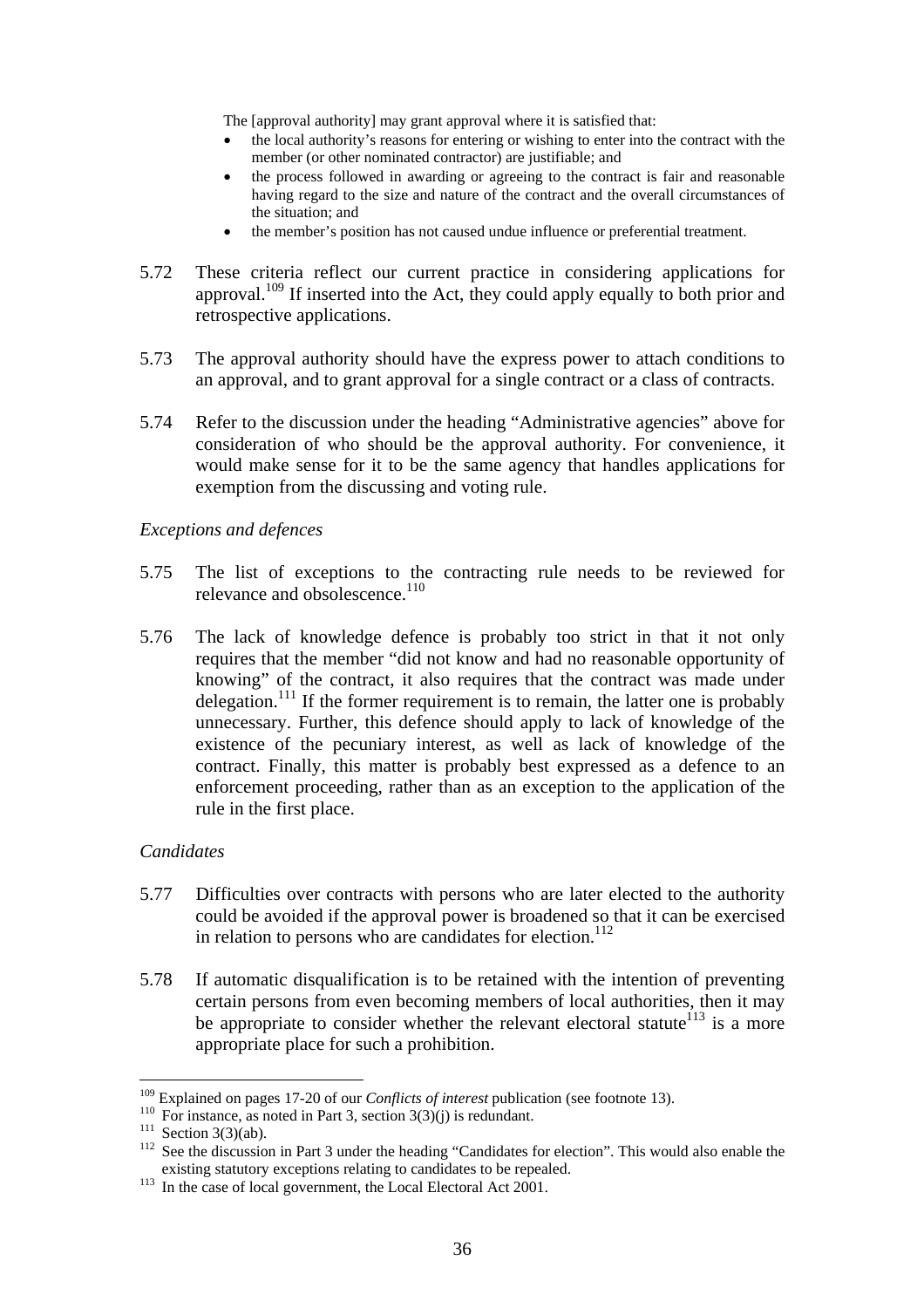## **Appendix – Summary of selected foreign jurisdictions**

This appendix summarises a brief survey of the law in several foreign jurisdictions relating to pecuniary interests of members of local authorities.

Neither the selection of jurisdictions, nor the legislative survey within each jurisdiction, is necessarily comprehensive.

We were not able to find any provisions equivalent to the contracting rule in section 3 of the Local Authorities (Members' Interests) Act 1968. The matters outlined below all generally relate to participation in meetings (the equivalent to the discussing and voting rule in section 6 of the Act), although these issues are often inter-related with provisions about codes of conduct or registers of interests.

Some jurisdictions have similar requirements for employees of local authorities. We have not discussed these provisions.

The jurisdictions discussed below are:

- England and Wales (United Kingdom);
- New South Wales (Australia);
- Victoria (Australia);
- Queensland (Australia);
- Ireland;
- British Columbia (Canada); and
- Ontario (Canada).

#### *England and Wales (United Kingdom)*

See Part III of the Local Government Act 2000 (note that some of these provisions apply to England only).

Chapter I (sections 49-56) governs the conduct of local government members and employees. The Secretary of State may issue general principles for governing the conduct of members of relevant authorities. These have been issued in the Relevant Authorities (General Principles) Order 2001.

Relevant authorities must adopt a code of conduct. The code must incorporate those provisions of the model code issued by the Secretary of State that are specified as mandatory. Members must give the authority a written undertaking to observe the code of conduct (or else they vacate office).

A relevant authority must establish a standards committee, which promotes high standards of conduct by members; assists them to comply with the code; advises the authority about the code; and monitors the code's operation.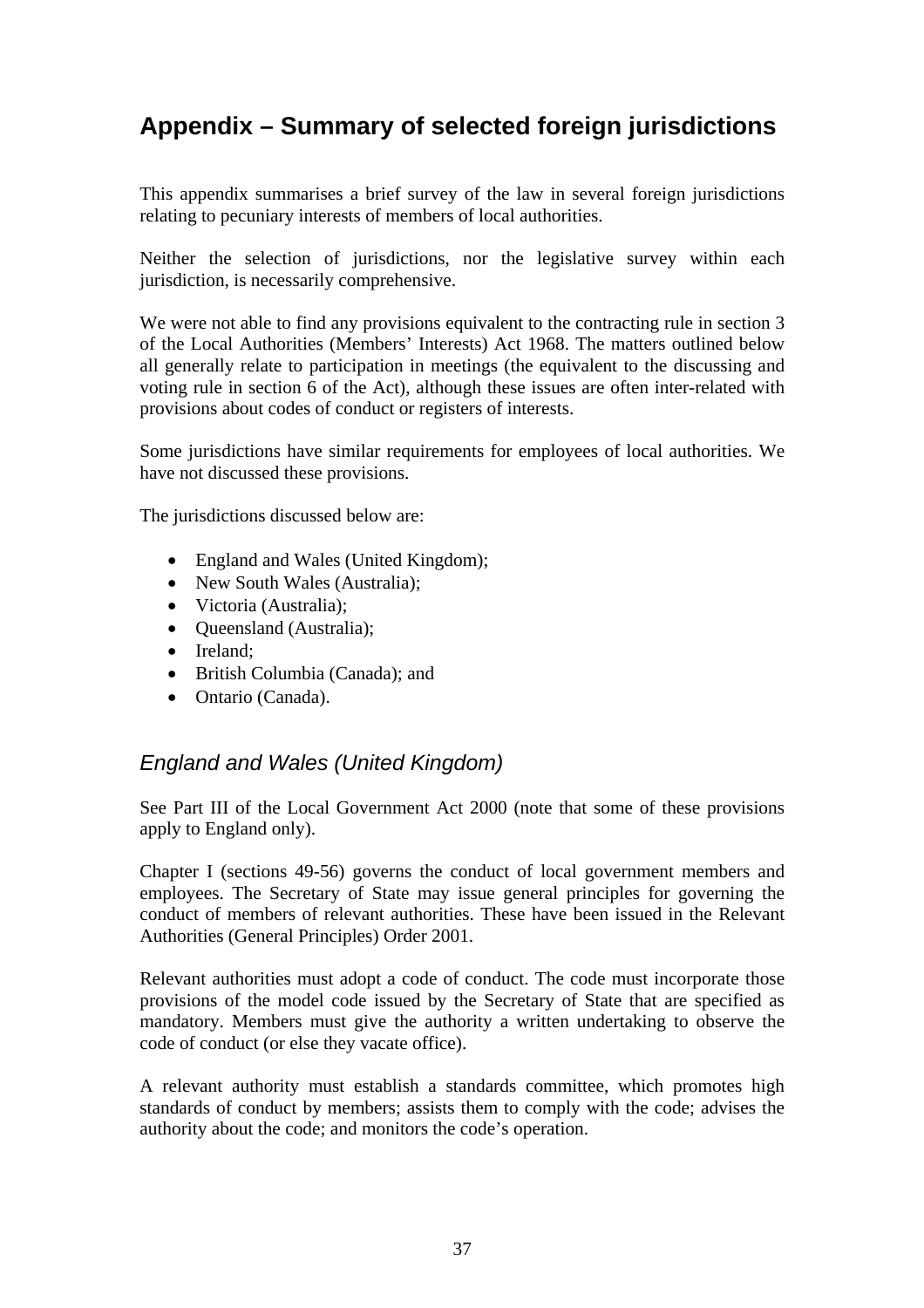Mandatory provisions which must be included in all codes of conduct are set out in the Local Authorities (Model Code of Conduct) (England) Order 2001 (and see also section 81 of the Act).

Under this Order, a member has a general obligation not to use his position improperly to confer on, or secure for, himself or any other person an advantage or disadvantage.

A member must disclose a *personal* interest before taking part in any business of the authority relating to that interest. A member has a personal interest in a matter if it is a matter listed in the register of interests, or if it might reasonably be regarded as affecting the member's well-being or financial position to a greater extent than other inhabitants of the authority's area. A personal interest may relate to a relative (broadly defined and including, inter alia, a de facto partner) or friend. It may also relate to a business or employer of a person; a corporate body in which the person has a beneficial interest exceeding £5,000; or a body in which the person holds a position of general control or management.

If the personal interest is also a *prejudicial* interest, the member must withdraw from the meeting and not seek improperly to influence a decision about the matter. A prejudicial interest is one which a member of the public with knowledge of the relevant facts would reasonably regard as so significant that it is likely to prejudice the member's judgement of the public interest. The definition excludes membership of other public authorities.

A standards committee may grant a dispensation from the prohibition on participation, in accordance with regulations. The Relevant Authorities (Standards Committee) (Dispensation) Regulations 2002 allow dispensations to be granted where the transaction of business would otherwise be impeded because the number of members prohibited from participating would exceed 50%; or because the authority is not able to comply with a particular statutory duty. Applications must be in writing. A dispensation must not be for more than 4 years.

The authority must keep a register of financial and other interests specified in the Local Authorities (Model Code of Conduct) (England) Order 2001. The register is open for public inspection.

Chapters II (sections 57-67) and IV (sections 75-80) of the Act create a Standards Board and an Adjudication Panel. The Board (though its ethical standards officers) investigates written allegations that a member of a local authority has failed to comply with the authority's code of conduct. Detailed procedural requirements are specified.

After an investigation, the ethical standards officer may produce a report, and the matter might be referred to the monitoring officer of the authority (who reports to the standards committee); or to the Adjudication Panel (for hearing by a case tribunal). A standards committee or a case tribunal formally decides whether the member has failed to comply with the code. A case tribunal may suspend the member from office for up to a year, or disqualify the member from office for up to 5 years. The case tribunal may also make recommendations to the authority, and must publicise its determinations. Alternatively, a standards committee may take various actions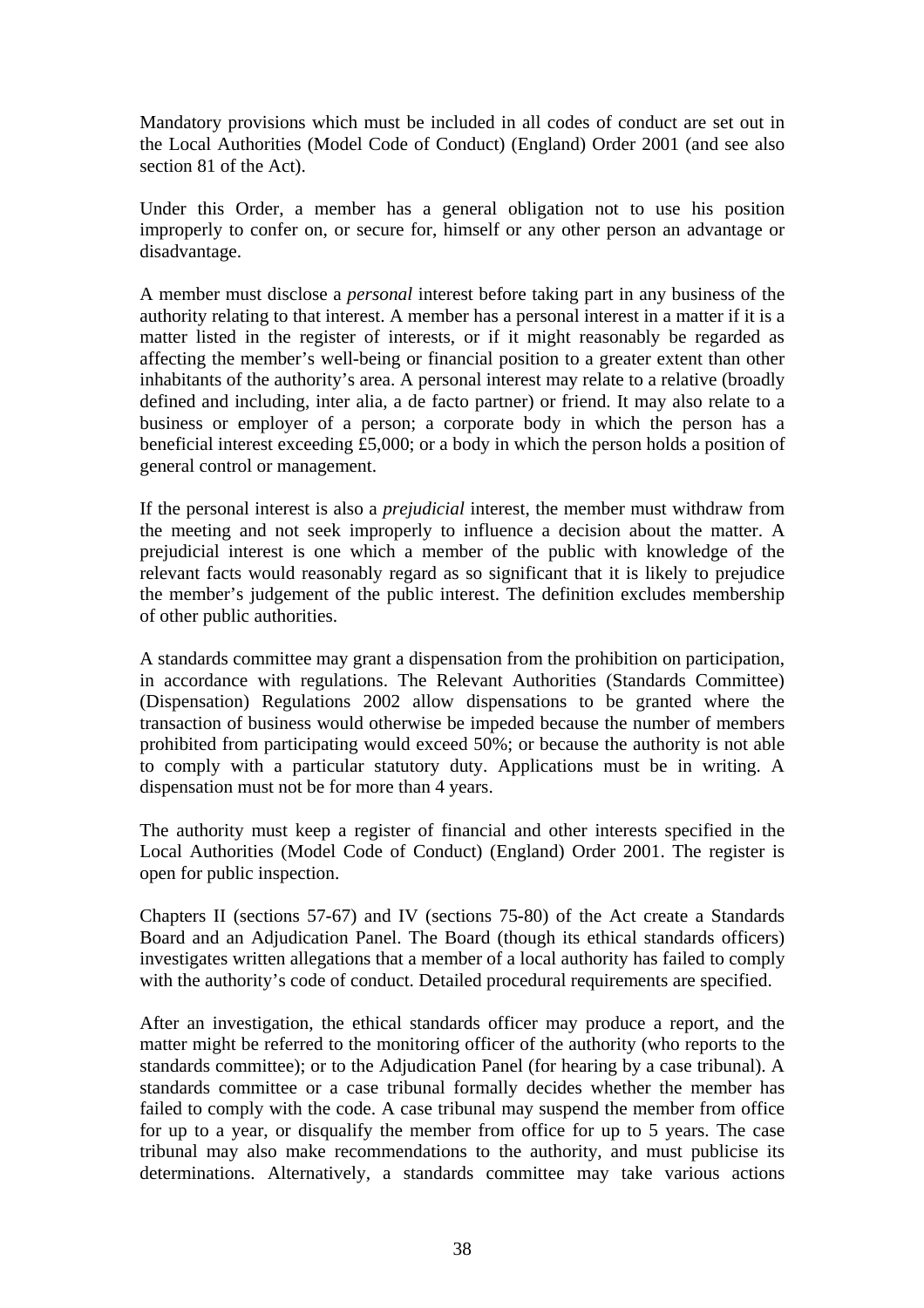including suspension of the member from office for up until 3 months (see the Local Authorities (Code of Conduct) (Local Determination) Regulations 2003). A standards committee decision may be appealed to an appeals tribunal of the Adjudication Panel.

#### *New South Wales (Australia)*

See Chapter 14 (sections 439-490) of the Local Government Act 1993 (NSW).

Councils must adopt a code of conduct.

A pecuniary interest is an interest that a person has in a matter because of a reasonable likelihood or expectation of appreciable financial gain or loss to that person or an associated person. It excludes interests that are so remote or insignificant that they could not reasonably be regarded as likely to influence any decision. It includes spouses, de facto partners, relatives, partners, employers, and companies of which the person or their employer is a member (unless the person has no beneficial interest in the company's shares).

Members must submit written returns of interests, which must be kept in a register. A detailed list of interests does not have to be disclosed (including, inter alia, interests as an elector; as a member (but not officeholder) in a club; proposals relating to the making of an environmental planning instrument other than instruments changing the permissible use of land in which the member has an interest (or adjacent land); beneficial ownership of shareholdings of less than 10%; some contracts with bodies in which a relative has an interest).

A member who has a pecuniary interest in a matter at a meeting must disclose this, and must not be present at (or in sight of) the meeting while the matter is being considered. Such a disclosure must be recorded in the minutes. A single general disclosure may be made in the case of employment by or membership of a body. It is a defence if the member did not know and could not reasonably be expected to have known that the matter was one in which he had a pecuniary interest.

The Minister may allow members to participate in a matter in which they have a pecuniary interest if the number of members prevented would be so great a proportion as to impede the transaction of business, or if it is in the interests of the electors for the area to do so.

The Director-General of the Department of Local Government and Co-operatives may investigate complaints about failure to disclose pecuniary interests, and must present a report of such an investigation to the Local Government Pecuniary Interest Tribunal. The Tribunal then decides whether to initiate proceedings. The Tribunal is a judicial body, and consists of one part-time legally qualified member. It normally holds a public hearing. Detailed procedural requirements and powers are specified. The Tribunal makes findings on the balance of probabilities, and issues written decisions. The Tribunal may counsel or reprimand the member, suspend the member from office for up to 6 months, or disqualify the member from office for up to 5 years. The Tribunal has exclusive jurisdiction over complaints about non-disclosure of pecuniary interests. Decisions can be appealed to the state Supreme Court.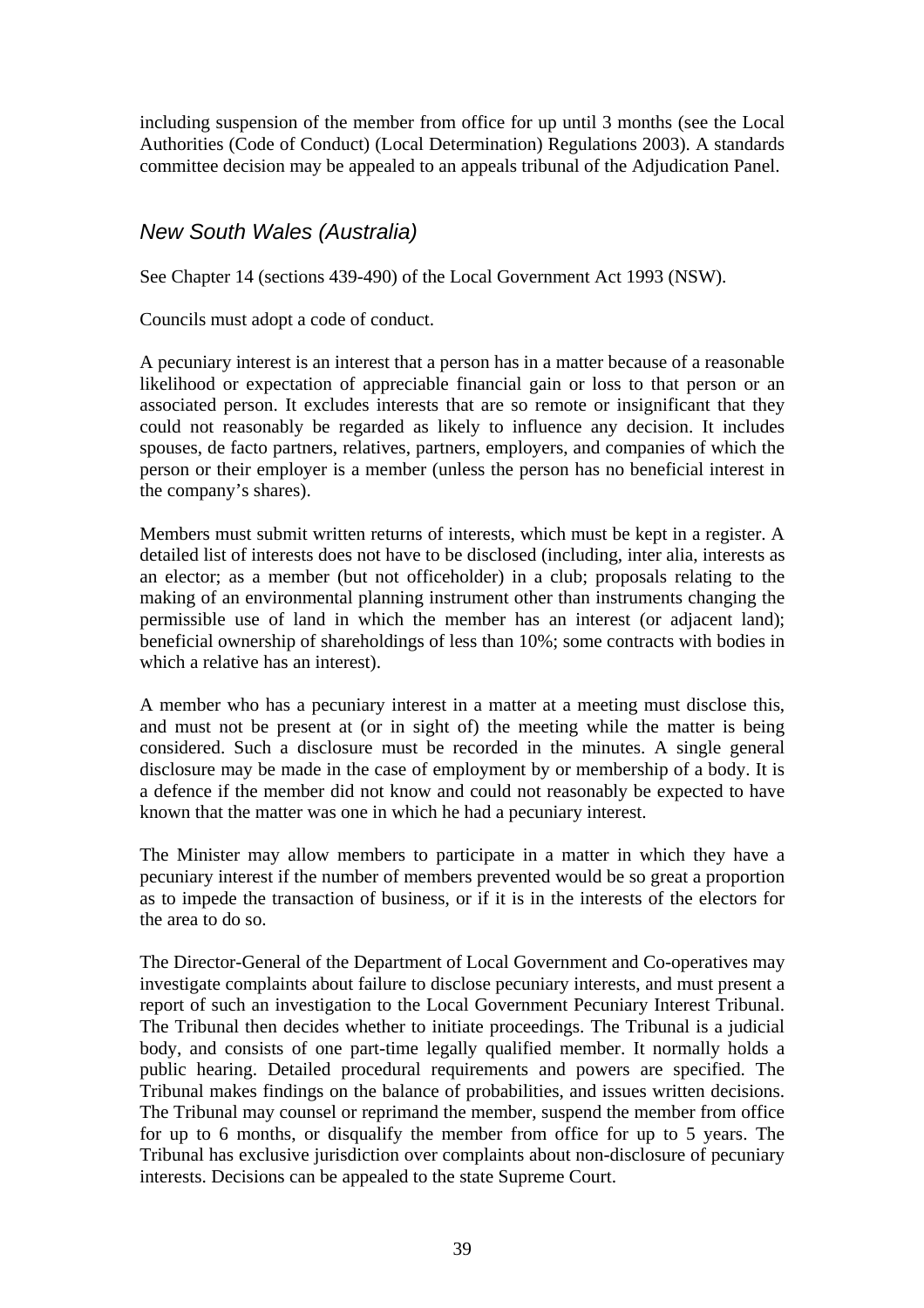The Act is very detailed, but contains several useful tables and flowcharts.

#### *Victoria (Australia)*

See Division 1 of Part 4 (especially sections 78-80) of the Local Government Act 1989 (Vic).

A member who has a conflict of interest (this provision previously referred to "pecuniary interest", but was amended by the Local Government (Democratic Reform) Act 2003) in a matter at a meeting must disclose the nature of the interest before consideration of the matter (or to the chief executive or chair if the member does not intend to attend the meeting). The declaration must be recorded in the minutes. The member may remain in the room, and may take part in discussion, but must not move or second a motion. The member must leave the room when the matter is voted on.

Contravention of these requirements is an offence. It is a defence if the member proves they did not know they had a pecuniary interest or that the matter was considered at the meeting.

The Minister may exempt a member from these requirements (and may impose conditions) if the transaction of business would be impeded because of the number of members affected. Applications must be in writing by the Council.

A person has an indirect pecuniary interest if the matter relates to a company or other body of which the person is a member (unless the value of the beneficial interest in shares does not exceed the lesser of A\$2,000 or 1%); if the member is a director or manager or employee of such a company; or if the member is a partner or employee of a person with a pecuniary interest. An indirect interest also exists if the member's spouse or de facto spouse has an interest.

The conflict of interest requirements do not apply to specified types of pecuniary interests, including (inter alia) interests in common with other voters or ratepayers; declaration of rates and charges; membership of a non-profit club; or consideration of an approval or permit if the interest is the same as other members of the public.

The Council must keep a register of interests. Members must make returns disclosing certain types of interests. It is an offence not to comply. The register is open for public inspection.

#### *Queensland (Australia)*

See Part 3 of Chapter 4 (especially sections 244-247) of the Local Government Act 1993 (Qld).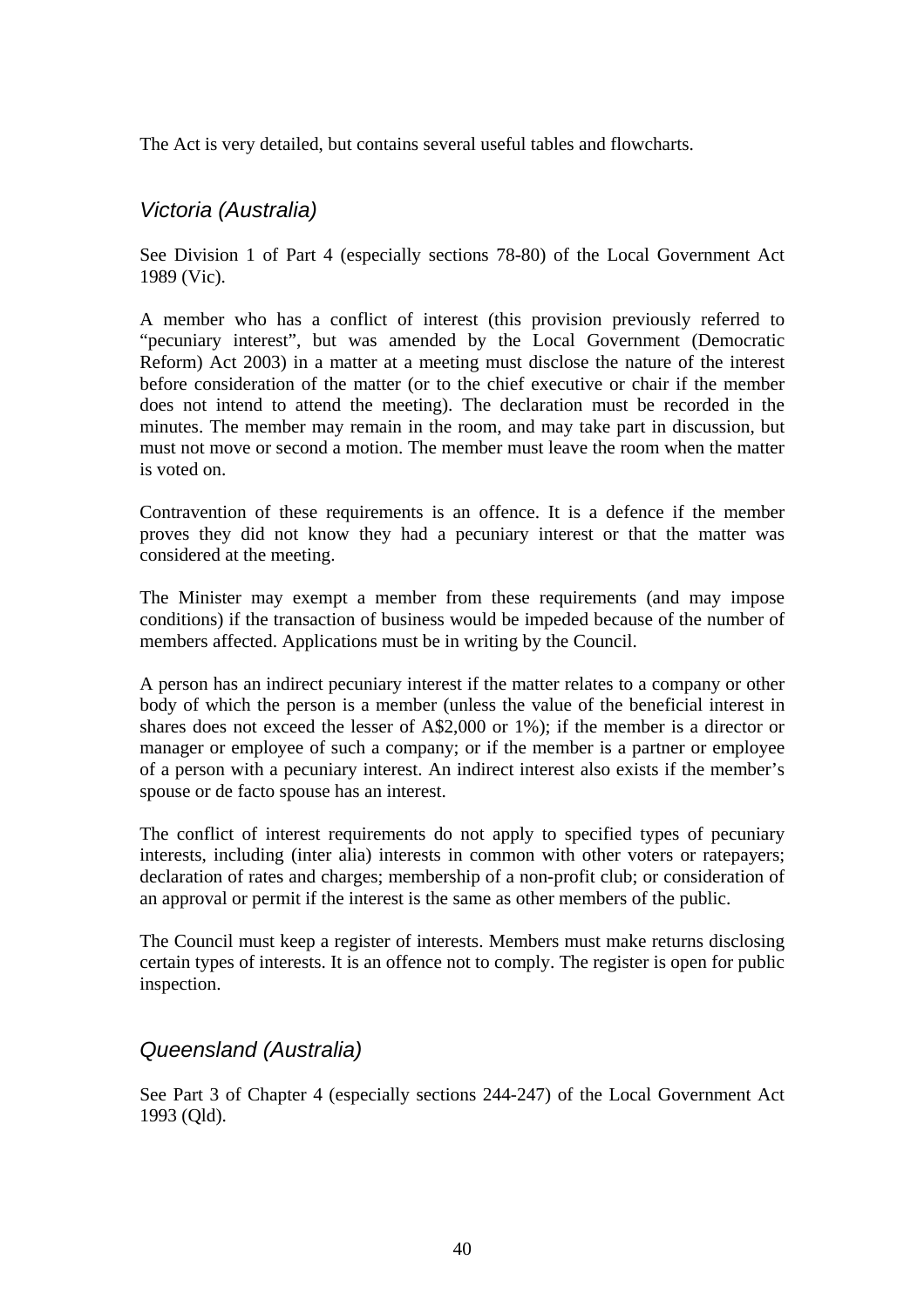A member who has a material personal interest in an issue at a meeting must disclose the interest, and must not be present at or take part in the meeting while the issue is considered. The member must not remain in the public gallery.

A member who contravenes the provision is liable to a penalty. The penalty is higher if the member voted on the issue with an intention to gain an advantage for the member or anyone else.

The Minister may, in writing (and with conditions), relieve a member of a disability under this provision if the number of members affected would obstruct the conduct of the meeting, or if it appears to the Minister to be in the interests of the local government's area.

The Council must keep a register of interests of members and their relatives. The financial and non-financial matters to be included are prescribed by regulation. Noncompliance is subject to a penalty. The register is open for public inspection. Any person can query the completeness of the contents of the register, after which the relevant member must provide further details or make a statutory declaration that the current details are correct.

A member (or former member) must not make improper use of information acquired as a member to gain a financial advantage, and must not release confidential information. Breach of this provision is subject to a penalty.

#### *Ireland*

See Part 15 (sections 166-182) of the Local Government Act 2001 (Ireland).

Members have a general duty to maintain proper standards of integrity, conduct and concern for the public interest. The Minister may issue codes of conduct.

A member who has actual knowledge (which is defined so as to exclude constructive knowledge) of a pecuniary or other beneficial interest in a matter at a meeting must disclose that interest, withdraw from the meeting, and not seek to influence the decision. If the member does not intend to attend the meeting, an advance disclosure must be made to the authority's ethics registrar. The disclosure must be recorded in the minutes.

It is an offence not to comply, punishable by a fine of up to £10,000 or imprisonment of up to 2 years. Proceedings require the consent of the Director of Public Prosecutions, and a limitation period applies. It is a defence to prove no actual knowledge of the interest and no reason to believe that a matter involving a beneficial interest arose at the meeting. Conviction disqualifies the member from office for 5 years.

Beneficial interest is defined, and includes (inter alia) membership of a company; partnership or employment; agreements relating to land; or actual knowledge of a declarable interest. It also includes interests of connected persons (which means immediate family). It excludes an interest so remote or insignificant that it cannot be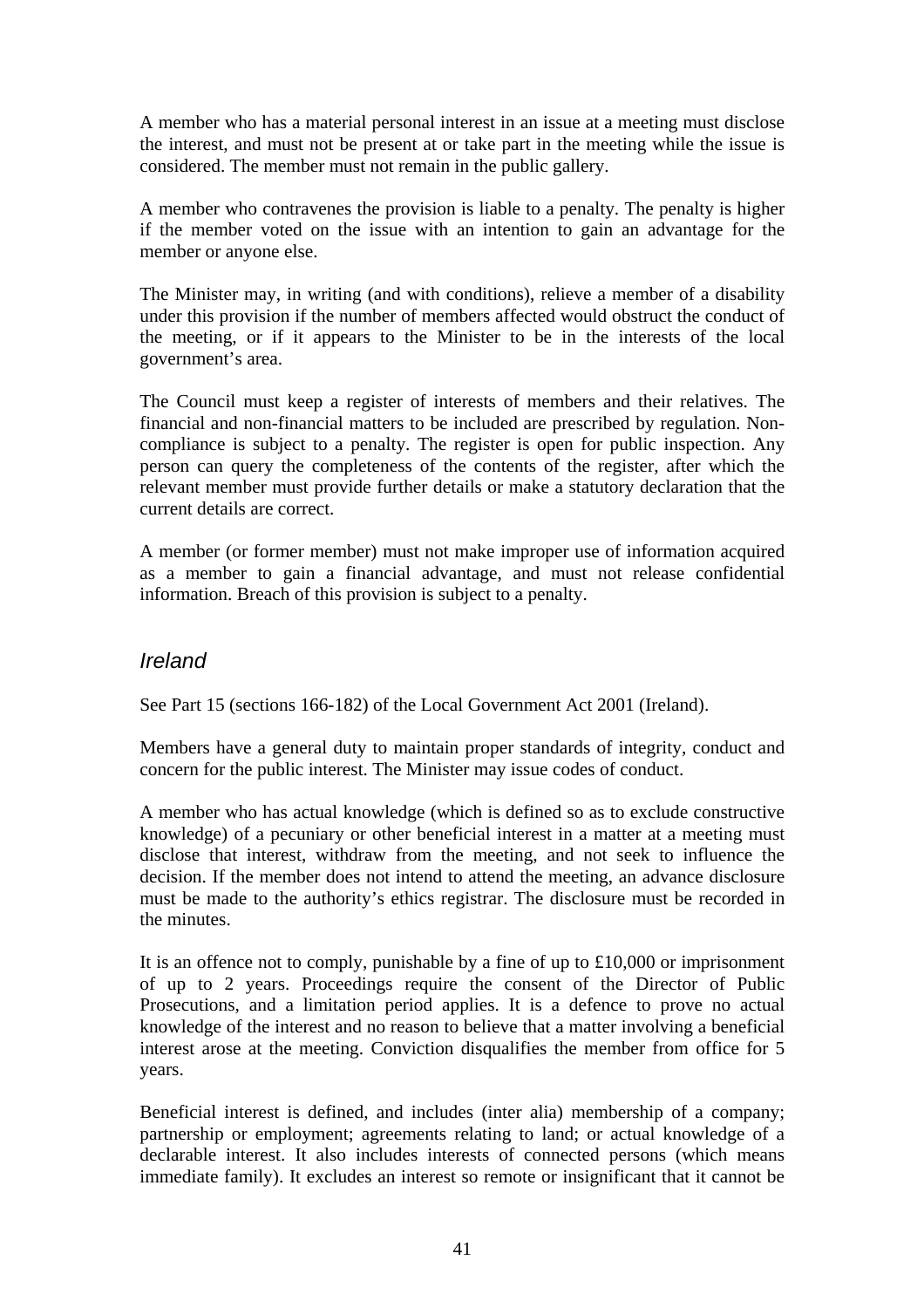reasonably regarded as likely to influence a person in considering the matter; interests in common with other ratepayers; or other circumstances prescribed by regulation.

The provisions do not apply to interests relating to land or land development where the person has only a beneficial interest in shares of a body which does not exceed £10,000 or 1%.

Members must make an annual declaration to the ethics registrar (a person appointed by the manager of the local authority) containing particulars of declarable interests and an undertaking to be guided by the relevant code of conduct. The registrar must keep a register of interests. The register is open for public inspection. It is an offence not to comply, punishable by a fine of up to £10,000 or imprisonment of up to 2 years. Proceedings require the consent of the Director of Public Prosecutions, and a limitation period applies.

Declarable interests include (inter alia) businesses in which the person is engaged or employed (including businesses relating to dealing in or developing land); interests in land (including as a member of a company); shareholdings exceeding £10,000; directorships; and contracts with the authority exceeding £5,000.

Where the ethics registrar becomes aware of a possible contravention of the Act, they must notify the mayor and chief executive. They in turn must consider what action should be taken, including investigative procedures or referral of the matter to the Director of Public Prosecutions.

The Public Offices Commission also has powers of investigation and reporting.

Similar provisions also exist in Part VII (sections 147-150) of the Planning and Development Act 2000.

#### *British Columbia (Canada)*

See section 231 of the Local Government Act 1996 (BC).

A member who has a direct or indirect pecuniary interest in a matter before a meeting must declare the interest and must leave the meeting. They must not take part in discussion or voting, and must not attempt to influence the voting. The declaration must be recorded in the minutes.

This provision does not apply if the interest is in common with electors of the municipality, or is so remote or insignificant that it cannot reasonably be regarded as likely to influence the member.

Contravention disqualifies the member from office unless it was done inadvertently or because of an error in judgement made in good faith. They are eligible to be re-elected immediately. Contravention does not invalidate the proceeding of the authority.

The Council may apply to the provincial Supreme Court for an order permitting members to participate (with conditions), if the number of available members would